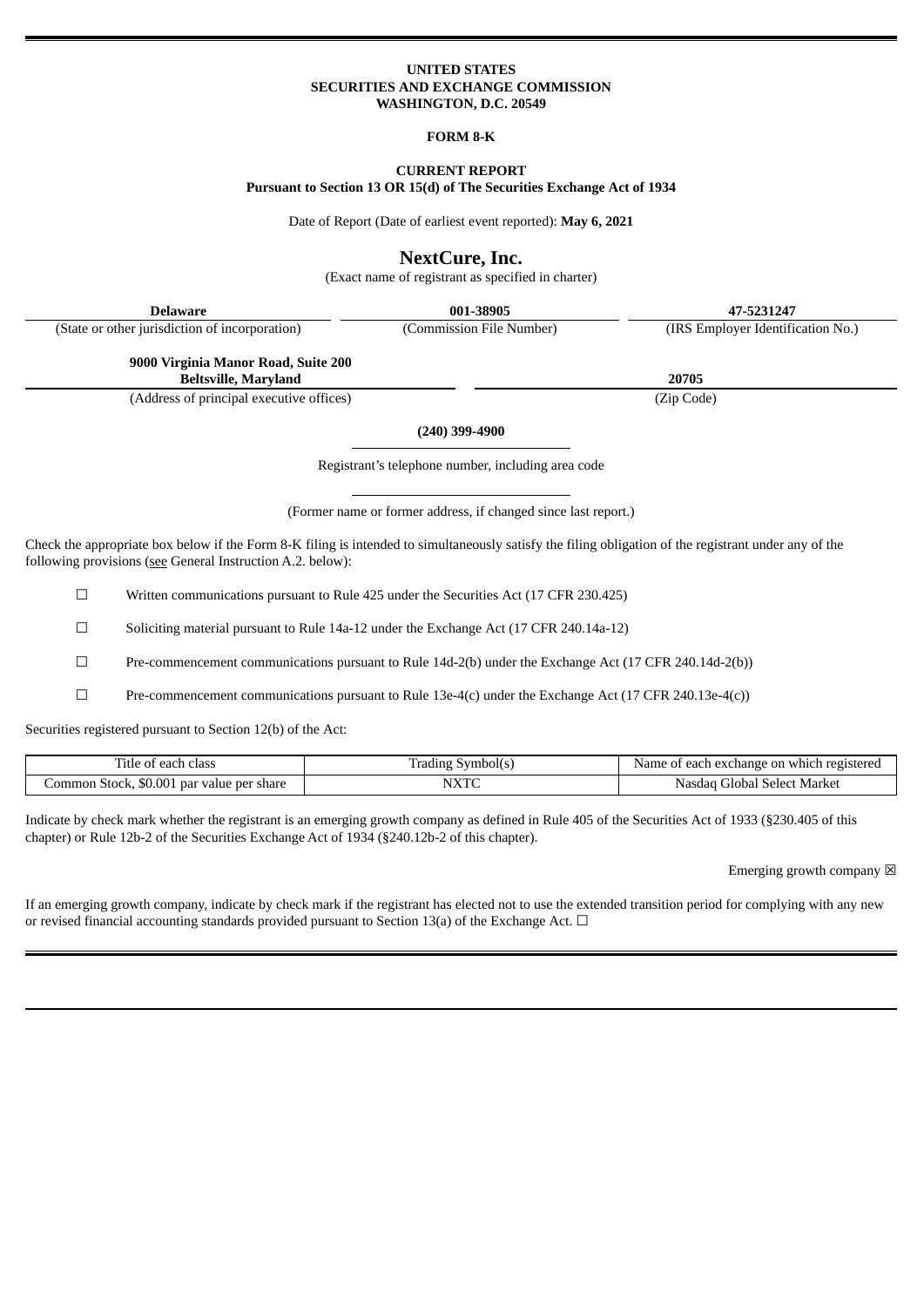### **Item 8.01 Other Events.**

On May 6, 2021, NextCure, Inc. (the "Company") entered into a sales agreement (the "Sales Agreement") with SVB Leerink LLC (the "Agent"), pursuant to which the Company may sell, from time to time, up to an aggregate sales price of \$75,000,000 of its common stock, \$0.001 par value per share (the "Common Stock"), through the Agent. Actual sales will depend on a variety of factors to be determined by the Company from time to time, including, among other things, market conditions, the trading price of the Common Stock, capital needs and determinations by the Company of the appropriate sources of funding for the Company.

The Common Stock sold in the offering will be issued pursuant to a prospectus supplement filed with the Securities and Exchange Commission (the "SEC") on May 6, 2021, and the accompanying base prospectus dated March 12, 2021, forming part of the Company's registration statement on Form S-3 (Registration No. 333-241706) as amended by Post-Effective Amendments No. 1 and 2 to Form S-3 which was declared, as so amended, effective on March 12, 2021.

Sales of the Common Stock, if any, made pursuant to the Sales Agreement may be sold in negotiated transactions or transactions that are deemed to be an "at the market offering", as defined in Rule 415(a)(4) of the Securities Act of 1933, as amended (the "Securities Act"), including sales made directly on or through the Nasdaq Global Select Market , on or through any other existing trading market for the Common Stock or by any other method permitted by law, at market prices prevailing at the time of sale, at prices related to prevailing market prices or at negotiated prices, or as otherwise agreed between the Company and the Agent. The Agent will be entitled to compensation equal to 3.0% of the gross proceeds from the sale of all shares of Common Stock sold through it as Agent under the Sales Agreement.

The Company intends to use any net proceeds from the offering, if any, for general corporate purposes and working capital, including for preclinical studies and clinical trials and the advancement of our product candidates.

The Company made certain customary representations, warranties and covenants concerning the Company and the registration statement in the Sales Agreement and also agreed to indemnify the Agent against certain liabilities, including liabilities under the Securities Act. The foregoing description of the Sales Agreements does not purport to be complete and is subject to, and is qualified in its entirety by reference to, the Sales Agreement, which is attached hereto as Exhibit 1.1 and is incorporated herein by reference.

On May 6, 2021, Sidley Austin LLP delivered its legality opinion with respect to the Common Stock to be issued from time to time pursuant to the Sales Agreement. A copy of the legality opinion is attached hereto as Exhibit 5.1.

This Current Report on Form 8-K shall not constitute an offer to sell or a solicitation of an offer to buy any securities, nor shall there be any sale of these securities in any state or jurisdiction in which such an offer, solicitation or sale would be unlawful prior to registration or qualification under the securities laws of any such state or other jurisdiction.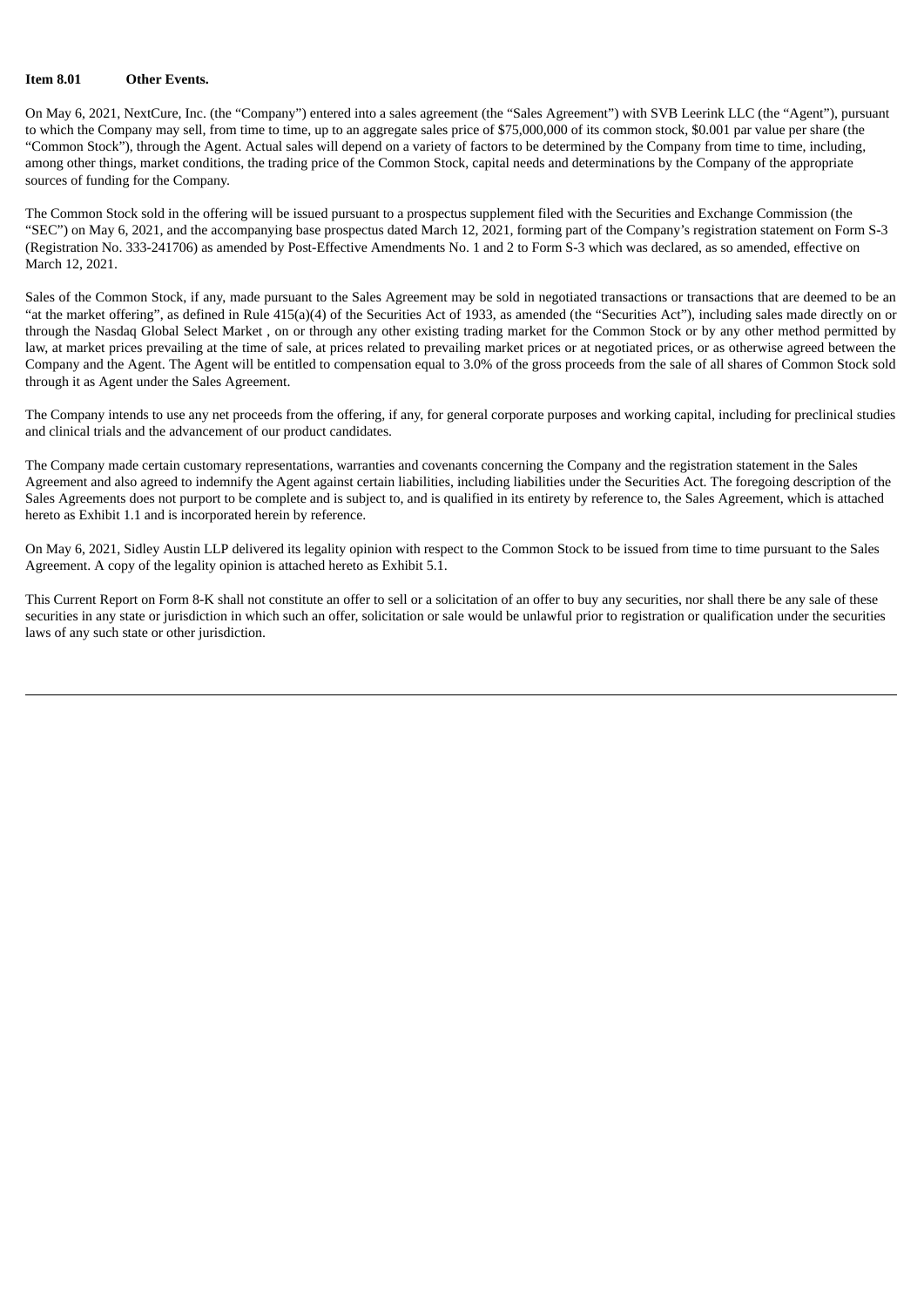# **Item 9.01. Financial Statements and Exhibits.**

(d) *Exhibits*

| <b>Exhibit</b><br>No. | <b>Description</b>                                                           |
|-----------------------|------------------------------------------------------------------------------|
| <u>1.1</u>            | Sales Agreement, dated May 6, 2021, between the Company and SVB Leerink LLC. |
| 5.1                   | Opinion of Sidley Austin LLP regarding the legality of the Common Stock      |
| 23.1                  | Consent of Sidley Austin LLP (included in Exhibit 5.1)                       |
|                       |                                                                              |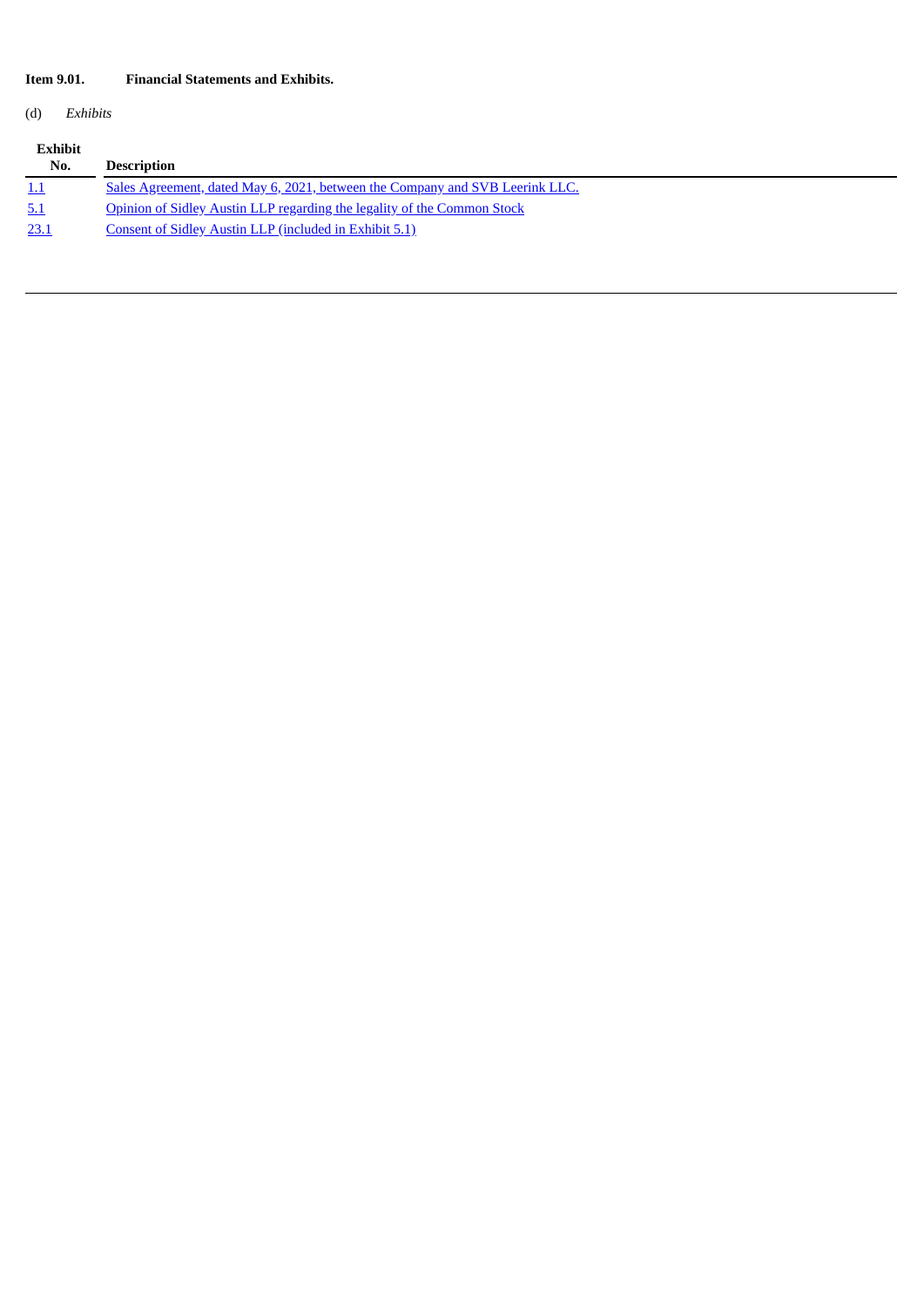# **SIGNATURES**

Pursuant to the requirements of the Securities Exchange Act of 1934, the registrant has duly caused this report to be signed on its behalf by the undersigned hereunto duly authorized.

# **NEXTCURE, INC.**

Date: May 6, 2021 By: /s/ Steven P. Cobourn

Steven P. Cobourn Chief Financial Officer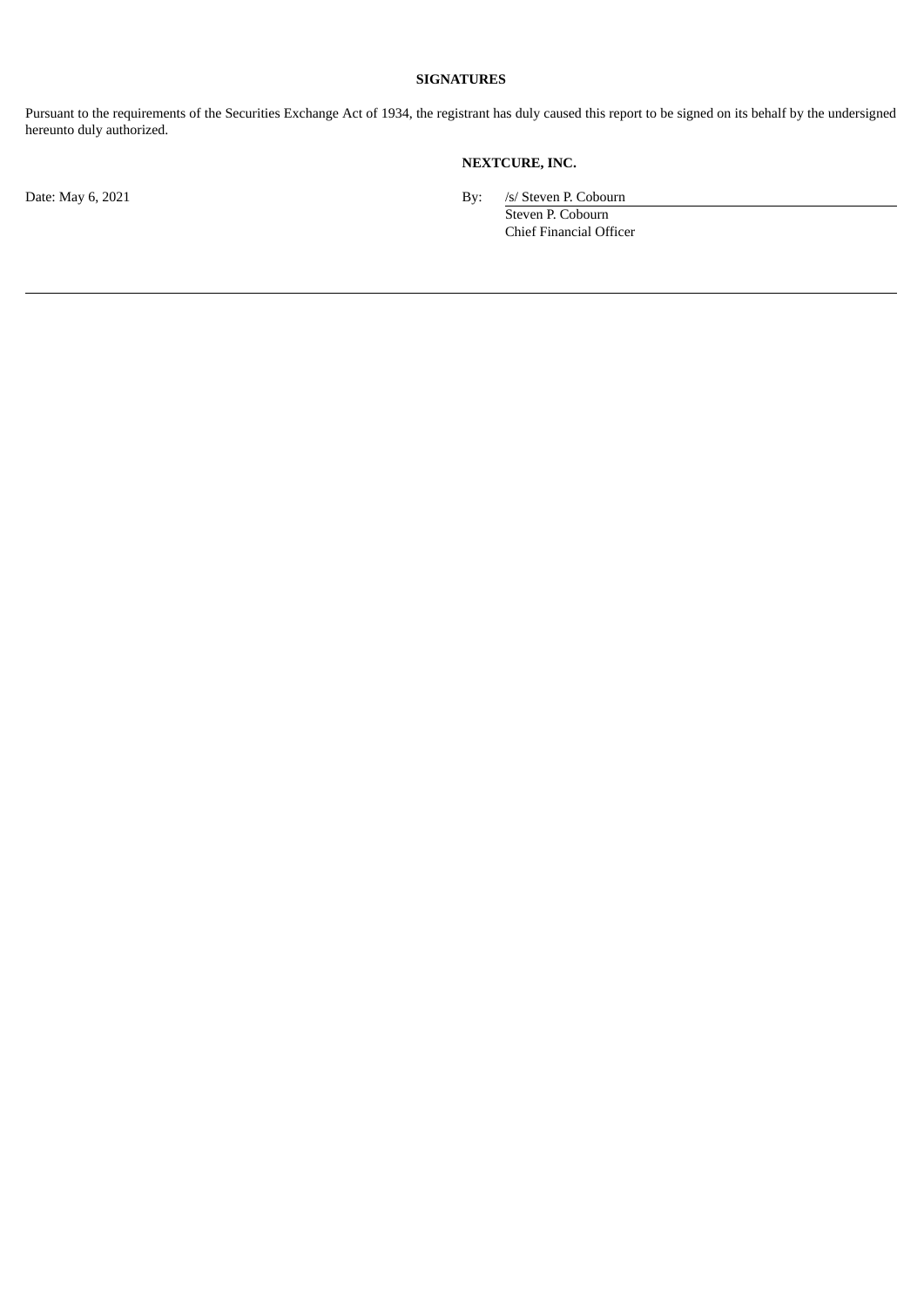#### **SALES AGREEMENT**

May 6, 2021

<span id="page-4-0"></span>SVB LEERINK LLC 1301 Avenue of the Americas, 12<sup>th</sup> Floor New York, New York 10019

#### Ladies and Gentlemen:

NextCure, Inc, a Delaware corporation (the "**Company**"), confirms its agreement (this "**Agreement**") with SVB Leerink LLC (the "**Agent**"), as follows:

1. Issuance and Sale of Shares. The Company agrees that, from time to time during the term of this Agreement, on the terms and subject to the conditions set forth herein, it may issue and sell through the Agent up to \$75,000,000 of shares of common stock, \$0.001 par value per share, of the Company (the "**Common Stock**"), subject to the limitations set forth in Section 5(c) (the "**Placement Shares**"). Notwithstanding anything to the contrary contained herein, the parties hereto agree that compliance with the limitation set forth in this Section 1 on the aggregate gross sales price of Placement Shares that may be issued and sold under this Agreement from time to time shall be the sole responsibility of the Company, and that the Agent shall have no obligation in connection with such compliance. The issuance and sale of Placement Shares through the Agent will be effected pursuant to the Registration Statement (as defined below) filed by the Company with the Securities and Exchange Commission (the "**Commission**") on August 6, 2020, which became effective upon filing, and a post-effective amendment initially declared effective by the Commission on March 12, 2021, although nothing in this Agreement shall be construed as requiring the Company to issue any Placement Shares.

The Company has prepared and filed, in accordance with the provisions of the Securities Act of 1933, as amended, and the rules and regulations thereunder (collectively, the "**Securities Act**"), with the Commission a registration statement on Form S-3 (File No. 333-241706), including a base prospectus, relating to certain securities, including the Common Stock, to be issued from time to time by the Company, and which incorporates by reference documents that the Company has filed or will file in accordance with the provisions of the Securities Exchange Act of 1934, as amended, and the rules and regulations thereunder (collectively, the "**Exchange Act**"). The Company has prepared a prospectus supplement to the base prospectus included as part of such registration statement at the time the registration statement became effective, which prospectus supplement specifically relates to the Placement Shares to be issued from time to time pursuant to this Agreement (the "**Prospectus Supplement**"). The Company will furnish to the Agent, for use by the Agent, copies of the base prospectus included as part of such registration statement at the time it became effective, as supplemented by the Prospectus Supplement. Except where the context otherwise requires, such registration statement, including all documents filed as part thereof or incorporated by reference therein, and including any information contained in a Prospectus (as defined below) subsequently filed with the Commission pursuant to Rule 424(b) under the Securities Act or deemed to be a part of such registration statement pursuant to Rule 430B or Rule 462(b) under the Securities Act, is herein called the "**Registration Statement**." The base prospectus, including all documents incorporated therein by reference, included in the Registration Statement, as it may be supplemented by the Prospectus Supplement, in the form in which such prospectus and/or Prospectus Supplement have most recently been filed by the Company with the Commission pursuant to Rule 424(b) under the Securities Act, together with any "issuer free writing prospectus" (as defined in Rule 433 under the Securities Act ("**Rule 433**")), relating to the Placement Shares that (i) is required to be filed with the Commission by the Company or (ii) is exempt from filing pursuant to Rule 433(d)(5)(i), in each case, in the form filed or required to be filed with the Commission or, if not required to be filed, in the form retained in the Company's records pursuant to Rule 433(g), is herein called the "**Prospectus**."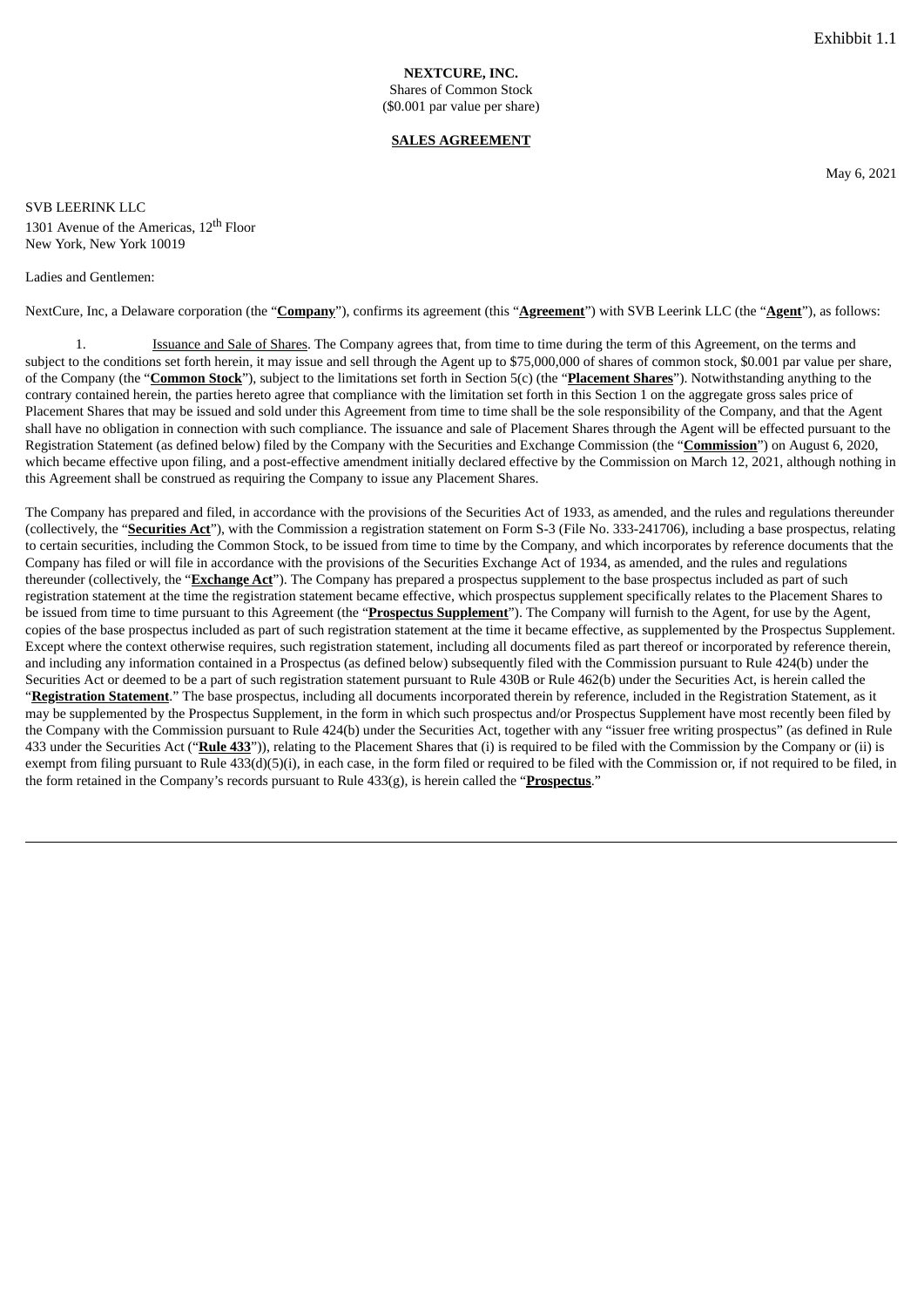Any reference herein to the Registration Statement, the Prospectus Supplement, the Prospectus or any issuer free writing prospectus shall be deemed to refer to and include the documents, if any, that are or are deemed to be incorporated by reference therein (the "**Incorporated Documents**"), including, unless the context otherwise requires, the documents, if any, filed as exhibits to such Incorporated Documents. Any reference herein to the terms "amend," "amendment" or "supplement" with respect to the Registration Statement, the Prospectus Supplement, the Prospectus or any issuer free writing prospectus shall be deemed to refer to and include the filing of any document under the Exchange Act on or after the most-recent effective date of the Registration Statement, or the respective dates of the Prospectus Supplement, Prospectus or such issuer free writing prospectus, as the case may be, and incorporated therein by reference. For purposes of this Agreement, all references to the Registration Statement, the Prospectus or any amendment or supplement thereto shall be deemed to include the most recent copy filed with the Commission pursuant to its Electronic Data Gathering Analysis and Retrieval System or, if applicable, the Interactive Data Electronic Application system when used by the Commission (collectively, "**EDGAR**").

2. Placements. Each time that the Company wishes to issue and sell any Placement Shares through the Agent hereunder (each, a "**Placement**"), it will notify the Agent by email notice (or other method mutually agreed to in writing by the parties) (each such notice, a "**Placement Notice**") containing the parameters in accordance with which it desires such Placement Shares to be sold, which at a minimum shall include the maximum number or amount of Placement Shares to be sold, the time period during which sales are requested to be made, any limitation on the number or amount of Placement Shares that may be sold in any one Trading Day (as defined in Section 3) and any minimum price below which sales may not be made, a form of which containing such minimum sales parameters is attached hereto as **Schedule 1**. The Placement Notice must originate from one of the individuals authorized to act on behalf of the Company and set forth on **Schedule 2** (with a copy to each of the other individuals from the Company listed on such **Schedule 2**), and shall be addressed to each of the recipients from the Agent set forth on **Schedule 2**, as such **Schedule 2** may be updated by either party from time to time by sending a written notice containing a revised **Schedule 2** to the other party in the manner provided in Section 12 (including by email correspondence to each of the individuals of the Company set forth on **Schedule 2**, if receipt of such correspondence is actually acknowledged by any of the individuals to whom the notice is sent, other than via auto-reply). The Placement Notice shall be effective upon receipt by the Agent unless and until (i) in accordance with the notice requirements set forth in Section 4, the Agent declines to accept the terms contained therein for any reason, in its sole discretion, within two Trading Days of the date the Agent receives the Placement Notice, (ii) in accordance with the notice requirements set forth in Section 4, the Agent suspends sales under the Placement Notice for any reason in its sole discretion, (iii) the entire amount of the Placement Shares has been sold pursuant to this Agreement, (iv) in accordance with the notice requirements set forth in Section 4, the Company suspends sales under or terminates the Placement Notice for any reason in its sole discretion, (v) the Company issues a subsequent Placement Notice and explicitly indicates that its parameters supersede those contained in the earlier dated Placement Notice or (vi) this Agreement has been terminated pursuant to the provisions of Section 11. The amount of any discount, commission or other compensation to be paid by the Company to the Agent in connection with the sale of the Placement Shares effected through the Agent shall be calculated in accordance with the terms set forth in **Schedule 3**. It is expressly acknowledged and agreed that neither the Company nor the Agent will have any obligation whatsoever with respect to a Placement or any Placement Shares unless and until the Company delivers a Placement Notice to the Agent and the Agent does not decline such Placement Notice pursuant to the terms set forth above, and then only upon the terms specified therein and herein. In the event of a conflict between the terms of this Agreement and the terms of a Placement Notice, the terms of the Placement Notice will control with respect to the matters covered thereby.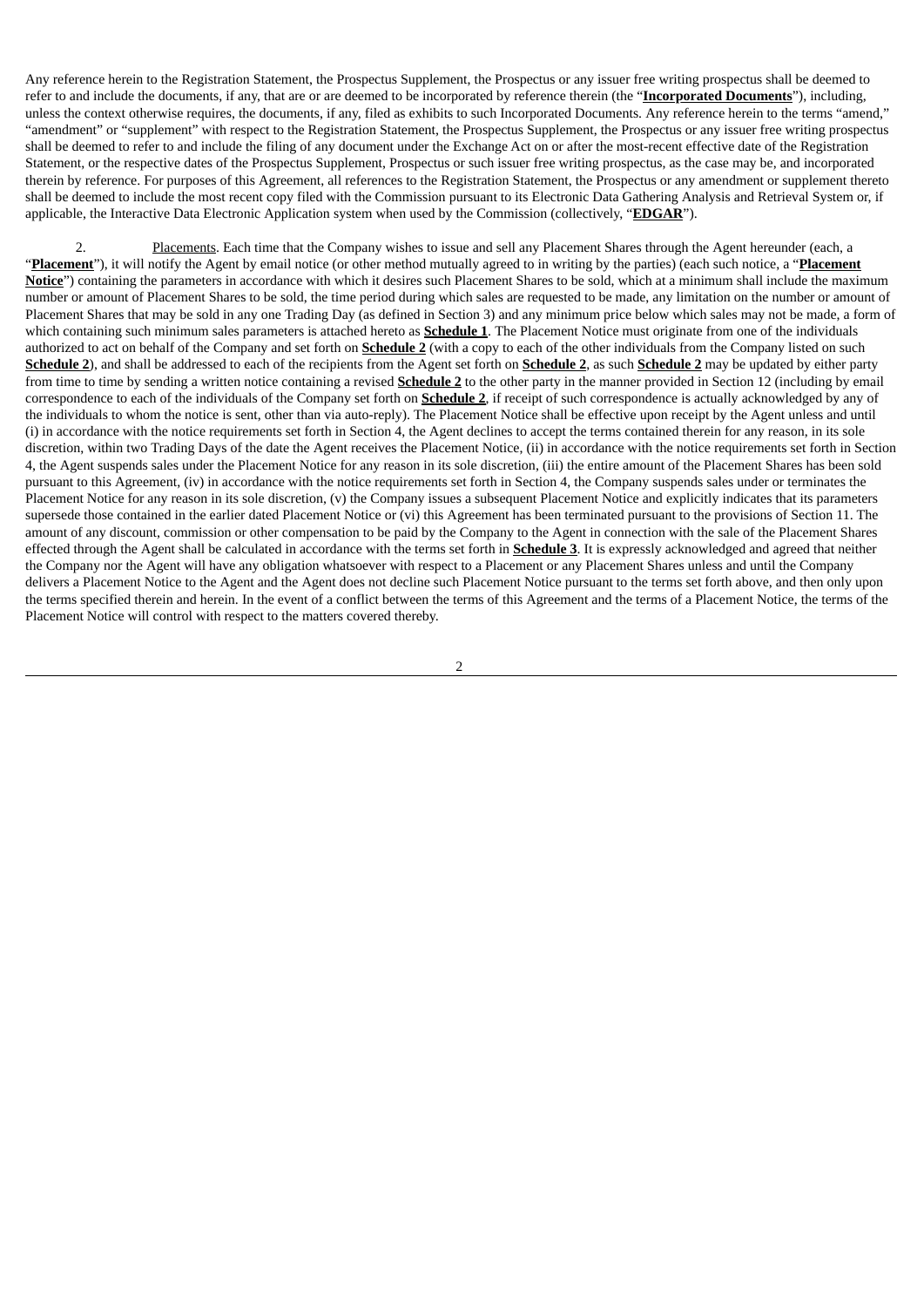3. Sale of Placement Shares by the Agent. On the basis of the representations and warranties herein contained and subject to the terms and conditions herein set forth, including Section 5(c), upon the Agent's acceptance of the terms of a Placement Notice as provided in Section 2, and unless the sale of the Placement Shares described therein has been declined, suspended or otherwise terminated in accordance with the terms of this Agreement, the Agent, for the period specified in the Placement Notice, will use its commercially reasonable efforts consistent with its normal trading and sales practices and applicable state and federal laws, rules and regulations and the rules of the Nasdaq Global Select Market ("**Nasdaq**") to sell such Placement Shares up to the number or amount specified in, and otherwise in accordance with the terms of, such Placement Notice. The Agent will provide written confirmation to the Company (including by email correspondence to each of the individuals of the Company set forth on **Schedule 2**, if receipt of such correspondence is actually acknowledged by any of the individuals to whom the notice is sent, other than via auto-reply) no later than the opening of the Trading Day (as defined below) immediately following the Trading Day on which it has made sales of Placement Shares hereunder setting forth the number or amount of Placement Shares sold on such Trading Day, the volume-weighted average price of the Placement Shares sold and the Net Proceeds (as defined below) payable to the Company. Unless otherwise specified by the Company in a Placement Notice, the Agent may sell Placement Shares by any method permitted by law deemed to be an "at the market offering" as defined in Rule 415(a)(4) of the Securities Act, including sales made directly on or through Nasdaq, on or through any other existing trading market for the Common Stock or to or through a market maker. If expressly authorized by the Company (including in a Placement Notice), the Agent may also sell Placement Shares in negotiated transactions. Notwithstanding the provisions of Section 6(tt), except as may be otherwise agreed by the Company and the Agent, the Agent shall not purchase Placement Shares on a principal basis pursuant to this Agreement unless the Company and the Agent enter into a separate written agreement setting forth the terms of such sale. The Company acknowledges and agrees that (i) there can be no assurance that the Agent will be successful in selling Placement Shares, (ii) the Agent will incur no liability or obligation to the Company or any other person or entity if it does not sell Placement Shares for any reason other than a failure by the Agent to use its commercially reasonable efforts consistent with its normal trading and sales practices and applicable state and federal laws, rules and regulations and the rules of Nasdaq to sell such Placement Shares as required under this Agreement and (iii) the Agent shall be under no obligation to purchase Placement Shares on a principal basis pursuant to this Agreement unless the Company and the Agent enter into a separate written agreement setting forth the terms of such sale. For the purposes hereof, "**Trading Day**" means any day on which the Common Stock is purchased and sold on Nasdaq.

## 4. Suspension of Sales.

(a) The Company or the Agent may, upon notice to the other party in writing (including by email correspondence to each of the individuals of the other party set forth on **Schedule 2**, if receipt of such correspondence is actually acknowledged by any of the individuals to whom the notice is sent, other than via auto-reply) or by telephone (confirmed immediately by email correspondence to each of the individuals of the other party set forth on **Schedule 2**), suspend any sale of Placement Shares; *provided*, *however*, that such suspension shall not affect or impair either party's obligations with respect to any Placement Shares sold hereunder prior to the receipt of such notice. Each of the parties agrees that no such notice under this Section 4 shall be effective against the other party unless notice is sent by one of the individuals named on **Schedule 2** hereto to the other party in writing (including by email correspondence to each of the individuals of the other party set forth on **Schedule 2**, if receipt of such correspondence is actually acknowledged by any of the individuals to whom the notice is sent, other than via auto-reply).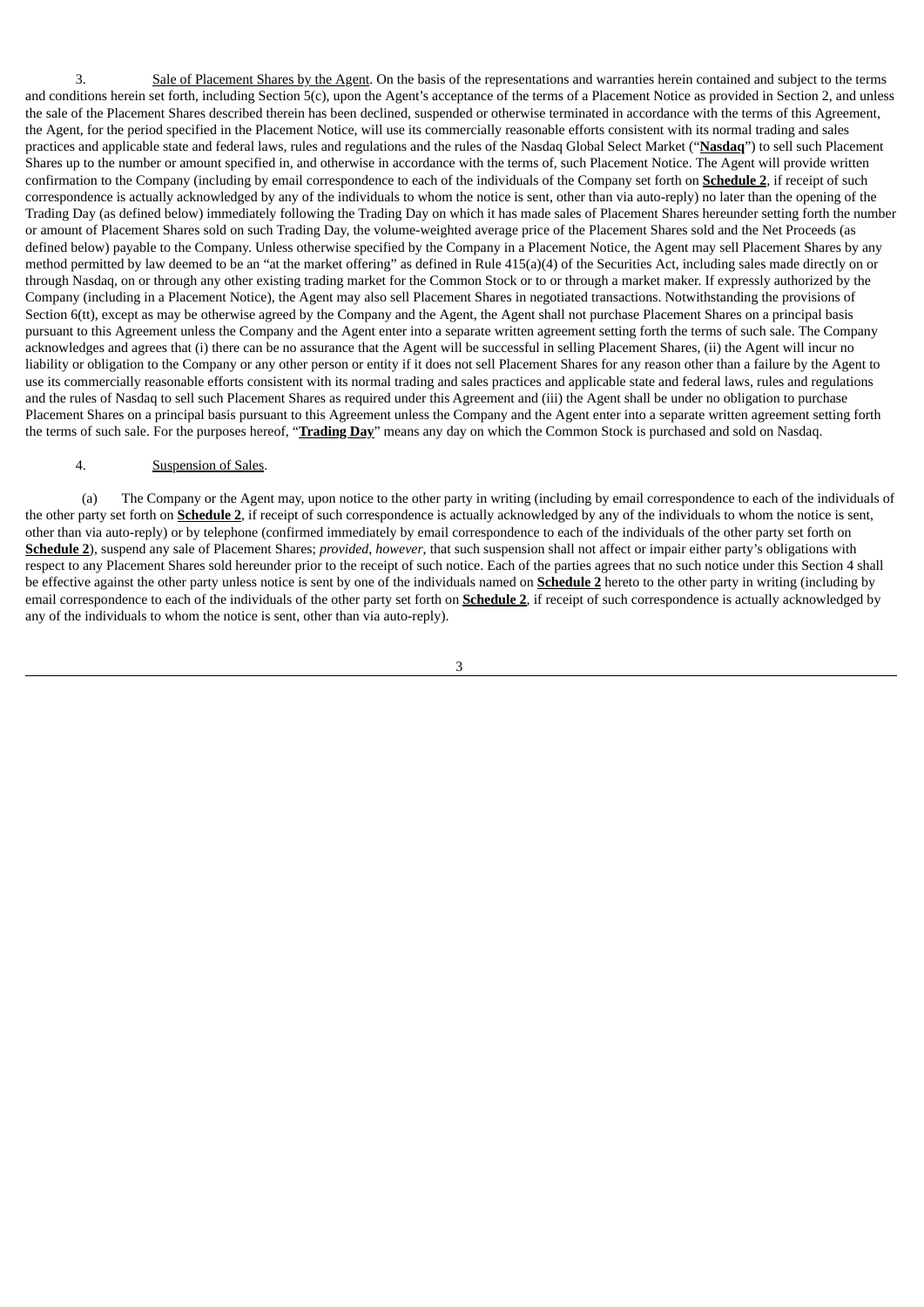(b) Notwithstanding any other provision of this Agreement, during any period in which the Company is, or could be deemed to be, in possession of material non-public information, the Company and the Agent agree that (i) no sale of Placement Shares will take place, (ii) the Company shall not request the sale of any Placement Shares and shall suspend or cancel any effective Placement Notices instructing the Agent to make any sales and (iii) the Agent shall not be obligated to sell or offer to sell any Placement Shares.

# 5. Settlement and Delivery of the Placement Shares.

(a) Settlement of Placement Shares. Unless otherwise specified in the applicable Placement Notice, settlement for sales of Placement Shares will occur on the second Trading Day (or such earlier day as is industry practice or as is required for regular-way trading) following the date on which such sales are made (each, a "**Settlement Date**"). The amount of proceeds to be delivered to the Company on a Settlement Date against receipt of the Placement Shares sold (the "**Net Proceeds**") will be equal to the aggregate gross sales price received by the Agent at which such Placement Shares were sold, after deduction of (i) the Agent's commission, discount or other compensation for such sales payable by the Company pursuant to Section 2 hereof, (ii) any other amounts due and payable by the Company to the Agent hereunder pursuant to Section  $7(g)$  hereof and (iii) any transaction fees imposed by any governmental or self-regulatory organization in respect of such sales.

Delivery of Placement Shares. On or before each Settlement Date, the Company will issue the Placement Shares being sold on such date and will, or will cause its transfer agent to, electronically transfer such Placement Shares by crediting the Agent's or its designee's account (provided the Agent shall have given the Company written notice of such designee prior to the Settlement Date) at The Depository Trust Company through its Deposit and Withdrawal at Custodian System ("**DWAC**") or by such other means of delivery as may be mutually agreed upon by the parties hereto, which in all cases shall be duly authorized, freely tradeable, transferable, registered shares of Common Stock in good deliverable form. On each Settlement Date, the Agent will deliver the related Net Proceeds in same day funds to an account designated by the Company on or prior to the Settlement Date. The Agent shall be responsible for providing DWAC instructions or other instructions for delivery by other means with regard to the transfer of the Placement Shares being sold. In addition to and in no way limiting the rights and obligations set forth in Section 9(a) hereto, the Company agrees that if the Company or its transfer agent (if applicable), defaults in its obligation to deliver duly authorized, freely tradeable, transferable, registered Placement Shares in good deliverable form by 2:30 P.M., New York City time, on a Settlement Date (other than as a result of a failure by the Agent to provide instructions for delivery), the Company will (i) take all necessary action to cause the full amount of any Net Proceeds that were delivered to the Company's account with respect to such settlement, together with any costs incurred by the Agent and/or its clearing firm in connection with recovering such Net Proceeds, to be immediately returned to the Agent or its clearing firm no later than 5:00 P.M., New York City time, on such Settlement Date, by wire transfer of immediately available funds to an account designated by the Agent or its clearing firm, (ii) indemnify and hold the Agent and its clearing firm harmless against any loss, claim, damage, or expense (including reasonable legal fees and expenses), as incurred, arising out of or in connection with such default by the Company or its transfer agent (if applicable) and (iii) pay to the Agent any commission, discount or other compensation to which it would otherwise have been entitled absent such default.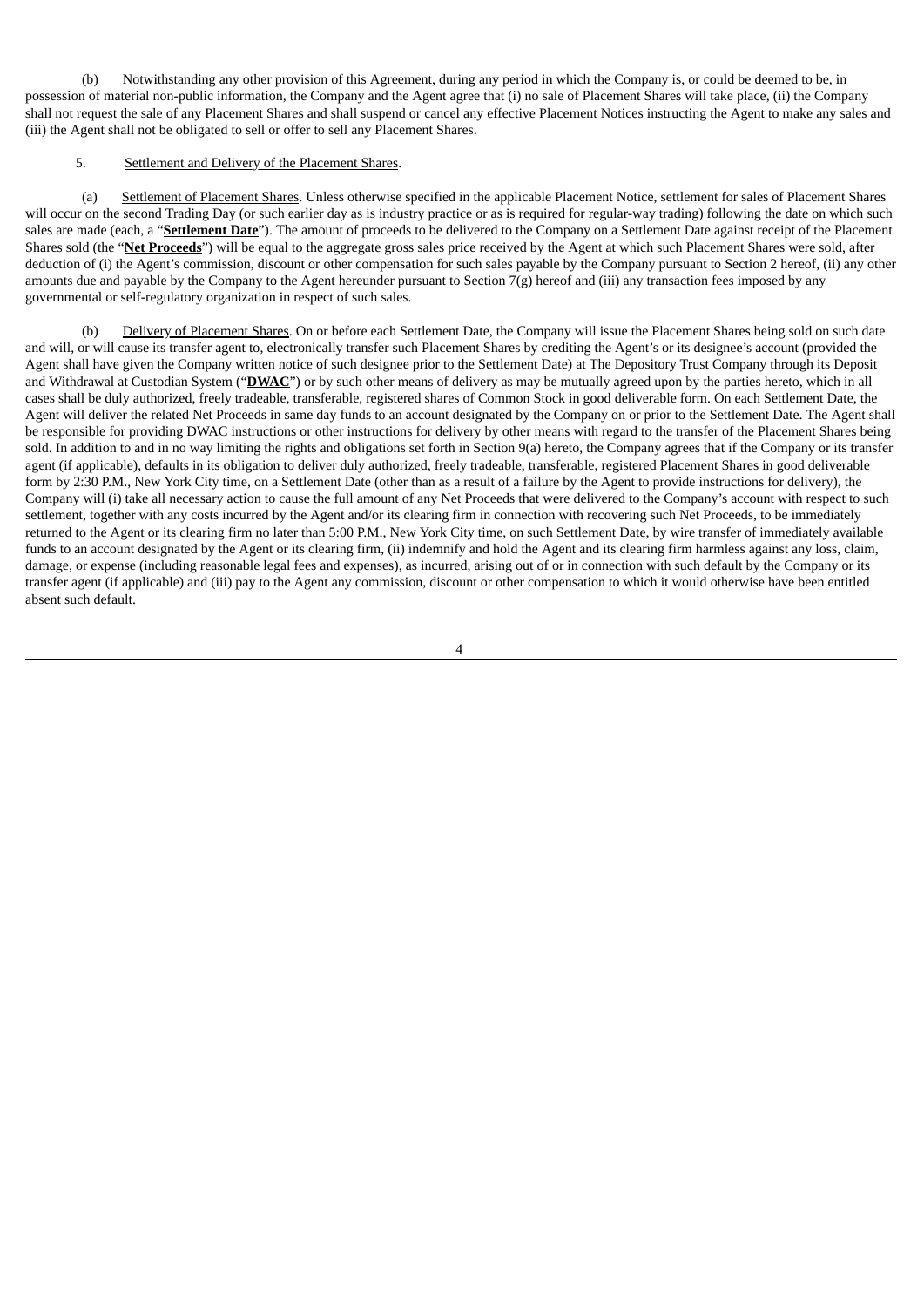(c) Limitations on Offering Size. Under no circumstances shall the Company cause or request the offer or sale of any Placement Shares if, after giving effect to the sale of such Placement Shares, the aggregate number or gross sales proceeds of Placement Shares sold pursuant to this Agreement would exceed the lesser of: (i) the number or dollar amount of shares of Common Stock registered pursuant to, and available for offer and sale under, the Registration Statement pursuant to which the offering of Placement Shares is being made, (ii) the number of authorized but unissued shares of Common Stock of the Company (less shares of Common Stock issuable upon exercise, conversion or exchange of any outstanding securities of the Company or otherwise reserved from the Company's authorized capital stock), (iii) the number or dollar amount of shares of Common Stock permitted to be offered and sold by the Company under Form S-3 (including General Instruction I.B.6. thereof, if such instruction is applicable), (iv) the number or dollar amount of shares of Common Stock that the Company's board of directors or a duly authorized committee thereof is authorized to issue and sell from time to time, and notified to the Agent in writing, or (v) the number or dollar amount of shares of Common Stock for which the Company has filed the Prospectus Supplement. Under no circumstances shall the Company cause or request the offer or sale of any Placement Shares pursuant to this Agreement at a price lower than the minimum price authorized from time to time by the Company's board of directors or a duly authorized committee thereof, and notified to the Agent in writing. Notwithstanding anything to the contrary contained herein, the parties hereto acknowledge and agree that compliance with the limitations set forth in this Section 5(c) on the number or dollar amount of Placement Shares that may be issued and sold under this Agreement from time to time shall be the sole responsibility of the Company, and that the Agent shall have no obligation in connection with such compliance.

6. Representations and Warranties of the Company. The Company represents and warrants to, and agrees with, the Agent that as of the date of this Agreement, and as of (i) each Representation Date (as defined in Section 7(m)), (ii) each date on which a Placement Notice is given, (iii) the date and time of each sale of any Placement Shares pursuant to this Agreement and (iv) each Settlement Date (each such time or date referred to in clauses (i) through (iv), an "**Applicable Time**"):

(a) The Company and the transactions contemplated by this Agreement meet the requirements for and comply with the conditions for the use of Form S-3 (including General Instructions I.A and I.B.1.) under the Securities Act. The Registration Statement has been filed with the Commission and has been declared effective by the Commission under the Securities Act prior to the issuance of any Placement Notices by the Company. At the time the Registration Statement originally became effective and at the time the Company's most recent Annual Report on Form 10-K, was filed with the Commission, the Company met the then-applicable requirements for use of Form S-3 (including General Instructions I.A and I.B.1.) under the Securities Act. The Registration Statement meets, and the offering and sale of Placement Shares as contemplated hereby comply with, the requirements of Rule  $415(a)(1)(x)$  under the Securities Act. The Agent is named as the agent engaged by the Company in the section entitled "Plan of Distribution" in the Prospectus Supplement. The Company has not received, and has no notice from the Commission of, any notice pursuant to Rule 401(g)(1) under the Securities Act objecting to the use of the shelf registration statement form. No stop order of the Commission preventing or suspending the use of the base prospectus, the Prospectus Supplement or the Prospectus, or the effectiveness of the Registration Statement, has been issued, and no proceedings for such purpose are pending before or, to the knowledge of the Company, threatened by the Commission. At the time of the initial filing of the Registration Statement, the Company paid the required Commission filing fees relating to the securities covered by the Registration Statement, including the Shares that may be sold pursuant to this Agreement, in accordance with Rule 457(o) under the Securities Act. Copies of the Registration Statement, the Prospectus, any such amendments or supplements to any of the foregoing and all Incorporated Documents that were filed with the Commission on or prior to the date of this Agreement have been delivered, or are available through EDGAR, to the Agent and its counsel.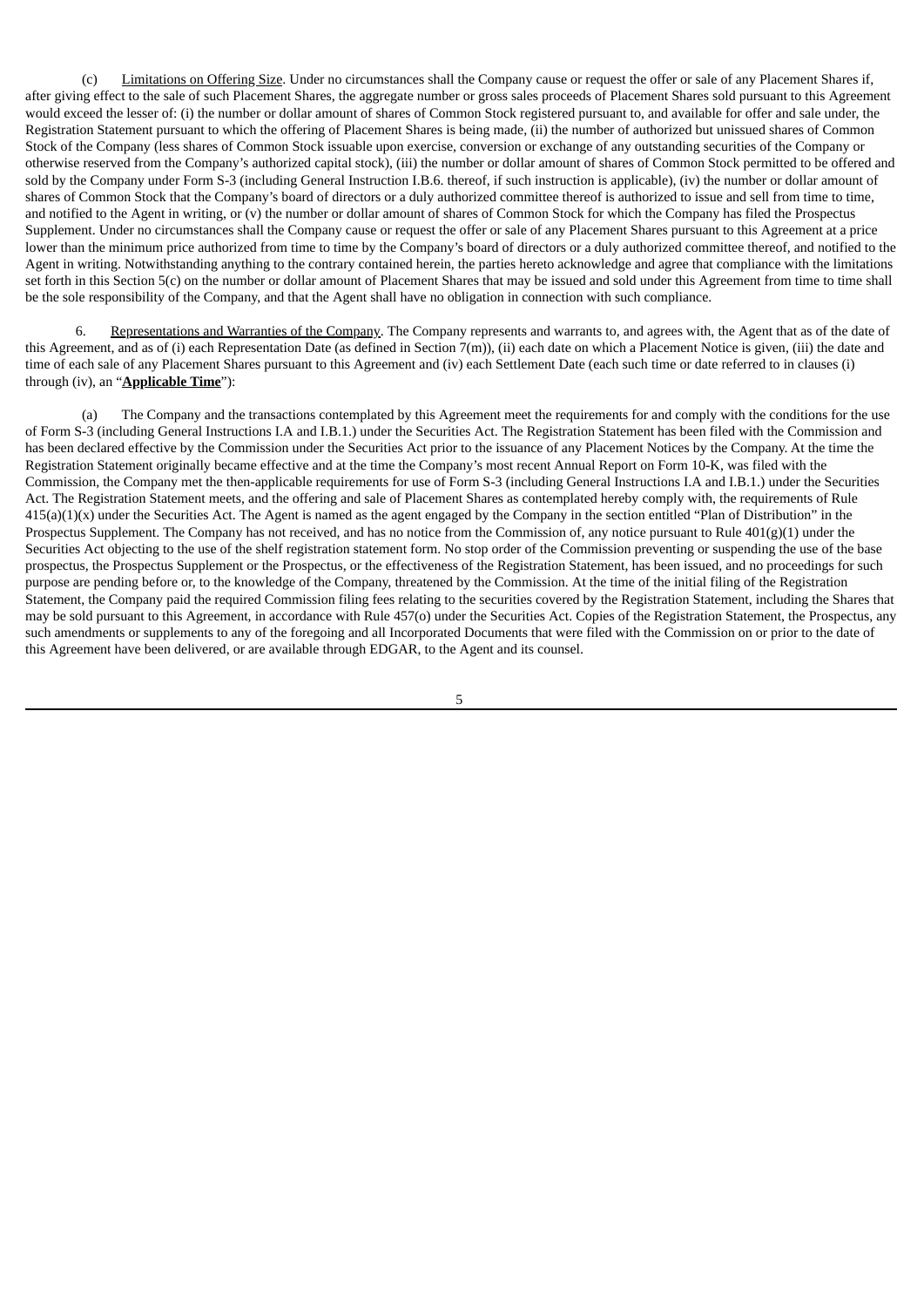(b) Each of the Registration Statement and any post-effective amendment thereto, at the time it became or becomes effective, at each deemed effective date with respect to the Agent pursuant to Rule 430B(f)(2) under the Securities Act and as of each Applicable Time, complied, complies and will comply in all material respects with the requirements of the Securities Act and did not, does not and will not contain any untrue statement of a material fact or omit to state a material fact required to be stated therein or necessary to make the statements therein not misleading, except that the representations and warranties set forth in this sentence do not apply to Agent's Information (as defined below). The Prospectus and any amendment or supplement thereto, when so filed with the Commission under Rule 424(b) under the Securities Act, complied, complies and as of each Applicable Time will comply in all material respects with the requirements of the Securities Act, and each Prospectus Supplement, Prospectus or issuer free writing prospectus (or any amendments or supplements to any of the foregoing) furnished to the Agent for use in connection with the offering of the Placement Shares was identical to the electronically transmitted copies thereof filed with the Commission pursuant to EDGAR, except to the extent permitted by Regulation S-T. Neither the Prospectus nor any amendment or supplement thereto, as of its date and as of each Applicable Time, included, includes or will include an untrue statement of a material fact or omitted, omits or will omit to state a material fact necessary in order to make the statements therein, in the light of the circumstances under which they were made, not misleading, except that the representations and warranties set forth in this sentence do not apply to Agent's Information. Each Incorporated Document heretofore filed, when it was filed (or, if any amendment with respect to any such document was filed, when such amendment was filed), conformed in all material respects with the requirements of the Exchange Act and were filed on a timely basis with the Commission, and any further Incorporated Documents so filed and incorporated after the date of this Agreement will be filed on a timely basis and, when so filed, will conform in all material respects with the requirements of the Exchange Act; no such Incorporated Document when it was filed (or, if an amendment with respect to any such document was filed, when such amendment was filed), contained an untrue statement of a material fact or omitted to state a material fact required to be stated therein or necessary in order to make the statements therein, in the light of the circumstances under which they were made, not misleading; and no such Incorporated Document, when it is filed, will contain an untrue statement of a material fact or will omit to state a material fact required to be stated therein or necessary in order to make the statements therein, in light of the circumstances under which they were made, not misleading.

(c) (i) At the time of filing the Registration Statement and (ii) at the time of the execution of this Agreement (with such date being used as the determination date for purposes of this clause (ii)), the Company was not and is not an "ineligible issuer" (as defined in Rule 405), without taking account of any determination by the Commission pursuant to Rule 405 that it is not necessary that the Company be considered an ineligible issuer.

(d) The Company is, and since the initial confidential submission of its initial registration statement has been, an "emerging growth company," as defined in Section 2(a) of the Securities Act (an "**Emerging Growth Company**").

(e) Each issuer free writing prospectus, as of its issue date and as of each Applicable Time, did not, does not and will not include any information that conflicted, conflicts or will conflict with the information contained in the Registration Statement or the Prospectus, including any Incorporated Document deemed to be a part thereof that has not been superseded or modified. Each issuer free writing prospectus that the Company has filed, or is required to file, pursuant to Rule 433 or that was prepared by or on behalf of or used by the Company complies or will comply in all material respects with the requirements of the Securities Act.

(f) The Company has not distributed and, prior to the later to occur of each Settlement Date and completion of the Agent's distribution of the Placement Shares under this Agreement, will not distribute any offering material in connection with the offering and sale of the Placement Shares other than the Registration Statement, the Prospectus or any Permitted Free Writing Prospectus (as defined below).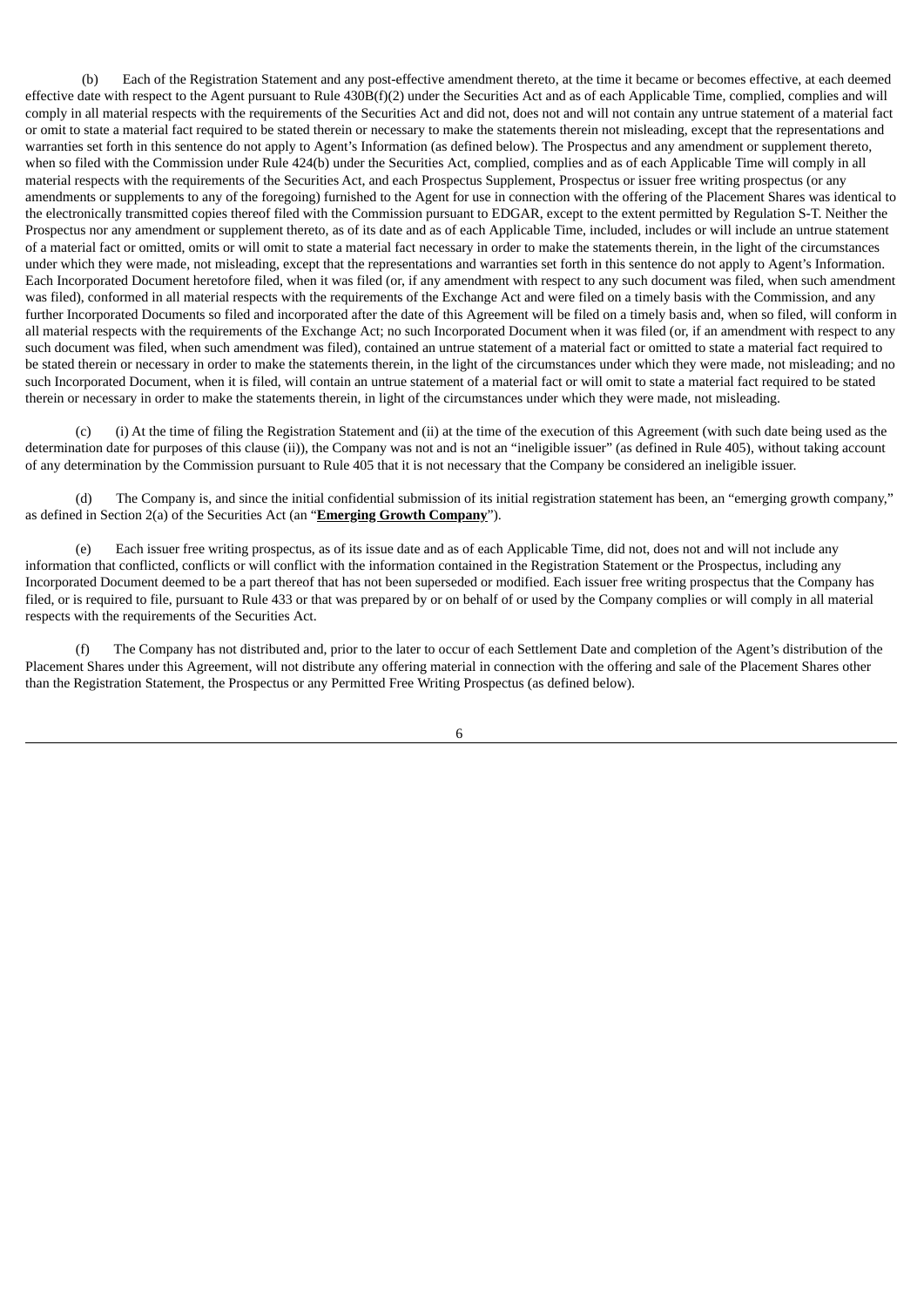(g) If applicable, the interactive data in eXtensible Business Reporting Language included or incorporated by reference in the Registration Statement and the Prospectus fairly presents the information called for in all material respects and has been prepared in accordance with the Commission's rules and guidelines applicable thereto.

(h) The Company is subject to and in compliance in all material respects with the reporting requirements of Section 13 or Section 15(d) of the Exchange Act. The Common Stock is registered pursuant to Section 12(b) of the Exchange Act and is listed on Nasdaq, and the Company has taken no action designed to, or reasonably likely to have the effect of, terminating the registration of the Common Stock under the Exchange Act or delisting the Common Stock from Nasdaq, nor has the Company received any notification that the Commission or Nasdaq is contemplating terminating such registration or listing. The Company is in compliance with the current listing standards of Nasdaq. The Company has filed a Notification of Listing of Additional Shares with Nasdaq with respect to the Placement Shares.

(i) No person (as such term is defined in Rule 1-02 of Regulation S-X promulgated under the Securities Act) has the right to act as an underwriter or as a financial advisor to the Company in connection with the offer and sale of the Placement Shares hereunder, whether as a result of the filing or effectiveness of the Registration Statement or the sale of the Placement Shares as contemplated hereby or otherwise. Except for the Agent, there is no broker, finder or other party that is entitled to receive from the Company or any of its Subsidiaries (as defined below) any brokerage or finder's fee or other fee or commission as a result of any transactions contemplated by this Agreement.

The Company has been duly incorporated, is validly existing as a corporation and in good standing under the laws of the jurisdiction of its incorporation, has the corporate power and authority to own or lease its property and to conduct its business as described in the Registration Statement and Prospectus and is duly qualified to transact business and is in good standing in each jurisdiction in which the conduct of its business or its ownership or leasing of property requires such qualification, except to the extent that the failure to be so qualified or be in good standing would not reasonably be expected individually or in the aggregate, to have a material adverse effect on the condition (financial or otherwise), earnings, results of operations, business, properties, operations, assets, liabilities or prospects of the Company and its subsidiaries, taken as a whole, whether or not arising from transactions in the ordinary course of business (a "**Material Adverse Effect**").

(k) Each of the Company's "significant subsidiaries" (for purposes of this Agreement, as defined in Rule 405 under the Securities Act) (each, a "**Subsidiary**" and collectively, the "**Subsidiaries**"), if any, has been duly organized and is validly existing in good standing (where such concept exists) under the laws of the jurisdiction of its organization and has full power and authority to acquire, own, lease and operate its properties, and to conduct its business as described in the Registration Statement and the Prospectus. Each Subsidiary is duly qualified to transact business and is in good standing (where such concept exists) under the laws of each jurisdiction that requires such qualification, whether by reason of the ownership or leasing of property or the conduct of business, except to the extent that the failure to be so qualified or in good standing could not reasonably be expected, individually or in the aggregate, to have a Material Adverse Effect. All of the issued and outstanding share capital or other equity or ownership interests of each Subsidiary has been duly authorized and validly issued, is fully paid and nonassessable, has been issued in compliance with federal state and securities laws and is owned by the Company, directly or through other wholly-owned Subsidiaries, free and clear of any security interest, mortgage, pledge, lien, encumbrance or adverse claim. The Company does not own or control, directly or indirectly, any corporation, association or other entity, other than the Subsidiaries listed on Exhibit 21.1 to the Company's most recent Annual Report on Form 10-K filed with the Commission. No Subsidiary is prohibited or restricted, directly or indirectly, from paying dividends to the Company, from making any other distribution with respect to such Subsidiary's equity securities, from repaying to the Company or any other Subsidiary any amounts that may from time to time become due under any loans or advances to such Subsidiary from the Company or from transferring any property or assets to the Company or to any other Subsidiary.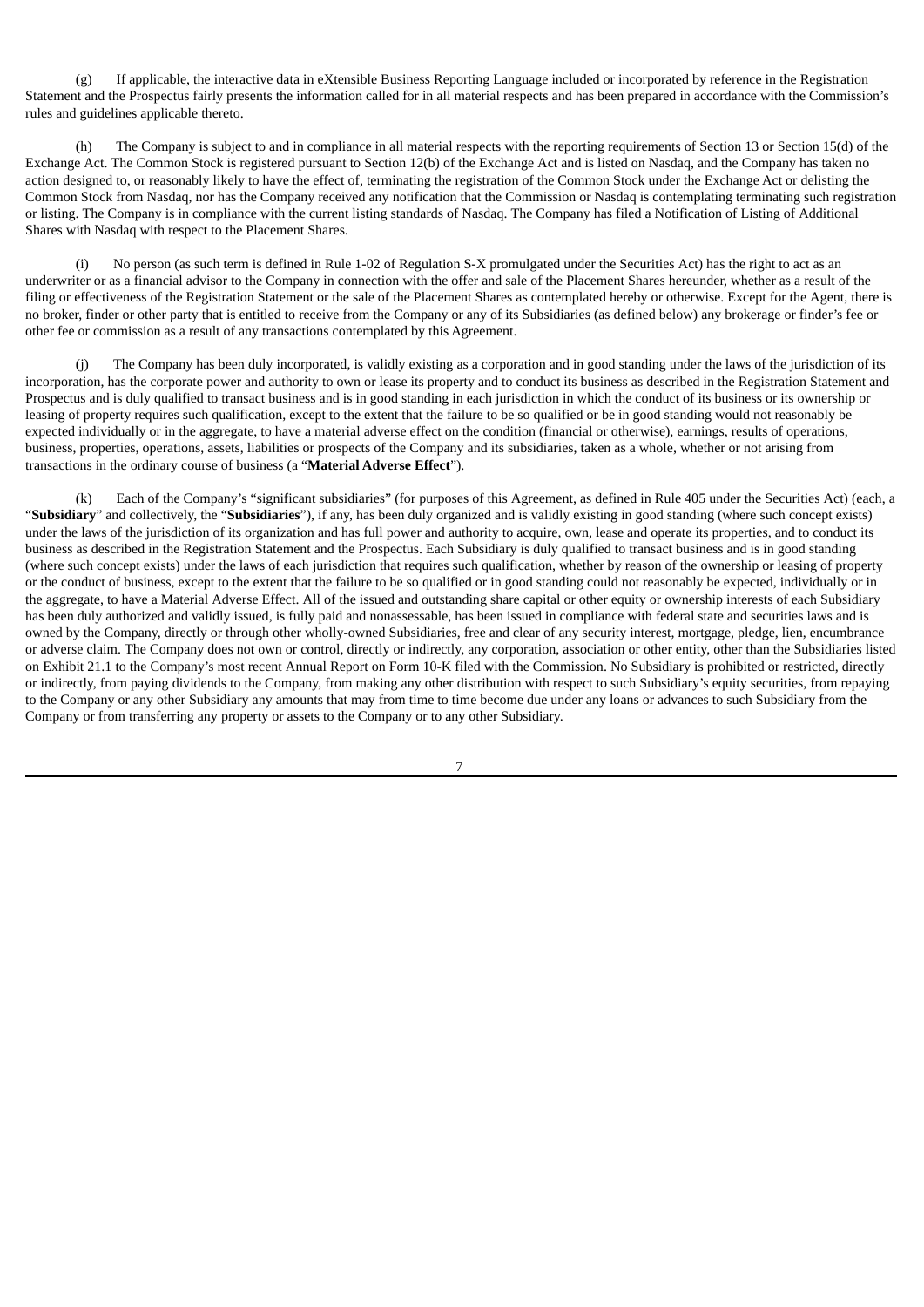(l) This Agreement has been duly authorized, executed and delivered by the Company. This Agreement conforms in all material respects to the descriptions thereof in the Registration Statement and the Prospectus.

(m) The authorized capital stock of the Company conforms as to legal matters to the description thereof contained in the sections entitled "Capitalization" and "Description of Capital Stock" in each of the Registration Statement and the Prospectus.

(n) The shares of Common Stock outstanding prior to the issuance of the Placement Shares have been duly authorized and are validly issued, fully paid and non-assessable.

(o) The Placement Shares have been duly authorized and, when issued, delivered and paid for in accordance with the terms of this Agreement, will be validly issued, fully paid and non-assessable, and the issuance of such Placement Shares will not be subject to any preemptive or similar rights that have not been validly waived.

(p) The execution and delivery by the Company of, and the performance by the Company of its obligations under, this Agreement will not contravene (i) any provision of applicable law, (ii) the certificate of incorporation or by-laws of the Company or any of its Subsidiaries, (iii) any agreement or other instrument binding upon the Company that is material to the Company or any of its Subsidiaries, or (iv) any judgment, order or decree of any governmental body, agency or court having jurisdiction over the Company or any of its Subsidiaries, except in the case of clauses (i), (iii) and (iv) as would not, individually or in the aggregate, reasonably be expected to have a Material Adverse Effect, and no consent, approval, authorization or order of, or qualification with, any governmental body or agency is required for the performance by the Company of its obligations under this Agreement, except such as have been obtained or waived or as may be required by the securities or blue sky laws of the various states in connection with the offer and sale of the Shares.

(q) There has not occurred any material adverse change, or any development that would reasonably be expected to result in a material adverse change, in the condition, financial or otherwise, or in the earnings, business, management or operations of the Company and its Subsidiaries from that set forth in the Registration Statement or the Prospectus.

(r) There are no legal or governmental proceedings pending or, to the Company's knowledge, threatened to which the Company or any of its Subsidiaries is a party or to which any of the properties of the Company or any of its Subsidiaries is subject (i) other than (A) proceedings accurately described in all material respects in the Registration Statement or the Prospectus and (B) proceedings that would not reasonably, individually or in the aggregate, be expected to have a Material Adverse Effect or on the power or ability of the Company to perform its obligations under this Agreement or to consummate the transactions contemplated by the Registration Statement or the Prospectus or (ii) that are required to be described in the Registration Statement or the Prospectus and are not so described in all material respects; and there are no statutes, regulations, contracts or other documents to which the Company or its property are subject or bound that are required to be described in the Registration Statement or the Prospectus or to be filed or incorporated by reference as exhibits to the Registration Statement that are not described in all material respects or filed or incorporated by reference as required.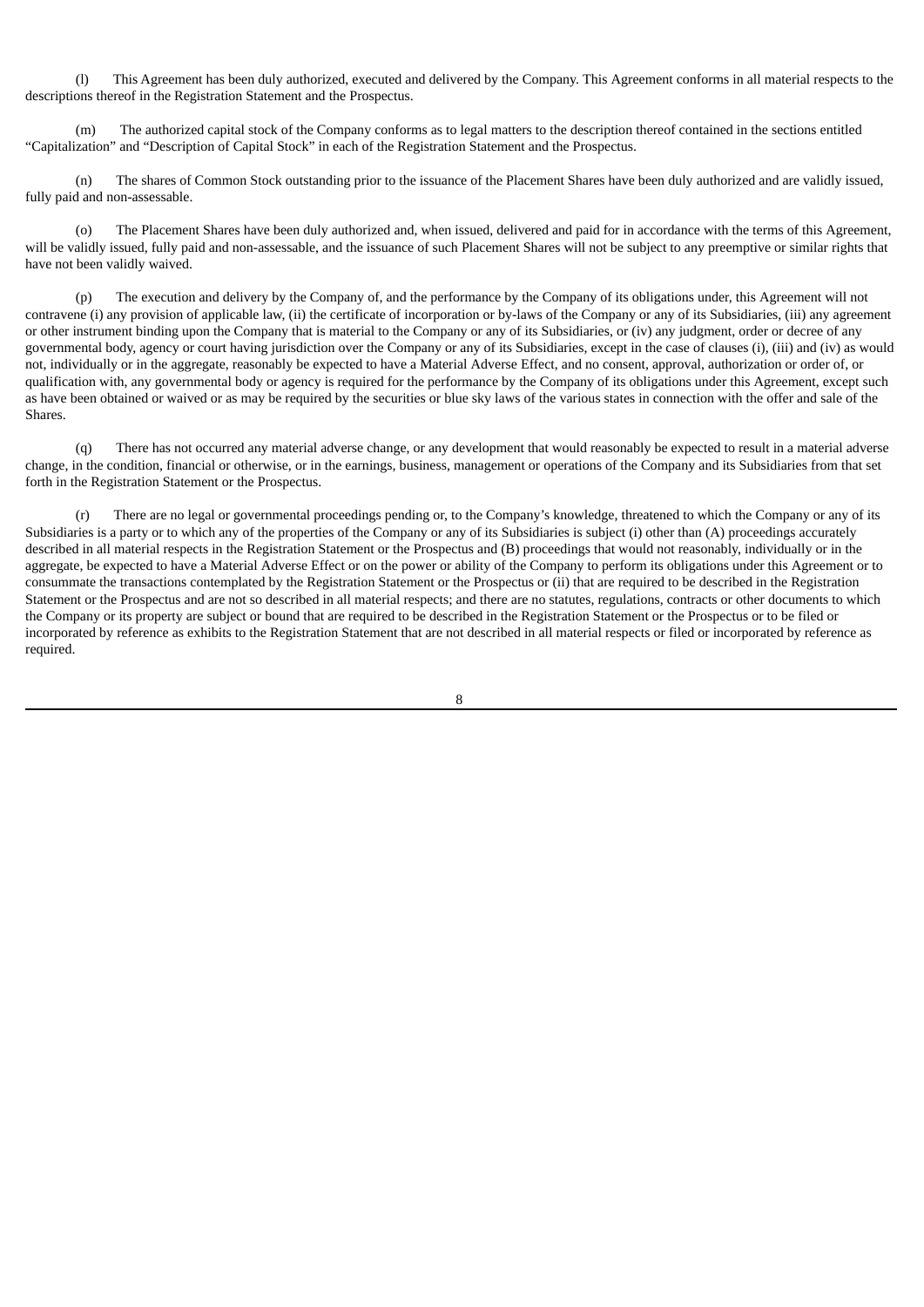(s) The Company is not, and after giving effect to the offering and sale of the Placement Shares and the application of the proceeds thereof as described in the Prospectus will not be, required to register as an "investment company" as such term is defined in the Investment Company Act of 1940, as amended.

(t) The Company and each of its Subsidiaries (i) is in compliance with any and all applicable foreign, federal, state and local laws and regulations relating to the protection of human health and safety, the environment or hazardous or toxic substances or wastes, pollutants or contaminants ("**Environmental Laws**"), (ii) has received all permits, licenses or other approvals required of it under applicable Environmental Laws to conduct its business and (iii) is in compliance with all terms and conditions of any such permit, license or approval, except where such noncompliance with Environmental Laws, failure to receive required permits, licenses or other approvals or failure to comply with the terms and conditions of such permits, licenses or approvals would not, singly or in the aggregate, reasonably be expected to have a Material Adverse Effect.

(u) There are no costs or liabilities associated with Environmental Laws (including, without limitation, any capital or operating expenditures required for clean-up, closure of properties or compliance with Environmental Laws or any permit, license or approval, any related constraints on operating activities and any potential liabilities to third parties) that would, singly or in the aggregate, reasonably be expected to have a Material Adverse Effect.

There are no contracts, agreements or understandings between the Company and any person granting such person the right to require the Company to file a registration statement under the Securities Act with respect to any securities of the Company or to require the Company to include such securities with the Placement Shares registered pursuant to the Registration Statement, except those contracts, agreements and understandings described in the Registration Statement and the Prospectus (i) as have been validly waived in connection with the issuance and sale of the Placement Shares or (ii) pursuant to which such right has lapsed in accordance with its terms.

(w) (i) None of the Company or any of its Subsidiaries or its controlled affiliates, any director or officer, thereof, or, to the Company's knowledge, any employee, agent or representative of the Company or any of its subsidiaries or of any of its controlled affiliates, has taken or will take any action in furtherance of an offer, payment, promise to pay, or authorization or approval of the payment, giving or receipt of money, property, gifts or anything else of value, directly or indirectly, to any government official (including any officer or employee of a government or government-owned or controlled entity or of a public international organization, or any person acting in an official capacity for or on behalf of any of the foregoing, or any political party or party official or candidate for political office) in order to improperly influence official action, or to any person in violation of any applicable anti-corruption laws; (ii) the Company and each of its Subsidiaries and its controlled affiliates have conducted their businesses in compliance with applicable anti-corruption laws and have instituted and maintained and will continue to maintain policies and procedures reasonably designed to promote and achieve compliance with such laws and with the representations and warranties contained herein; and (iii) neither the Company nor any of its Subsidiaries will not use, directly or indirectly, the proceeds of the offering in furtherance of an offer, payment, promise to pay, or authorization of the payment or giving of money, or anything else of value, to any person in violation of any applicable anti-corruption laws.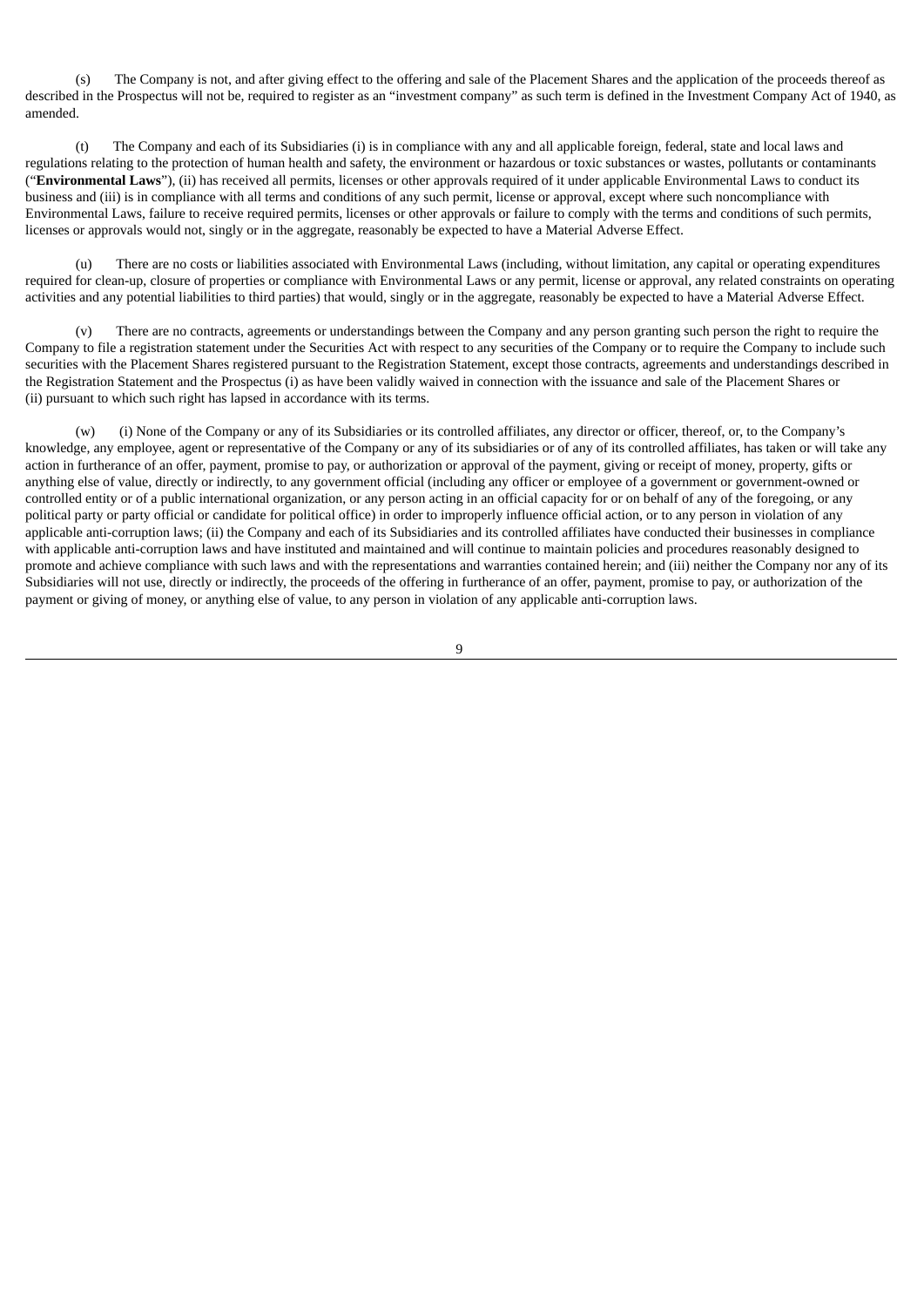(x) The operations of the Company and each of its Subsidiaries are and have been conducted at all times in material compliance with all applicable financial recordkeeping and reporting requirements, including those of the Bank Secrecy Act, as amended by Title III of the Uniting and Strengthening America by Providing Appropriate Tools Required to Intercept and Obstruct Terrorism Act of 2001 (USA PATRIOT Act), and the applicable anti-money laundering statutes of jurisdictions where the Company and each of its Subsidiaries conducts business, the rules and regulations thereunder and any related or similar rules, regulations or guidelines, issued, administered or enforced by any governmental agency (collectively, the "**Anti-Money Laundering Laws**"), and no action, suit or proceeding by or before any court or governmental agency, authority or body or any arbitrator involving the Company or any of its Subsidiaries with respect to the Anti-Money Laundering Laws is pending or, to the knowledge of the Company, threatened.

(y) (i) None of the Company, any of its Subsidiaries, or any director or officer thereof, or, to the Company's knowledge, any employee, agent, affiliate or representative of the Company or any of its Subsidiaries, is an individual or entity ("**Person**") that is, or is owned or controlled by one or more Persons that are:

> (A) the subject of any sanctions administered or enforced by the U.S. Department of Treasury's Office of Foreign Assets Control, the United Nations Security Council, the European Union, Her Majesty's Treasury, or other relevant sanctions authority (collectively, "**Sanctions**"), or

(B) located, organized or resident in a country or territory that is the subject of Sanctions (including, without limitation, Crimea, Cuba, Iran, North Korea and Syria).

(ii) The Company will not, directly or indirectly, use the proceeds of the offering, or lend, contribute or otherwise make available such proceeds to any subsidiary, joint venture partner or other Person:

> (A) to fund or facilitate any activities or business of or with any Person or in any country or territory that, at the time of such funding or facilitation, is the subject of Sanctions; or

(B) in any other manner that will result in a violation of Sanctions by any Person (including any Person participating in the offering, whether as underwriter, advisor, investor or otherwise).

(iii) For the past five years, the Company and its Subsidiaries have not knowingly engaged in, is not now knowingly engaged in, and will not engage in, any dealings or transactions with any Person, or in any country or territory, that at the time of the dealing or transaction is or was the subject of Sanctions.

(z) Subsequent to the respective dates as of which information is given in each of the Registration Statement and the Prospectus, (i) the Company and its Subsidiaries have not incurred any material liability or obligation, direct or contingent, nor entered into any material transaction; (ii) the Company has not purchased any of its outstanding capital stock, other than in connection with the termination of service of employees, directors or other service providers pursuant to equity compensation plans described in the Registration Statement and the Prospectus or existing agreements or in connection with the exercise of the Company's right of first refusal upon a proposed transfer, nor declared, paid or otherwise made any dividend or distribution of any kind on its capital stock other than ordinary and customary dividends; and (iii) there has not been any material change in the capital stock (other than the exercise of equity awards or grants of equity awards or repurchase or forfeiture of equity awards or restricted stock outstanding as of such respective dates as of which information is given in each of the Registration Statement and the Prospectus, in each case granted pursuant to the equity compensation plans described in the Registration Statement and the Prospectus or subject to an existing agreement), short-term debt or long-term debt of the Company and its Subsidiaries, except in each case as described in each of the Registration Statement and the Prospectus, respectively.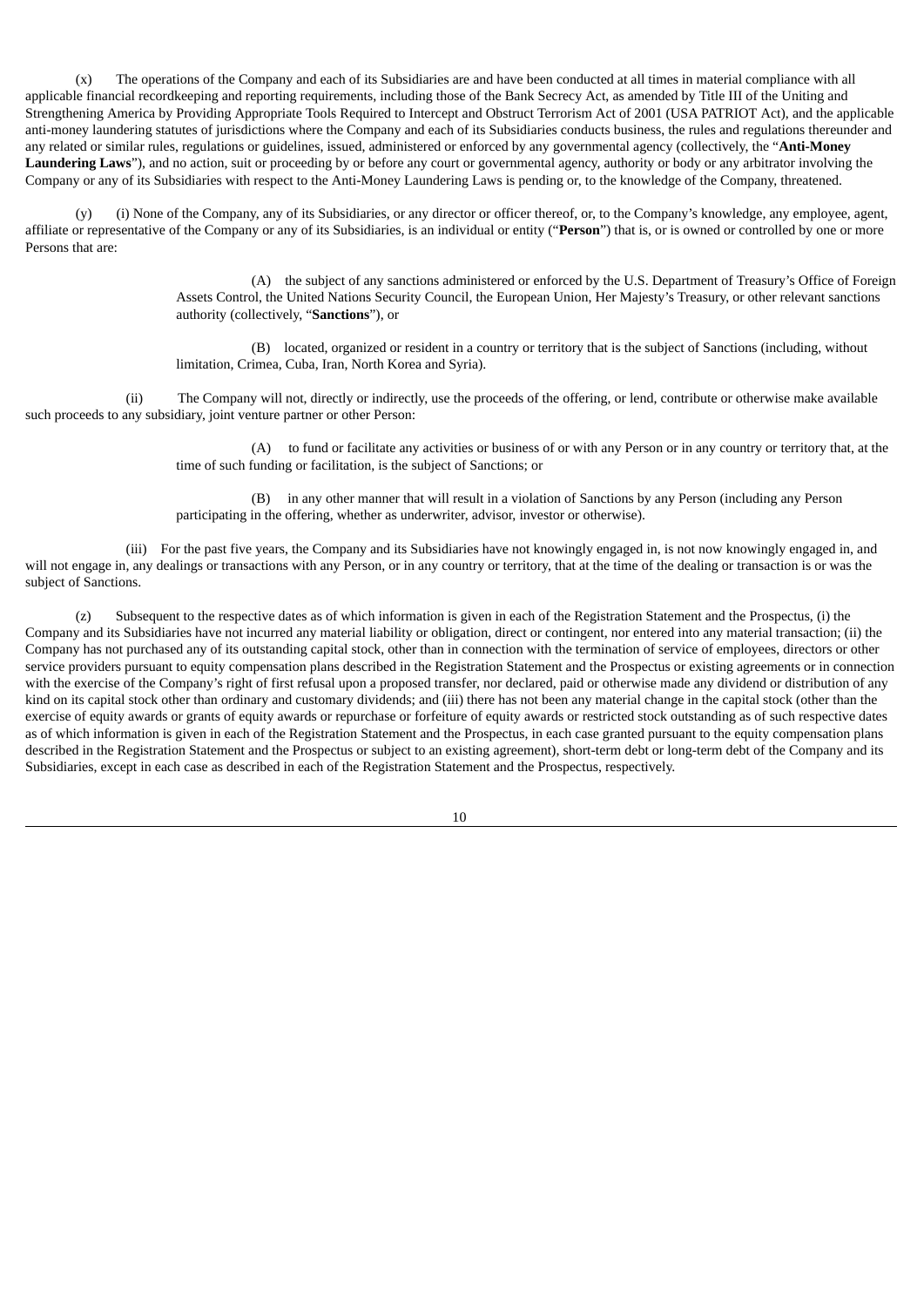(aa) The Company and its Subsidiaries does not own any real property. The Company and its Subsidiaries have good and marketable title to all personal property owned by it that is material to the business of the Company and its Subsidiaries, in each case free and clear of all liens, encumbrances and defects except such as are described in the Registration Statement or the Prospectus or such as do not materially diminish the value of such property and do not materially interfere with the use made and proposed to be made of such property by the Company and its Subsidiaries; and any real property and buildings held under lease by the Company and its Subsidiaries is held by them under valid, subsisting and enforceable leases with such exceptions as are not material and do not materially interfere with the use made and proposed to be made of such property and buildings by the Company and its Subsidiaries, in each case except as described in the Registration Statement or the Prospectus.

(bb) The Company and its Subsidiaries own, have obtained licenses or can acquire on reasonable terms all material patent rights, inventions, trademarks, trade names, service marks, logos, trade dress, designs, data, database rights, Internet domain names, copyrights, works of authorship, trade secrets, know-how and proprietary information (including unpatented and unpatentable proprietary or confidential information, systems or procedures) and other intellectual property rights (collectively, "**Intellectual Property Rights**") necessary to the current conduct of the business as described in the Registration Statement and the Prospectus, except where any failure to own, possess or acquire such Intellectual Property Rights would not reasonably be expected to have a Material Adverse Effect. Such Intellectual Property Rights owned by or licensed to the Company or its Subsidiaries have not been adjudged by a court of competent jurisdiction to be invalid or unenforceable, in whole or in part. To the Company's knowledge: (i) there are no third parties that have rights to any Intellectual Property Rights of the Company or its Subsidiaries except for (a) customary retained and reversionary rights of third-party licensors with respect to Intellectual Property Rights licensed to the Company or its Subsidiaries, (b) non-exclusively licensed Intellectual Property Rights, where the licensor may provide licenses to a third party and (c) third parties that have been explicitly granted licenses by the Company or its Subsidiaries; and (ii) there is no infringement by third parties of any Intellectual Property Rights of the Company or its Subsidiaries. Except as disclosed in the Registration Statement and the Prospectus, there is no pending or, to the Company's knowledge, threatened action, suit, proceeding or claim by any third party: (A) challenging the Company's or any of its Subsidiary's rights in or to any of their Intellectual Property Rights; (B) challenging the validity, enforceability or scope of any Intellectual Property Rights of the Company or its Subsidiaries; or (C) asserting that the Company or any of its Subsidiaries infringes, misappropriates, or otherwise violates, or would, upon the commercialization of any product or service described in the Registration Statement or the Prospectus as under development, infringe, misappropriate, or violate, any patent, trademark, trade name, service name, copyright, trade secret or other proprietary rights of others. The Company and its Subsidiaries have complied in all material respects with the terms of each agreement pursuant to which Intellectual Property Rights have been licensed to the Company or its Subsidiaries, and all such agreements are in full force and effect. The Company and its Subsidiaries has taken all reasonable steps necessary to secure its interests in the Company-owned Intellectual Property Rights from its employees and contractors and to protect the confidentiality of all of its confidential information and trade secrets, including the execution of appropriate nondisclosure, confidentiality agreements, invention assignment agreements and invention assignments with its employees, and to the Company's knowledge, no employee of the Company or its Subsidiaries is in or has been in violation of any term of any employment contract, patent disclosure agreement, invention assignment agreement, non-competition agreement, non-solicitation agreement, nondisclosure agreement, or any restrictive covenant to or with a former employer where the basis of such violation relates to such employee's employment with the Company or its Subsidiaries. The product candidates described in the Registration Statement and the Prospectus as under development by the Company fall within the scope of one or more claim of one or more patents or patent applications owned by, or exclusively licensed to, the Company or its Subsidiaries. To the Company's knowledge, the duties of candor and good faith required by the United States Patent and Trademark Office, including citation of material prior art that the Company is aware of, during the prosecution of Company-owned United States patents and patent applications included in the Intellectual Property Rights have been complied with.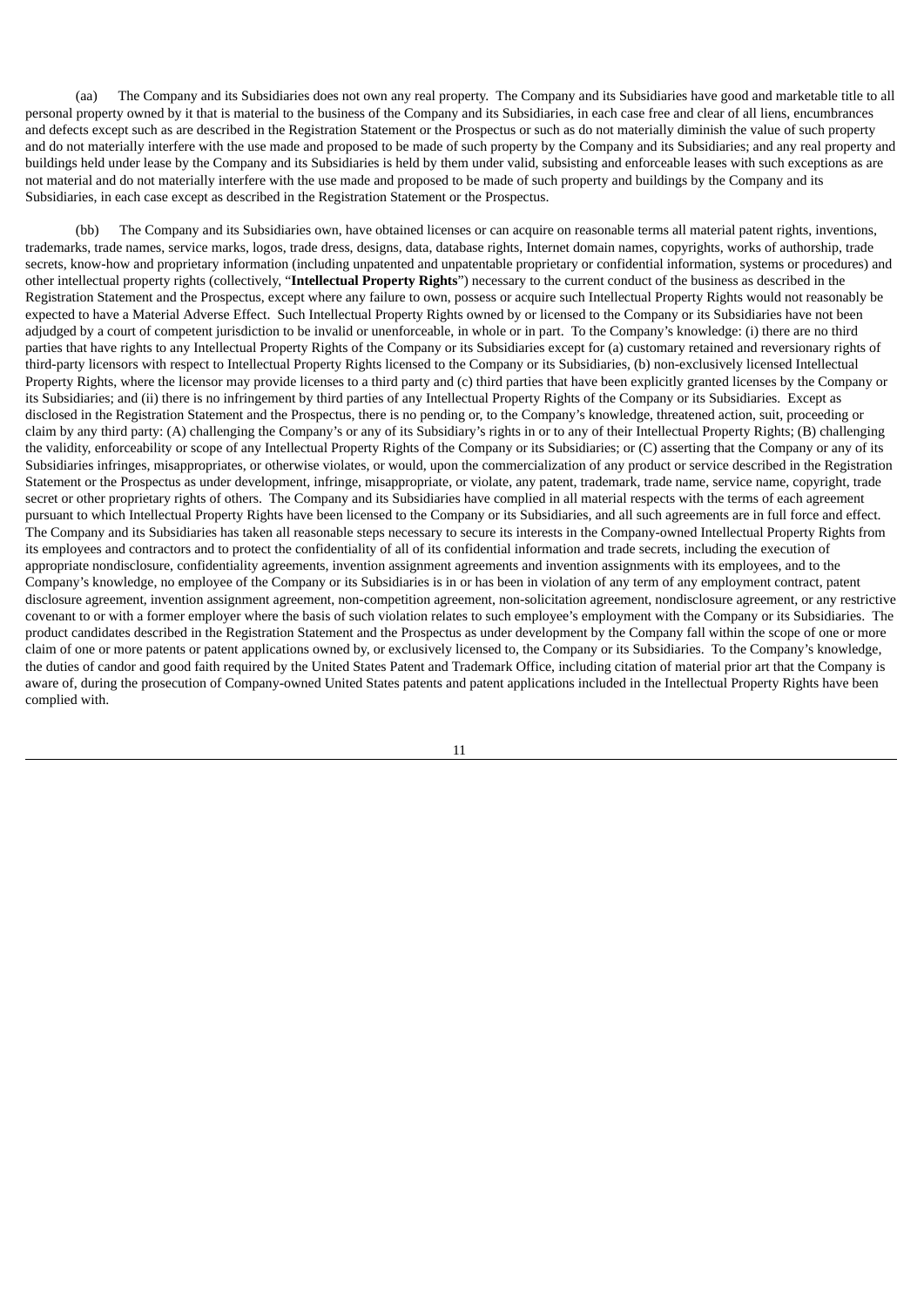(cc) To the Company's knowledge, none of the Company-owned Intellectual Property Rights or technology (including information technology and outsourced arrangements) employed by the Company or its Subsidiaries in the conduct of the business in the manner described in the Registration Statement or the Prospectus has been obtained or is being used by the Company or its Subsidiaries in violation of any contractual obligation binding on the Company or its Subsidiaries or any of their officers, directors or employees or otherwise in violation of the rights of any persons.

(dd) Except as would not reasonably be expected to result in a Material Adverse Effect, (A) each Plan (as defined below) has been maintained in compliance with its terms and in all material respects with the requirements of any applicable statutes, orders, rules and regulations, including but not limited to the Employee Retirement Income Security Act of 1974, as amended ("**ERISA**") and the Internal Revenue Code of 1986, as amended (the "**Code**"); (B) no non-exempt prohibited transaction, within the meaning of Section 406 of ERISA or Section 4975 of the Code, has occurred with respect to any Plan; (C) for each Plan, no failure to satisfy the minimum funding standards (within the meaning of Section 412 of the Code or Section 302 of ERISA), whether or not waived, has occurred or is reasonably expected to occur; (D) no "reportable event" (within the meaning of Section 4043(c) of ERISA, other than those events as to which notice is waived) has occurred or is reasonably expected to occur; and (E) neither the Company nor any member of its "Controlled Group" (defined as any organization that is a member of a controlled group of corporations within the meaning of Section 414 of the Code) has incurred, nor is reasonably expected to incur, any liability under Title IV of ERISA (other than contributions to any Plan or any Multiemployer Plan or premiums to the PBGC, in the ordinary course and without default) in respect of a Plan or a Multiemployer Plan. For purposes of this paragraph, (x) the term "**Plan**" means an employee benefit plan, within the meaning of Section 3(3) of ERISA, subject to Title IV of ERISA, but excluding any Multiemployer Plan, for which the Company or any member of its "Controlled Group" has any liability and (y) the term "Multiemployer Plan" means a multiemployer plan within the meaning of Section 4001(a)(3) of ERISA.

(ee) No material labor dispute with the employees of the Company or any of its Subsidiaries exists, except as described in the Registration Statement or the Prospectus, or, to the knowledge of the Company, is imminent; and the Company is not aware of any existing, threatened or imminent labor disturbance by the employees of any of its principal suppliers, manufacturers or contractors that would reasonably be expected to have a Material Adverse Effect.

(ff) The Company and each of its Subsidiaries is insured by insurers of recognized financial responsibility against such losses and risks and in such amounts as are, in the reasonable judgment of the Company, prudent and customary in the businesses in which it is engaged; neither the Company nor any of its Subsidiaries has not been refused any insurance coverage sought or applied for; and neither the Company nor any of its Subsidiaries has any reason to believe that it will not be able to renew its existing insurance coverage as and when such coverage expires or to obtain similar coverage from similar insurers as may be necessary to continue its business at a cost that would not have a Material Adverse Effect, except as described in the Registration Statement and the Prospectus.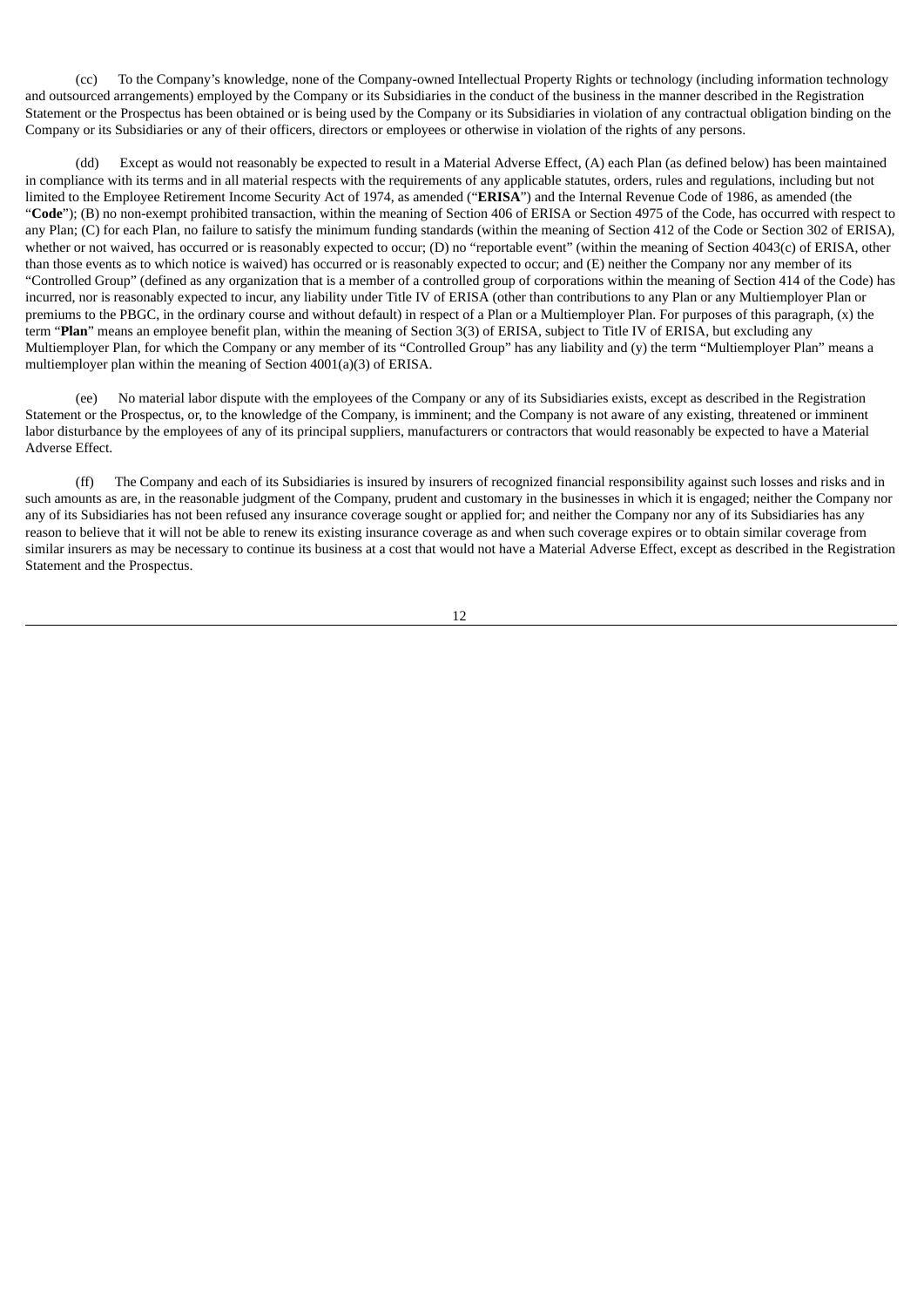(gg) The Company and each of its Subsidiaries possesses all certificates, authorizations and permits issued by the appropriate federal, state or foreign regulatory authorities necessary to conduct its business, except where failure to obtain such certificates, authorizations and permits would not, singly or in the aggregate, reasonably by expected to have a Material Adverse Effect, and neither the Company nor any of its Subsidiaries has received any notice of proceedings relating to the revocation or modification of any such certificate, authorization or permit that, singly or in the aggregate, if the subject of an unfavorable decision, ruling or finding, would reasonably be expected to have a Material Adverse Effect, except as described in the Registration Statement and the Prospectus.

(hh) The Company and its Subsidiaries, taken as a whole, maintain a system of internal accounting controls sufficient to provide reasonable assurance that (i) transactions are executed in accordance with management's general or specific authorizations; (ii) transactions are recorded as necessary to permit preparation of financial statements in conformity with generally accepted accounting principles in the United States ("**U.S. GAAP**") and to maintain asset accountability; (iii) access to assets is permitted only in accordance with management's general or specific authorization; (iv) the recorded accountability for assets is compared with the existing assets at reasonable intervals and appropriate action is taken with respect to any differences; and (v) the interactive data in eXtensible Business Reporting Language included in the Registration Statement fairly presents the information called for in all material respects and has been prepared in accordance with the Commission's rules and guidelines applicable thereto. Except as described in the Registration Statement and the Prospectus, since the end of the Company's most recent audited fiscal year, there has been (i) no material weakness in the Company's internal control over financial reporting (whether or not remediated) and (ii) no change in the Company's internal control over financial reporting that has materially and adversely affected, or is reasonably likely to materially and adversely affect, the Company's internal control over financial reporting.

(ii) The financial statements (including the related notes thereto) of the Company included or incorporated by reference in each of the Registration Statement and the Prospectus comply in all material respects with the applicable requirements of the Securities Act and present fairly in all material respects the consolidated financial position of the Company and its Subsidiaries as of the dates indicated and the results of its operations and cash flows for the periods specified. Such financial statements have been prepared in conformity with U.S. GAAP applied on a consistent basis throughout the periods involved. The other financial information of the Company included in the Registration Statement and the Prospectus has been derived from the accounting or other records of the Company and presents fairly in all material respects the information shown thereby.

Ernst & Young LLP, independent public accountants, who have expressed their opinion with respect to certain financial statements (which term as used in this Agreement includes the related notes thereto) of the Company and its Subsidiaries included or incorporated by reference in the Registration Statement, are independent with respect to the Company within the applicable rules and regulations of the Commission and as required by the Securities Act.

(kk) The Company maintains disclosure controls and procedures that comply with the requirements of the Securities Exchange Act of 1934, as amended (the "**Exchange Act**"); such disclosure controls and procedures have been designed to ensure that material information relating to the Company is made known to the Company's principal executive officer and principal financial officer by others within the Company; such disclosure controls and procedures are effective at the reasonable assurance level; and the Company has carried out evaluations of the effectiveness of its disclosure controls and procedures as required by Rule 13a-15 of the Exchange Act.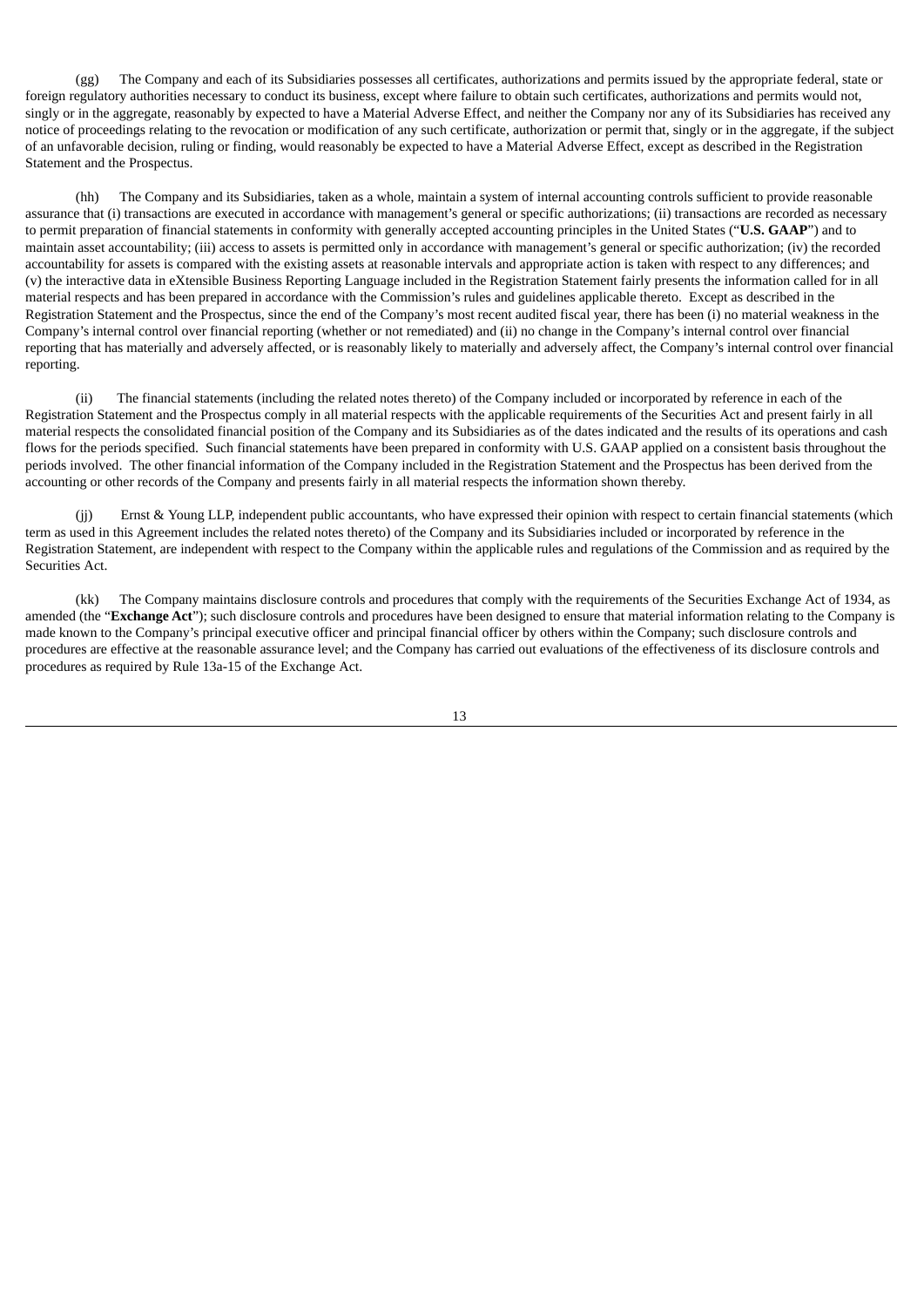(ll) Except as described in the Registration Statement and the Prospectus, the Company has not sold, issued or distributed any shares of Common Stock during the six-month period preceding the date hereof, including any sales pursuant to Rule 144A under, or Regulation D or S of, the Securities Act, other than shares issued pursuant to employee benefit plans, qualified stock option plans or other employee compensation plans or pursuant to outstanding options, rights or warrants.

(mm) The Company is in compliance, to the extent required, with all provisions of the Sarbanes-Oxley Act of 2002, as amended (the "**Sarbanes-Oxley Act**"), and all rules and regulations promulgated thereunder applicable to the Company as of the date hereof.

(nn) The Company and each of its Subsidiaries has filed all federal, state, local and foreign tax returns required to be filed through the date of this Agreement or has requested extensions thereof, except where the failure to file would not, individually or in the aggregate, reasonably be expected to have a Material Adverse Effect, and has paid all taxes required to be paid thereon, except for cases in which the failure to file or pay would not reasonably be expected to have a Material Adverse Effect, or, except as currently being contested in good faith and for which reserves required by U.S. GAAP have been created in the financial statements of the Company, and no tax deficiency has been determined adversely to the Company or any of its Subsidiaries that has had (nor does the Company have any notice or knowledge of any tax deficiency that would reasonably be expected to be determined adversely to the Company or its Subsidiaries and that would reasonably be expected to have) a Material Adverse Effect.

(oo) The Company and each of its Subsidiaries have complied, and is presently in compliance, in all material respects with its privacy and security policies, and with all obligations, laws and regulations regarding the collection, use, transfer, storage, protection, disposal or disclosure of personally identifiable information or any other information collected from or provided by third parties. The Company and each of its Subsidiaries have taken commercially reasonable steps to protect the information technology systems and data used in connection with the operation of the Company and its Subsidiaries. The Company and each of its Subsidiaries have used reasonable efforts to establish, and has established, commercially reasonable disaster recovery and security plans, procedures and facilities for the business, including, without limitation, for the information technology systems and data held or used by or for the Company or its Subsidiaries. To its knowledge, there has been no material security breach or attack or other compromise of or relating to any such information technology system or data.

(pp) The statistical, industry and market-related data included in the Registration Statement and the Prospectus are based on or derived from sources that the Company believes, after reasonable inquiry, to be reliable and accurate. To the Company's knowledge, it does not require the consent of any third party for the use of any such data except as already obtained.

(qq) Neither the Company nor any of its Subsidiaries has taken, directly or indirectly, any action designed to or that would reasonably be expected to cause or result in any stabilization or manipulation of the price of the Placement Shares to facilitate the sale or resale thereof.

The preclinical tests and clinical trials, and other studies (collectively, "studies") that are described in, or the results of which are referred to in, the Registration Statement or the Prospectus were and, if still pending, are being conducted in all material respects in accordance with the protocols, procedures and controls designed and approved for such studies and with standard medical and scientific research procedures; each description of the results of such studies is accurate and complete in all material respects and fairly presents the data derived from such studies, and the Company has no knowledge of any other studies the results of which are inconsistent with, or otherwise call into question, the results described or referred to in the Registration Statement or the Prospectus; the Company has made all such filings and obtained all such approvals or authorizations as may be required by the Food and Drug Administration of the U.S. Department of Health and Human Services or from any other U.S. or foreign government or drug regulatory agency, or health care facility Institutional Review Board (collectively, the "**Regulatory Agencies**"), except where the failure to make such filing or obtain such approval would not reasonably be expected to result in a Material Adverse Effect; except as described in the Registration Statement and the Prospectus, the Company has not received any notice of, or correspondence from, any Regulatory Agency requiring the termination, suspension or modification of any clinical trials that are described or referred to in the Registration Statement and the Prospectus; and the Company and each of its Subsidiaries has operated and currently is in compliance in all material respects with all applicable rules and regulations of the Regulatory Agencies.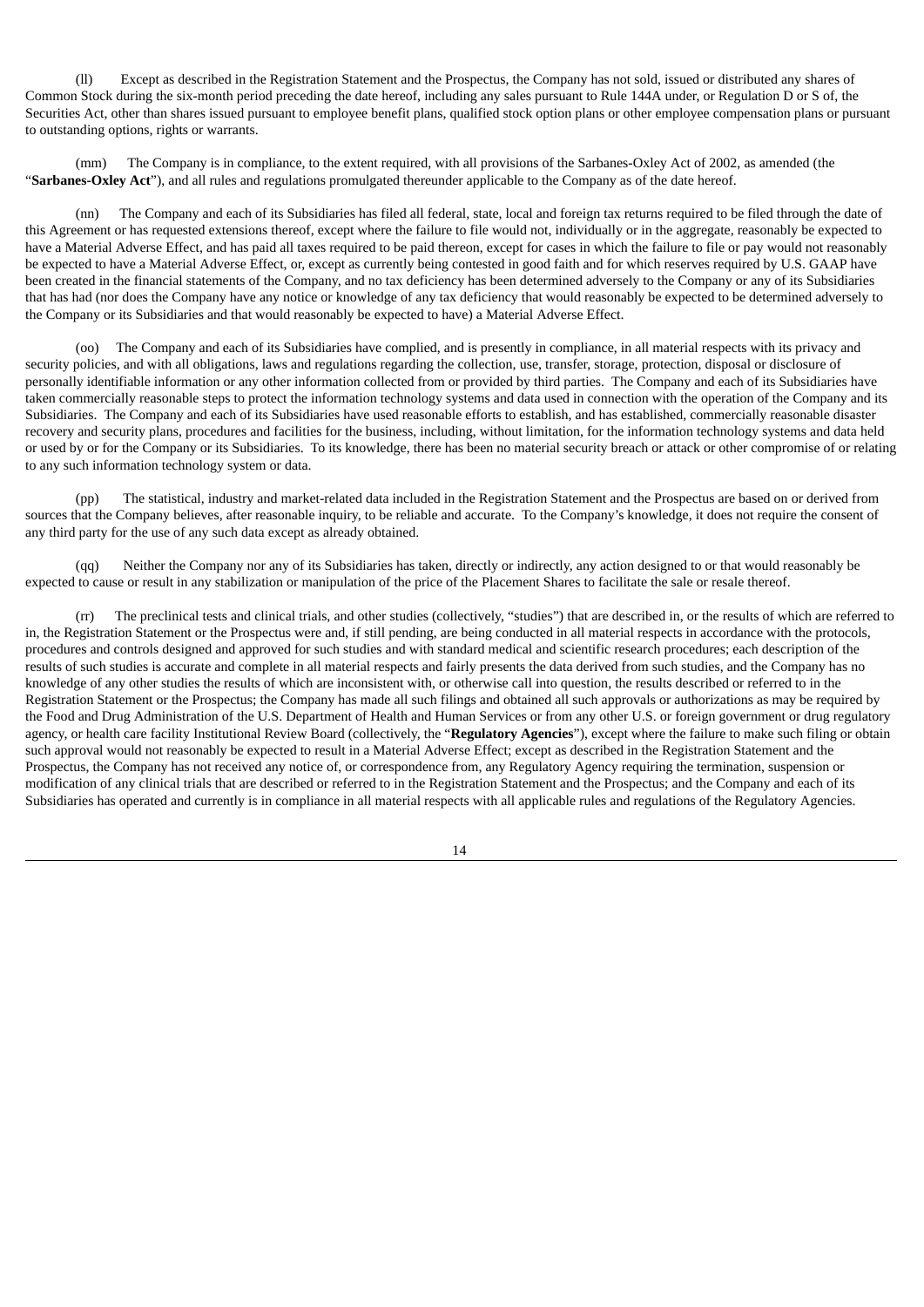(ss) The Company and each of its Subsidiaries is, and at all times has been, in compliance with all applicable Health Care Laws except where failure to be in compliance would not be reasonably expected to have a Material Adverse Effect. For purposes of this Agreement, "**Health Care Laws**" means: (i) the Federal Food, Drug, and Cosmetic Act (21 U.S.C. §§ 301 et seq.), the Public Health Service Act (42 U.S.C. §§ 201 et seq.) and the regulations promulgated thereunder; (ii) all applicable federal, state, local and foreign health care related fraud and abuse laws, including, without limitation, the U.S. Anti-Kickback Statute (42 U.S.C. § 1320a-7b(b)), the U.S. False Statements Law (42 U.S.C. § 1320a-7b(a)), the Civil Monetary Penalties Law (42 U.S.C. §1320a-7a), the U.S. Civil False Claims Act (31 U.S.C. § 3729 et seq.), all applicable federal, state, local and foreign criminal laws relating to health care fraud and abuse, including but not limited to 18 U.S.C. §§ 286 and 287, and the health care fraud criminal provisions under the U.S. Health Insurance Portability and Accountability Act of 1996 ("**HIPAA**") (42 U.S.C. §§ 1320d et seq.), the Physician Payments Sunshine Act (42 U.S.C. § 1320a-7h), the exclusion law (42 U.S.C. §1320a-7), the statutes, regulations and directives of applicable federal healthcare programs (as defined in 42 U.S.C. § 1320a-7b(f)), and the regulations promulgated pursuant to such statutes, including but not limited to Medicare (Title XVIII of the Social Security Act) and Medicaid (Title XIX of the Social Security Act); (iii) HIPAA, as amended by the Health Information Technology for Economic and Clinical Health Act (42 U.S.C. §§ 17921 et seq.), and the regulations promulgated thereunder, including without limitation, the Standards for Privacy of Individually Identifiable Health Information, the Security Standards, and the Standards for Electronic Transactions and Code Sets, and any state or non-U.S. counterpart thereof or other law or regulation the purpose of which is to protect the privacy of individuals or prescribers; (iv) the Patient Protection and Affordable Care Act, as amended by the Health Care and Education Reconciliation Act of 2010, the regulations promulgated thereunder; and (v) any and all other applicable health care laws and regulation applicable to the ownership, testing, development, manufacture, packaging, processing, use, distribution, marketing, advertising, labeling, promotion, sale, offer for sale, storage, import, export or disposal of any product manufactured or distributed by the Company or its Subsidiaries. Nether the Company nor any of its Subsidiaries has received written notice of any claim, action, suit, proceeding, hearing, enforcement, investigation, arbitration or other action from any court or arbitrator or governmental or regulatory authority or third party alleging that it is in violation of any Health Care Laws, and, to the Company's knowledge, no such claim, action, suit, proceeding, hearing, enforcement, investigation, arbitration or other action is threatened. Neither the Company, any of its Subsidiaries, nor its officers, directors, or, to the Company's knowledge, its employees, contractors or agents, is a party to any corporate integrity agreements, monitoring agreements, consent decrees, settlement orders, or similar agreements with or imposed by any governmental or regulatory authority. Additionally, neither the Company, any of its Subsidiaries, nor any of its officers, directors, or to the Company's knowledge, its employees, contractors or agents has been excluded, suspended or debarred from participation in any federal health care program (as defined in 42 U.S.C. § 1320a-7b(f)) or human clinical research or, to the knowledge of the Company, is subject to a governmental inquiry, investigation, proceeding, or other similar action that could reasonably be expected to result in such debarment, suspension, or exclusion. The Company and each of its Subsidiaries has filed, obtained, maintained or submitted all material reports, documents, forms, notices, applications, records, claims, submissions and supplements or amendments as required by the Health Care Laws, and all such reports, documents, forms, notices, applications, records, claims, submissions and supplements or amendments were timely, complete, accurate and not misleading on the date filed (or were corrected or supplemented by a subsequent submission), except as would not reasonably be expected to have a Material Adverse Effect.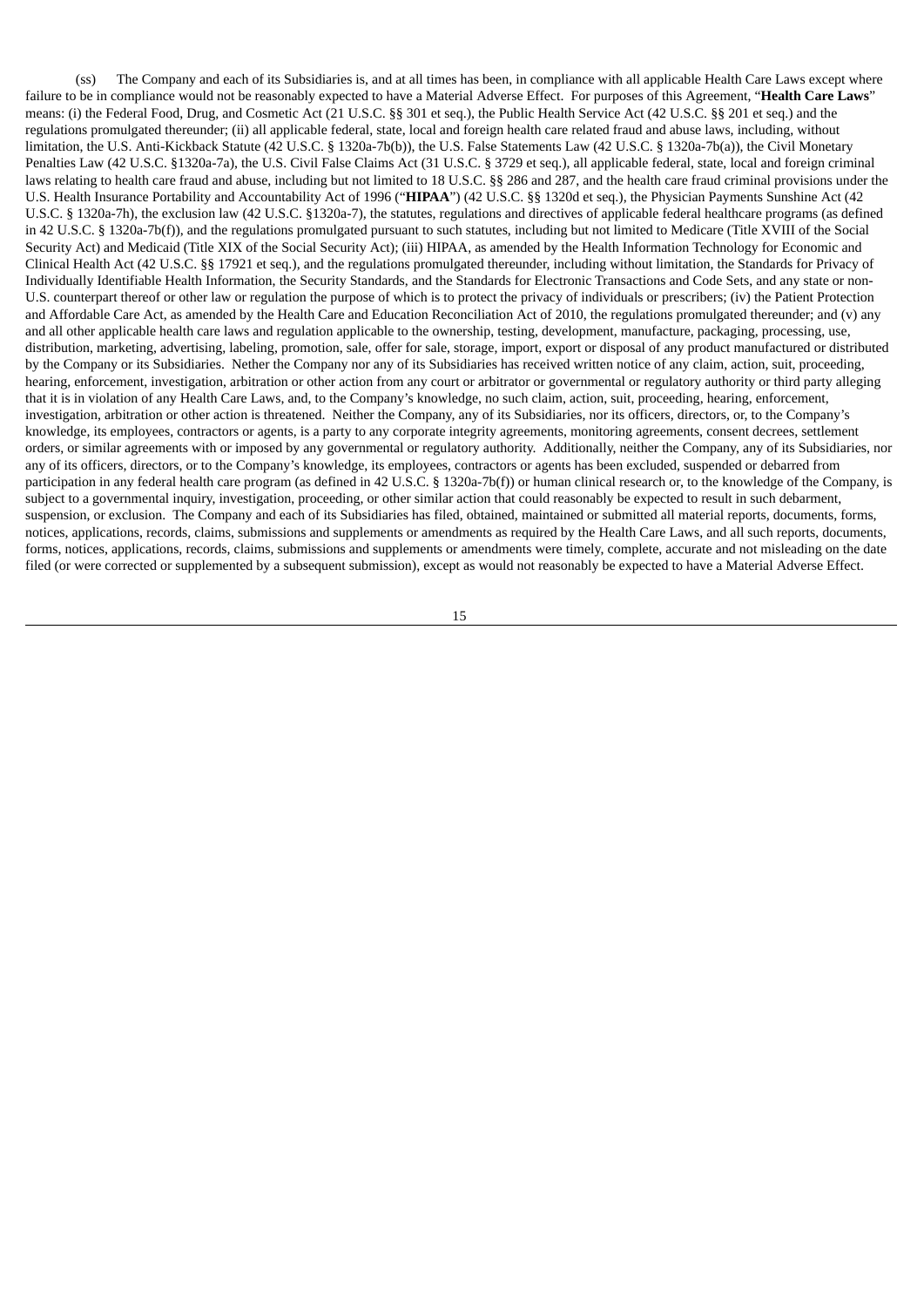(tt) The interactive data in eXtensible Business Reporting Language included in the Registration Statement fairly presents the information called for in all material respects and has been prepared in accordance with the Commission's rules and guidelines applicable thereto.

(uu) There are no transfer taxes or other similar fees or charges under federal law, the laws of any state, any foreign law, or any political subdivision thereof, required to be paid in connection with the execution and delivery of this Agreement or the issuance by the Company or sale by the Company of the Placement Shares.

(vv) The Company acknowledges and agrees that the Agent has informed the Company that the Agent may, to the extent permitted under the Securities Act and the Exchange Act, purchase and sell shares of Common Stock for its own account while this Agreement is in effect; *provided*, that (i) no such purchase or sales shall take place while a Placement Notice is in effect (except to the extent the Agent may engage in sales of Placement Shares purchased or deemed purchased from the Company as a "riskless principal" or in a similar capacity) and (ii) the Company shall not be deemed to have authorized or consented to any such purchases or sales by the Agent, except as may be otherwise agreed by the Company and the Agent.

(ww) The Company is not a party to any agreement with an agent or underwriter for any other "at the market" or continuous equity transaction.

(xx) As of the close of trading on Nasdaq on May 5, 2021, the aggregate market value of the outstanding voting and non-voting common equity (as defined in Rule 405) of the Company held by persons other than affiliates of the Company (pursuant to Rule 144 of the Securities Act, those that directly, or indirectly through one or more intermediaries, control, or are controlled by, or are under common control with, the Company) (the "**Non-Affiliate Shares**"), was approximately \$200,100,298 (calculated by multiplying (x) the price at which the common equity of the Company was last sold on Nasdaq on May 5, 2021 by (y) the number of Non-Affiliate Shares outstanding on May 5, 2021). The Company is not a shell company (as defined in Rule 405) and has not been a shell company for at least 12 calendar months previously.

Any certificate signed by any officer of the Company and delivered to the Agent or its counsel in connection with the offering of the Placement Shares shall be deemed a representation and warranty by the Company, as to matters covered thereby, to the Agent.

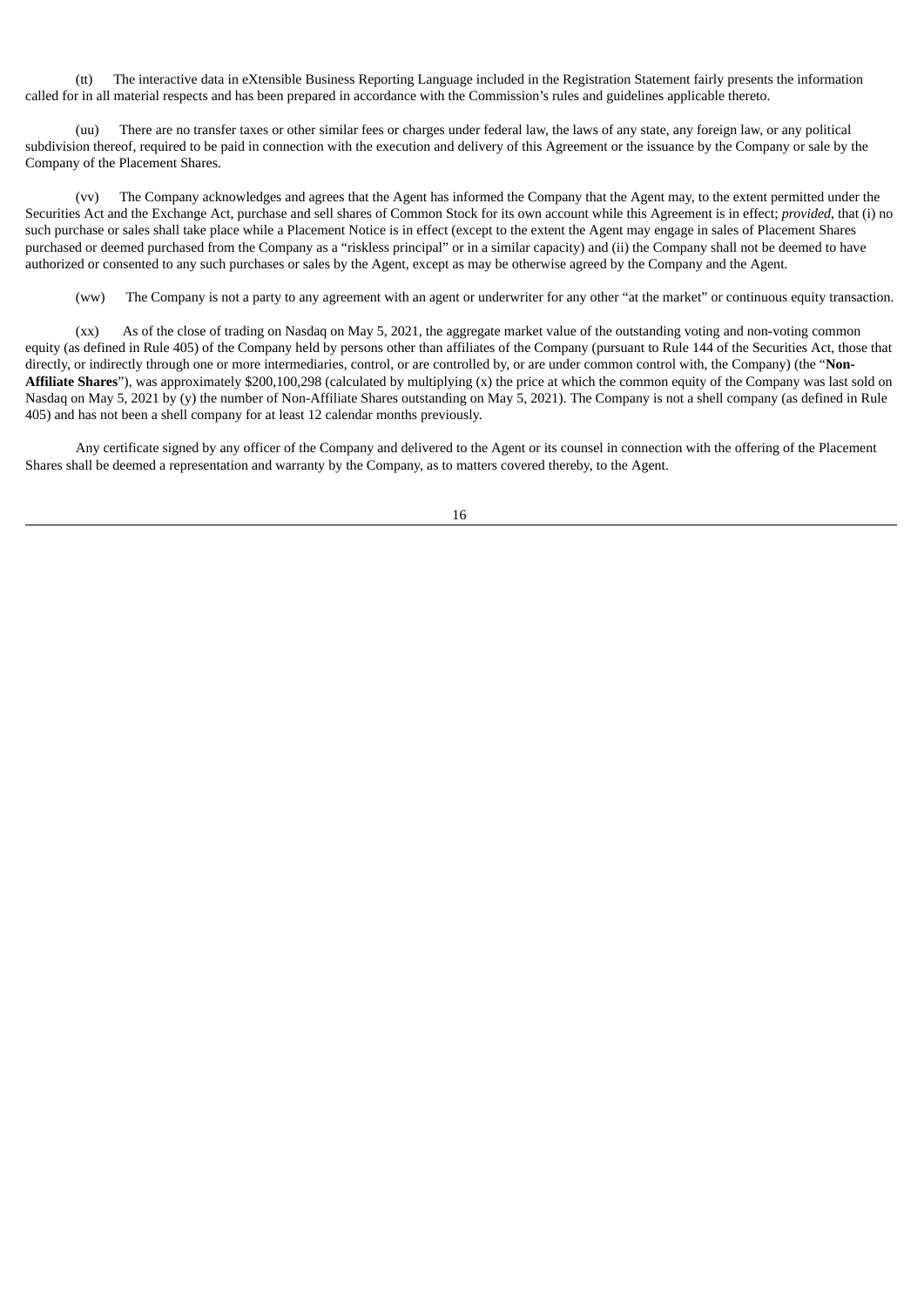#### 7. Covenants of the Company. The Company covenants and agrees with the Agent that:

(a) Registration Statement Amendments. After the date of this Agreement and during any period in which the Prospectus relating to any Placement Shares is required to be delivered by the Agent under the Securities Act (including in circumstances where such requirement may be satisfied pursuant to Rule 172 under the Securities Act or a similar rule); (i) the Company will notify the Agent promptly of the time when any subsequent amendment to the Registration Statement, other than Incorporated Documents, has been filed with the Commission and/or has become effective or any subsequent supplement to the Prospectus, other than Incorporated Documents, has been filed and of any request by the Commission for any amendment or supplement to the Registration Statement or Prospectus related to the Placement Shares or for additional information related to the Placement Shares; (ii) the Company will prepare and file with the Commission, promptly upon the Agent's request, any amendments or supplements to the Registration Statement or Prospectus that, in the Agent's reasonable opinion, may be necessary or advisable in connection with the distribution of the Placement Shares by the Agent (provided, however, that the failure of the Agent to make such request shall not relieve the Company of any obligation or liability hereunder, or affect the Agent's right to rely on the representations and warranties made by the Company in this Agreement and provided, further, that the only remedy the Agent shall have with respect to the failure by the Company to make such filing (but without limiting the Agent's rights under Section 9 hereof) will be to cease making sales under this Agreement until such amendment or supplement is filed); (iii) the Company will not file any amendment or supplement to the Registration Statement or Prospectus, other than Incorporated Documents, relating to the Placement Shares or a security convertible into or exchangeable or exercisable for the Placement Shares unless a copy thereof has been submitted to the Agent within a reasonable period of time before the filing and the Agent has not reasonably objected thereto (provided, however, that the failure of the Agent to make such objection shall not relieve the Company of any obligation or liability hereunder, or affect the Agent's right to rely on the representations and warranties made by the Company in this Agreement and the Company shall have no obligation to provide the Agent any advance copy of such filing or to provide the Agent an opportunity to object to such filing if the filing does not name the Agent or does not relate to the Placement Shares or the transactions contemplated by this Agreement; and provided, further, that the only remedy the Agent shall have with respect to the Company's making such filing notwithstanding the Agent's objection (but without limiting the Agent's rights under Section 9 hereof) will be to cease making sales under this Agreement) and the Company will furnish to the Agent at the time of filing thereof a copy of any Incorporated Document, except for those documents available via EDGAR; and (iv) the Company will cause each amendment or supplement to the Prospectus, other than Incorporated Documents, to be filed with the Commission as required pursuant to the applicable paragraph of Rule 424(b) of the Securities Act and, in the case of any Incorporated Document, to be filed with the Commission as required pursuant to the Exchange Act, within the time period prescribed (the determination to file or not file any amendment or supplement with the Commission under this Section 7(a), based on the Company's reasonable opinion or reasonable objections, shall be made exclusively by the Company).

(b) Notice of Commission Stop Orders. The Company will advise the Agent, promptly after it receives notice or obtains knowledge thereof, of the issuance or threatened issuance by the Commission of any stop order suspending the effectiveness of the Registration Statement, of the suspension of the qualification of the Placement Shares for offering or sale in any jurisdiction or of the initiation or threatening of any proceeding for any such purpose; and it will promptly use its commercially reasonable efforts to prevent the issuance of any stop order or to obtain its withdrawal if such a stop order should be issued. The Company will advise the Agent promptly after it receives any request by the Commission for any amendments to the Registration Statement related to the Placement Shares or any amendment or supplements to the Prospectus or for additional information related to the offering of the Placement Shares or for additional information related to the Registration Statement with respect to the Placement Shares or the Prospectus.

Delivery of Prospectus; Subsequent Changes. During any period in which the Prospectus relating to the Placement Shares is required to be delivered by the Agent under the Securities Act with respect to the offer and sale of the Placement Shares (including in circumstances where such requirement may be satisfied pursuant to Rule 172 under the Securities Act or a similar rule), the Company will comply with all requirements imposed upon it by the Securities Act, as from time to time in force, and will file on or before their respective due dates (taking into account any extensions available under the Exchange Act) all reports and any definitive proxy or information statements required to be filed by the Company with the Commission pursuant to Sections 13(a), 13(c), 14, 15(d) or any other provision of or under the Exchange Act. If during such period any event occurs as a result of which the Prospectus as then amended or supplemented would include an untrue statement of a material fact or omit to state a material fact necessary to make the statements therein, in the light of the circumstances then existing, not misleading, or if during such period it is necessary to amend or supplement the Registration Statement or Prospectus to comply with the Securities Act, the Company will promptly notify the Agent to suspend the offering of Placement Shares during such period and the Company will promptly amend or supplement the Registration Statement or Prospectus (at the expense of the Company) so as to correct such statement or omission or effect such compliance; provided, however, that the Company may delay the filing of any amendment or supplement if, in the judgment of the Company, it would adversely affect the Company not to do so. If the Company has omitted any information with respect to the Placement Shares from the Registration Statement pursuant to Rule 430B under the Securities Act, it will use its best efforts to comply with the provisions thereof and make all requisite filings with the Commission pursuant to said Rule 430B and to notify the Agent promptly of all such filings if not available on EDGAR.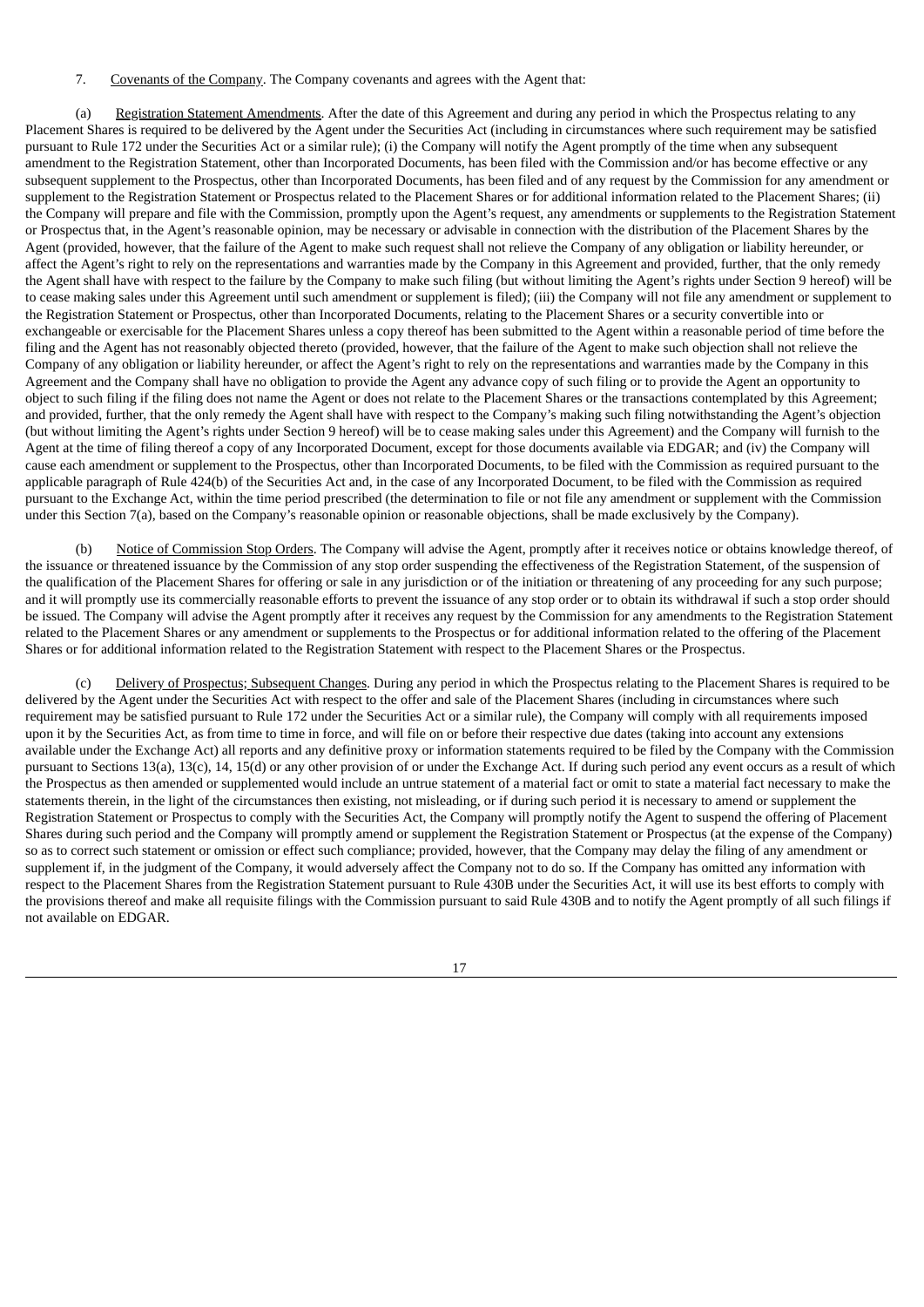(d) Listing of Placement Shares. During any period in which the Prospectus relating to the Placement Shares is required to be delivered by the Agent under the Securities Act with respect to the offer and sale of the Placement Shares (including in circumstances where such requirement may be satisfied pursuant to Rule 172 under the Securities Act or a similar rule), the Company will use its commercially reasonable efforts to cause the Placement Shares to be listed on Nasdaq. The Company will timely file with Nasdaq all material documents and notices required by Nasdaq of companies that have or will issue securities that are traded on Nasdaq.

(e) Delivery of Registration Statement and Prospectus. The Company will furnish to the Agent and its counsel (at the expense of the Company) copies of the Registration Statement, the Prospectus (including all Incorporated Documents) and all amendments and supplements to the Registration Statement or Prospectus that are filed with the Commission during any period in which the Prospectus relating to the Placement Shares is required to be delivered under the Securities Act (including all Incorporated Documents filed with the Commission during such period), in each case as soon as reasonably practicable and in such quantities as the Agent may from time to time reasonably request and, at the Agent's request, will also furnish copies of the Prospectus to each exchange or market on which sales of the Placement Shares may be made; *provided*, *however*, that the Company shall not be required to furnish any document (other than the Prospectus) to the Agent to the extent such document is available on EDGAR.

(f) Earnings Statement. The Company will make generally available to its security holders and to the Agent as soon as practicable, but in any event not later than 15 months after the end of the Company's current fiscal quarter, an earnings statement covering a 12-month period that satisfies the provisions of Section 11(a) of and Rule 158 under the Securities Act.

Expenses. The Company, whether or not the transactions contemplated hereunder are consummated or this Agreement is terminated in accordance with the provisions of Section 11 hereunder, will pay all expenses incident to the performance of its obligations hereunder, including expenses relating to (i) the preparation, printing and filing of the Registration Statement and each amendment and supplement thereto, of the Prospectus and of each amendment and supplement thereto and of this Agreement and such other documents as may be required in connection with the offering, purchase, sale, issuance or delivery of the Placement Shares, (ii) the preparation, issuance, sale and delivery of the Placement Shares and any taxes due or payable in connection therewith, (iii) the qualification of the Placement Shares under securities laws in accordance with the provisions of Section 7(w) of this Agreement, including filing fees (provided, however, that any fees or disbursements of counsel for the Agent in connection therewith shall be paid by the Agent except as set forth in clauses (vii) and (viii) below), (iv) the printing and delivery to the Agent and its counsel of copies of the Prospectus and any amendments or supplements thereto, and of this Agreement, (v) the fees and expenses incurred in connection with the listing or qualification of the Placement Shares for trading on Nasdaq, (vi) the filing fees and expenses, if any, owed to the Commission or FINRA and the fees and expenses of any transfer agent or registrar for the Placement Shares, (vii) the fees and associated expenses of the Agent's outside legal counsel for filings with the FINRA Corporate Financing Department in an amount not to exceed \$10,000 (excluding FINRA filing fees referred to in clause (vi) above and in addition to the fees and disbursements referred to in clause (viii) below), and (viii) the reasonable fees and disbursements of the Agent's outside legal counsel (A) in an amount not to exceed \$65,000 arising out of executing this Agreement and the Company's delivery of the initial certificate pursuant to Section 7(m) and (B) in an amount not to exceed \$15,000 in connection with each Representation Date (as defined below) on which the Company is required to provide a certificate pursuant to Section 7(m) (in addition to the fees and associated expenses referred to in clause (vii) above).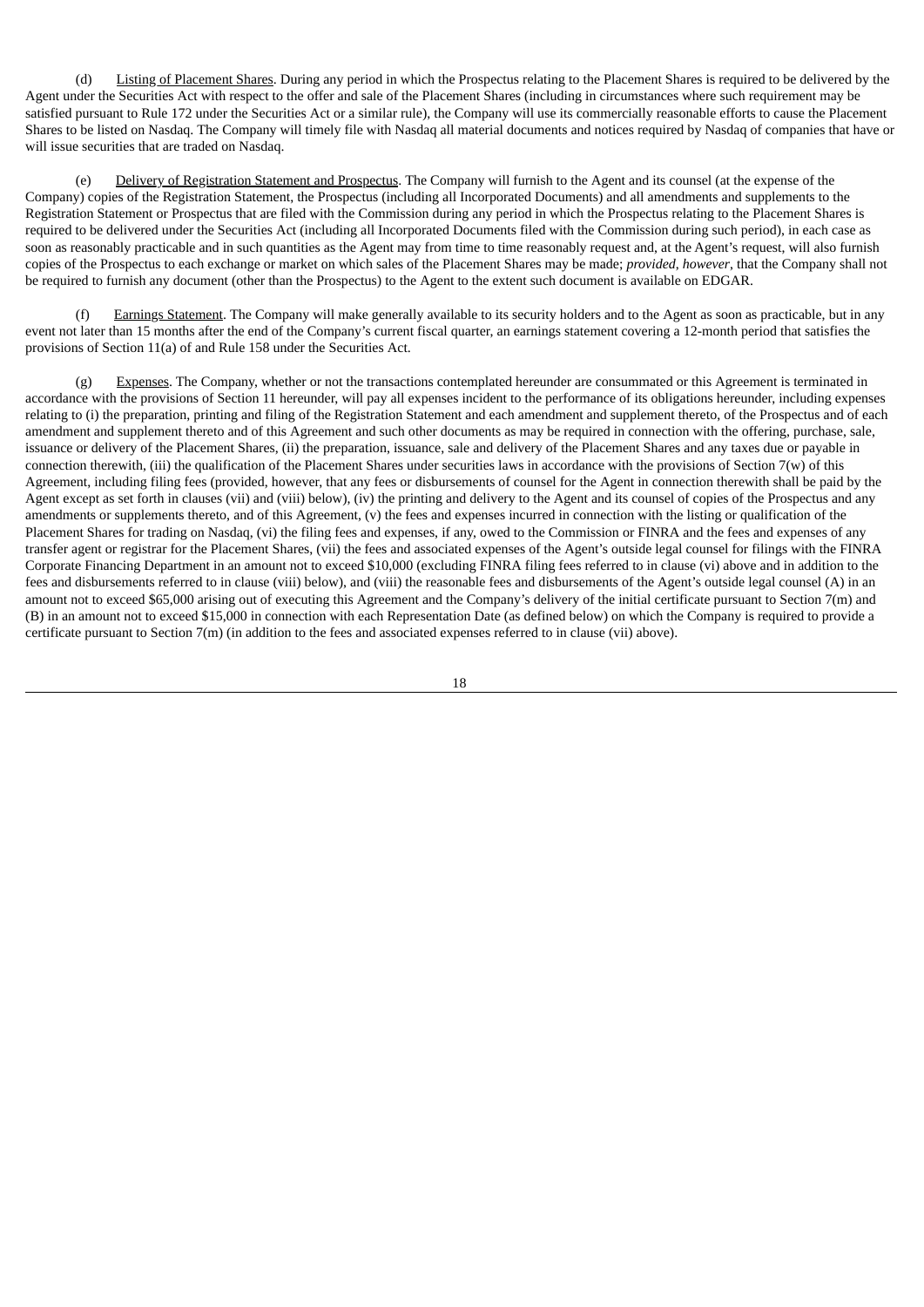(h) Use of Proceeds. The Company will use the Net Proceeds as described in the Prospectus in the section entitled "Use of Proceeds."

(i) Notice of Other Sales. Without the prior written consent of the Agent, the Company will not, directly or indirectly, offer to sell, sell, contract to sell, grant any option to sell or otherwise dispose of any shares of Common Stock (other than the Placement Shares offered pursuant to this Agreement) or securities convertible into or exchangeable or exercisable for shares of Common Stock, warrants or any rights to purchase or acquire shares of Common Stock during the period beginning on the third Trading Day immediately prior to the date on which any Placement Notice is delivered to Agent hereunder and ending on the second Trading Day immediately following the final Settlement Date with respect to Placement Shares sold pursuant to such Placement Notice (or, if the Placement Notice has been terminated or suspended prior to the sale of all Placement Shares covered by a Placement Notice, the date of such suspension or termination); and will not directly or indirectly in any other "at the market offering" or continuous equity transaction offer to sell, sell, contract to sell, grant any option to sell or otherwise dispose of any shares of Common Stock (other than the Placement Shares offered pursuant to this Agreement) or securities convertible into or exchangeable or exercisable for shares of Common Stock, warrants or any rights to purchase or acquire, shares of Common Stock prior to the later of the termination of this Agreement and the thirtieth day immediately following the final Settlement Date with respect to Placement Shares sold pursuant to such Placement Notice; *provided*, *however*, that such restrictions will not be required in connection with the Company's issuance or sale of (i) shares of Common Stock, options to purchase shares of Common Stock, other securities under the Company's existing equity incentive plans, or shares of Common Stock issuable upon the exercise of options or vesting of other securities, pursuant to any employee or director stock option or benefits plan, inducement grant award, stock ownership plan or dividend reinvestment plan (but not shares of Common Stock subject to a waiver to exceed plan limits in its dividend reinvestment plan) of the Company whether now in effect or hereafter implemented, (ii) shares of Common Stock issuable upon conversion of securities or the exercise of warrants, options or other rights in effect or outstanding, and disclosed in filings by the Company available on EDGAR or otherwise in writing to the Agent and (iii) shares of Common Stock or securities convertible into or exchangeable for shares of Common Stock as consideration for mergers, acquisitions, other business combinations or strategic alliances occurring after the date of this Agreement which are not issued for capital raising purposes.

(j) Change of Circumstances. The Company will, at any time during a fiscal quarter in which the Company intends to tender a Placement Notice or sell Placement Shares, advise the Agent promptly after it shall have received notice or obtained knowledge of any information or fact that would alter or affect in any material respect any opinion, certificate, letter or other document provided or required to be provided to the Agent pursuant to this Agreement.

(k) Due Diligence Cooperation. During the term of this Agreement, the Company will cooperate with any reasonable due diligence review conducted by the Agent, its affiliates agents and counsel from time to time in connection with the transactions contemplated hereby, including providing information and making available documents and senior corporate officers, during regular business hours and at the Company's principal offices, as the Agent may reasonably request.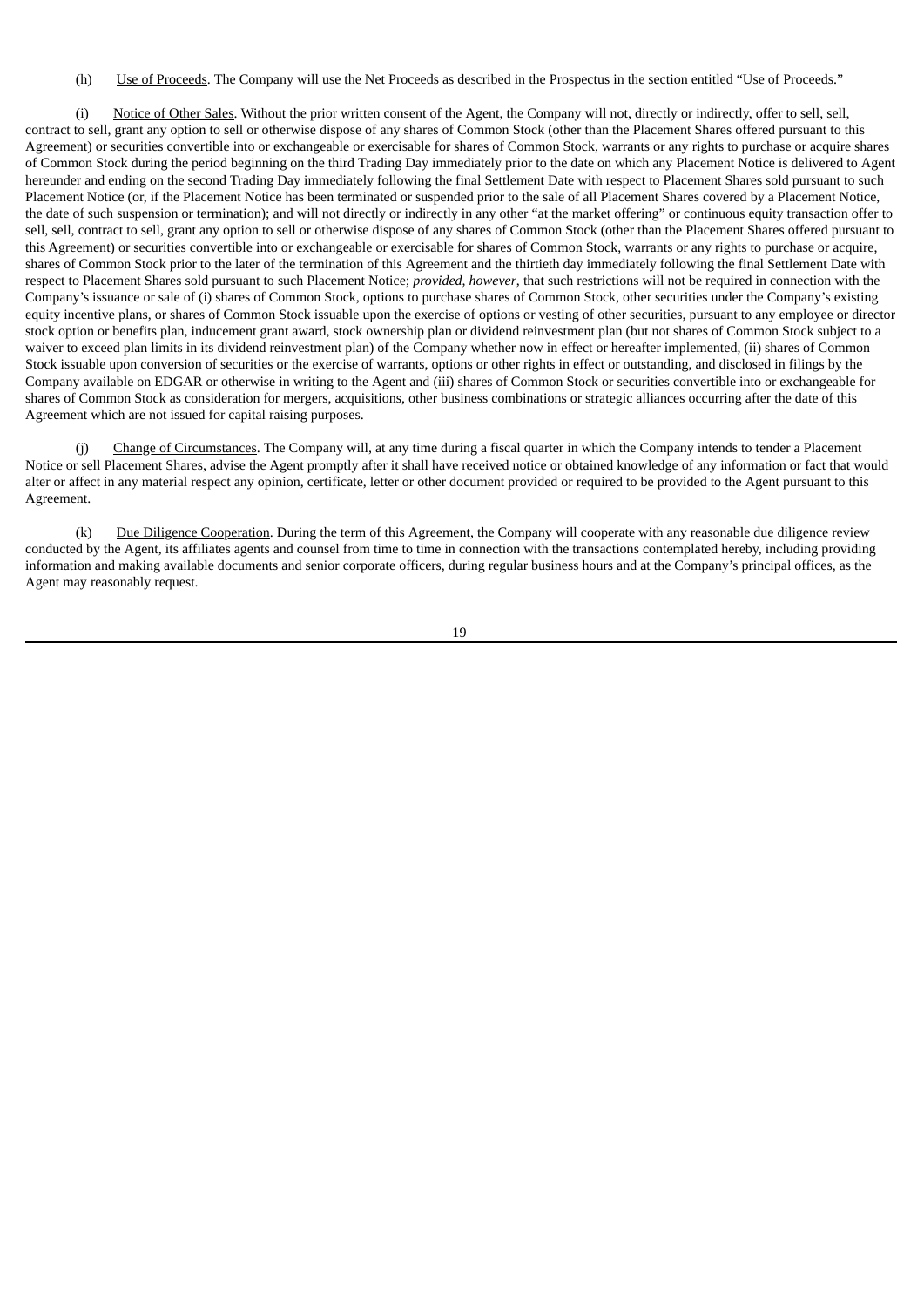(l) Required Filings Relating to Placement of Placement Shares. The Company agrees that on or prior to such dates as the Securities Act shall require, the Company will (i) file a prospectus supplement with the Commission under the applicable paragraph of Rule 424(b) under the Securities Act, which prospectus supplement will set forth, within the relevant period, the number or amount of Placement Shares sold through the Agent, the Net Proceeds to the Company and the compensation payable by the Company to the Agent with respect to such Placement Shares, and (ii) deliver such number of copies of each such prospectus supplement to each exchange or market on which such sales were effected as may be required by the rules or regulations of such exchange or market; *provided*, that, unless a prospectus supplement containing such information is required to be filed under the Securities Act, the requirement of this Section 7(l) may be satisfied by Company's inclusion in the Company's Form 10-K or Form 10-Q, as applicable, of the number or amount of Placement Shares sold through the Agent, the Net Proceeds to the Company and the compensation payable by the Company to the Agent with respect to such Placement Shares during the relevant period.

(m) Representation Dates; Certificate. On or prior to the date on which the Company first delivers a Placement Notice pursuant to this Agreement (the "**First Placement Notice Date**") and each time the Company:

(i) amends or supplements the Registration Statement or the Prospectus relating to the Placement Shares (other than a prospectus supplement filed in accordance with Section 7(l) of this Agreement) by means of a post-effective amendment, sticker or supplement but not by means of incorporation of document(s) by reference into the Registration Statement or the Prospectus relating to the Placement Shares;

(ii) files an annual report on Form 10-K under the Exchange Act (including any Form 10-K/A containing amended financial information or a material amendment to the previously filed Form 10-K);

(iii) files a quarterly report on Form 10-Q under the Exchange Act; or

(iv) files a current report on Form 8-K containing amended financial information (other than an earnings release that is "furnished" pursuant to Item 2.02 or Item 7.01 of Form 8-K) under the Exchange Act (each date of filing of one or more of the documents referred to in clauses (i) through (iv) shall be a "**Representation Date**"),

the Company shall furnish the Agent (but in the case of clause (iv) above only if (1) a Placement Notice is pending or in effect and (2) the Agent requests such certificate within three Business Days after the filing of such Form 8-K with the Commission) with a certificate, in the form attached hereto as **Exhibit 7(m)** (modified, as necessary, to relate to the Registration Statement and the Prospectus as then amended or supplemented), within two Trading Days of any Representation Date. The requirement to provide a certificate under this Section 7(m) shall be waived for any Representation Date occurring at a time at which no Placement Notice is pending or in effect, which waiver shall continue until the earlier to occur of (1) the date the Company delivers a Placement Notice hereunder (which for such calendar quarter shall be considered a Representation Date) and (2) the next occurring Representation Date. Notwithstanding the foregoing, if the Company subsequently decides to sell Placement Shares following a Representation Date on which the Company relied on the waiver referred to in the previous sentence and did not provide the Agent with a certificate under this Section 7(m), then before the Company delivers a Placement Notice or the Agent sells any Placement Shares pursuant thereto, the Company shall provide the Agent with a certificate, in the form attached hereto as **Exhibit 7(m)**, dated the date of such Placement Notice. Within two Trading Days of each Representation Date, the Company shall have furnished to the Agent such further information, certificates and documents as the Agent may reasonably request.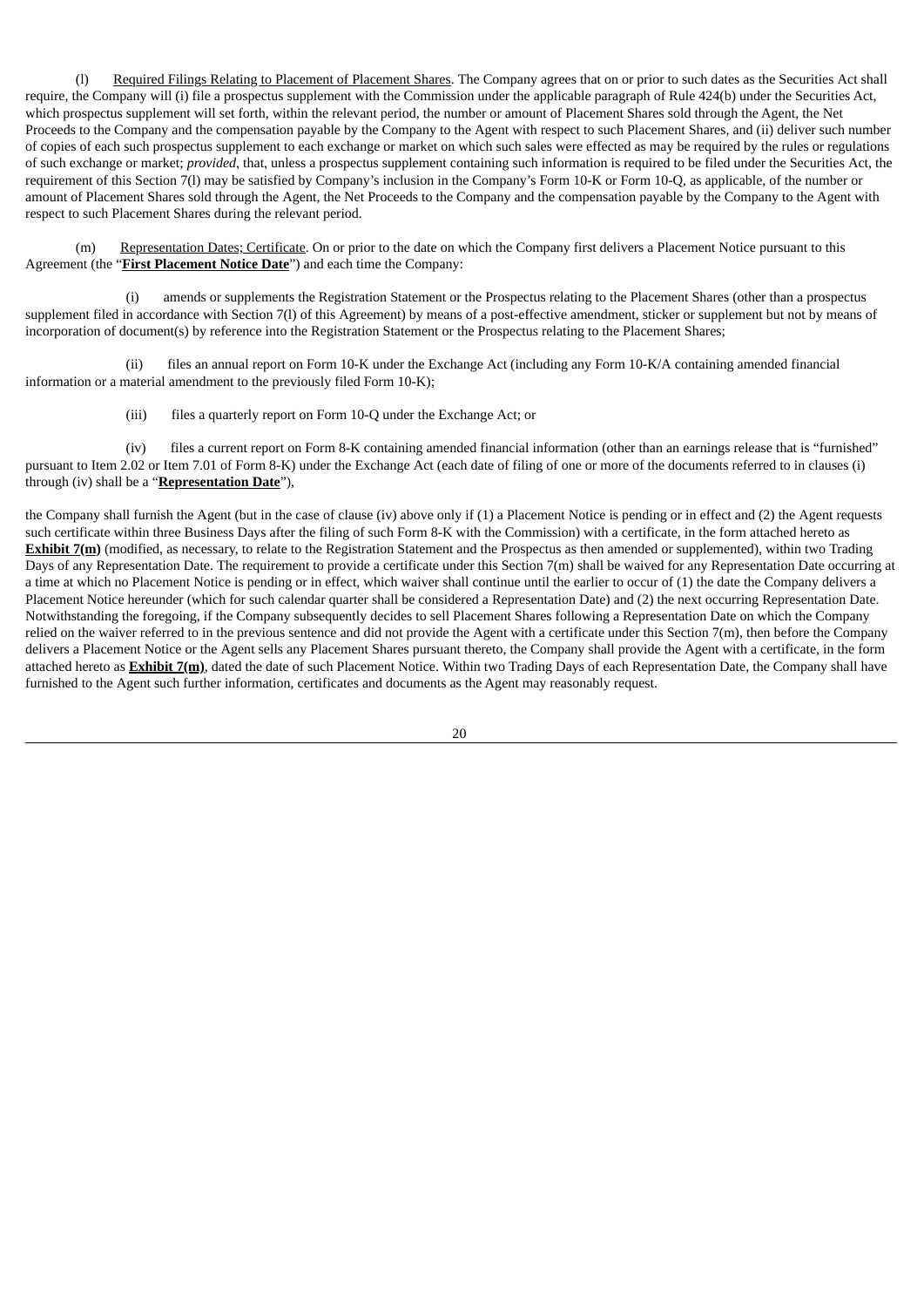(n) Legal Opinions. On or prior to the First Placement Notice Date and on any date on which the Company is obligated to deliver a certificate pursuant to Section 7(m) for which no waiver is applicable, the Company shall cause to be furnished to the Agent the written opinion and negative assurance letter of Sidley Austin LLP, counsel to the Company, or such other counsel satisfactory to the Agent ("**Company Counsel**"), in form and substance satisfactory to the Agent and its counsel, dated the date that the opinion and negative assurance letter are required to be delivered, modified, as necessary, to relate to the Registration Statement and the Prospectus as then amended or supplemented; *provided*, *however*, that in lieu of such opinion and negative assurance letter for subsequent Representation Dates, Company Counsel may furnish the Agent with a letter to the effect that the Agent may rely on a prior opinion or negative assurance letter delivered by such counsel under this Section 7(n) to the same extent as if it were dated the date of such letter (except that statements in such prior opinion or negative assurance letter shall be deemed to relate to the Registration Statement and the Prospectus as amended or supplemented at such Representation Date).

(o) Intellectual Property Opinion. On or prior to the First Placement Notice Date and on any date which the Company is obligated to deliver a certificate pursuant to Section  $\overline{r}$ (m) for which no waiver is applicable, the Company shall cause to be furnished to the Agent the written opinion of Smith, Gambrell & Russell, LLP, counsel for the Company with respect to intellectual property matters, or such other intellectual property counsel satisfactory to the Agent ("**Intellectual Property Counsel**"), in form and substance satisfactory to the Agent and its counsel, dated the date that the opinion letter is required to be delivered, modified, as necessary, to relate to the Registration Statement and the Prospectus as then amended or supplemented; *provided*, *however*, that in lieu of such written opinion for subsequent Representation Dates, Intellectual Property Counsel may furnish the Agent with a letter to the effect that the Agent may rely on a prior opinion letter delivered by such counsel under this Section 7(o) to the same extent as if it were dated the date of such opinion letter (except that statements in such prior opinion letter shall be deemed to relate to the Registration Statement and the Prospectus as amended or supplemented at such Representation Date).

(p) Comfort Letter. On or prior to the First Placement Notice Date and on any date which the Company is obligated to deliver a certificate pursuant to Section 7(m) for which no waiver is applicable, the Company shall cause its independent registered public accounting firm (and any other independent accountants whose report is included in the Registration Statement or the Prospectus) to furnish the Agent letters (the "**Comfort Letters**"), dated the date the Comfort Letter is delivered, which shall meet the requirements set forth in this Section 7(p); *provided*, that if requested by the Agent, the Company shall cause a Comfort Letter to be furnished to the Agent within 10 Trading Days of the occurrence of any material transaction or event that necessitates the filing of additional, pro forma, amended or revised financial statements (including any restatement of previously issued financial statements). Each Comfort Letter shall be in form and substance satisfactory to the Agent and each Comfort Letter from the Company's independent registered public accounting firm shall (i) confirm that they are an independent registered public accounting firm within the meaning of the Securities Act and the PCAOB, (ii) state, as of such date, the conclusions and findings of such firm with respect to the financial information and other matters ordinarily covered by accountants' "comfort letters" to underwriters in connection with registered public offerings (the first such letter, the "**Initial Comfort Letter**") and (iii) update the Initial Comfort Letter with any information that would have been included in the Initial Comfort Letter had it been given on such date and modified as necessary to relate to the Registration Statement and the Prospectus, as amended and supplemented to the date of such letter.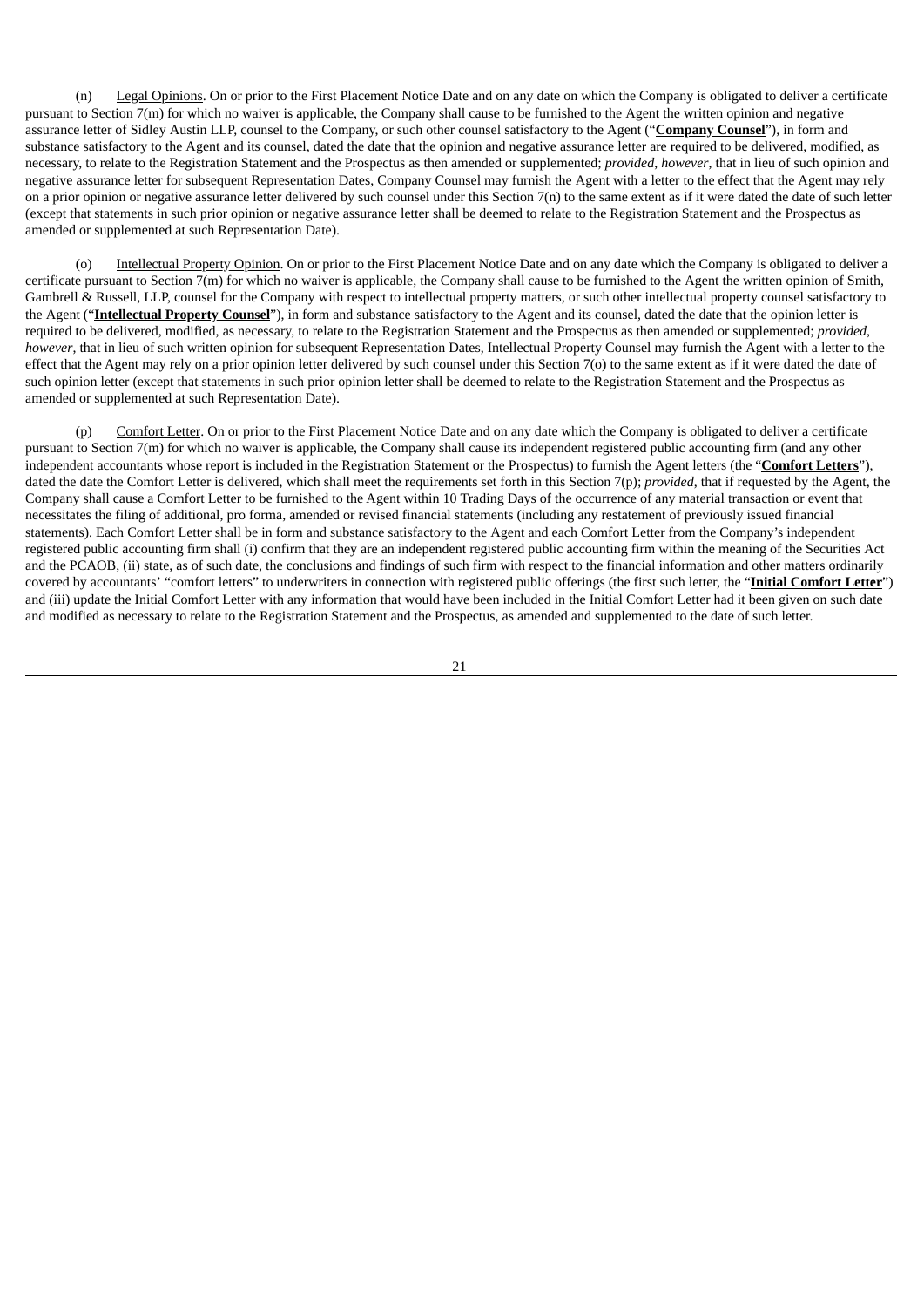(q) Market Activities. The Company will not, directly or indirectly, and will cause its officers, directors and Subsidiaries not to (i) take any action designed to cause or result in, or that constitutes or might reasonably be expected to constitute, the stabilization or manipulation of the price of any security of the Company to facilitate the sale or resale of shares of Common Stock or (ii) sell, bid for, or purchase shares of Common Stock in violation of Regulation M, or pay anyone any compensation for soliciting purchases of the Placement Shares other than the Agent; *provided*, *however*, that the Company may bid for and purchase shares of Common Stock in accordance with Rule 10b-18 under the Exchange Act.

Insurance. The Company and its Subsidiaries shall maintain, or cause to be maintained, insurance in such amounts and covering such risks as is reasonable and customary for the business for which it is engaged.

(s) Compliance with Laws. The Company and each of its Subsidiaries shall maintain, or cause to be maintained, all material environmental certificates, authorizations or permits required by federal, state and local law in order to conduct their businesses as described in the Prospectus (collectively, "**Permits**"), and the Company and each of its Subsidiaries shall conduct their businesses, or cause their businesses to be conducted, in substantial compliance with such Permits and with applicable Environmental Laws, except where the failure to maintain or be in compliance with such Permits could not reasonably be expected to result in a Material Adverse Effect.

Investment Company Act. The Company will conduct its affairs in such a manner so as to reasonably ensure that neither it nor any of its Subsidiaries will be or become, at any time prior to the termination of this Agreement, an "investment company," as such term is defined in the Investment Company Act.

(u) Securities Act and Exchange Act. The Company will use its reasonable best efforts to comply with all requirements imposed upon it by the Securities Act and the Exchange Act as from time to time in force, so far as necessary to permit the sales of, or dealings in, the Placement Shares as contemplated by the provisions hereof and the Prospectus.

(v) No Offer to Sell. Other than a free writing prospectus (as defined in Rule 405 under the Securities Act) approved in advance by the Company and the Agent, neither the Agent nor the Company (including its agents and representatives, other than the Agent in its capacity as agent) will make, use, prepare, authorize, approve or refer to any written communication (as defined in Rule 405 under the Securities Act), required to be filed with the Commission, that constitutes an offer to sell or solicitation of an offer to buy Placement Shares hereunder.

(w) Blue Sky and Other Qualifications. The Company will use its commercially reasonable efforts, in cooperation with the Agent, to qualify the Placement Shares for offering and sale, or to obtain an exemption for the Placement Shares to be offered and sold, under the applicable securities laws of such states and other jurisdictions (domestic or foreign) as the Agent may designate and to maintain such qualifications and exemptions in effect for so long as required for the distribution of the Placement Shares (but in no event for less than one year from the date of this Agreement); *provided, however*, that the Company shall not be obligated to file any general consent to service of process or to qualify as a foreign corporation or as a dealer in securities in any jurisdiction in which it is not so qualified or to subject itself to taxation in respect of doing business in any jurisdiction in which it is not otherwise so subject. In each jurisdiction in which the Placement Shares have been so qualified or exempt, the Company will file such statements and reports as may be required by the laws of such jurisdiction to continue such qualification or exemption, as the case may be, in effect for so long as required for the distribution of the Placement Shares (but in no event for less than one year from the date of this Agreement).

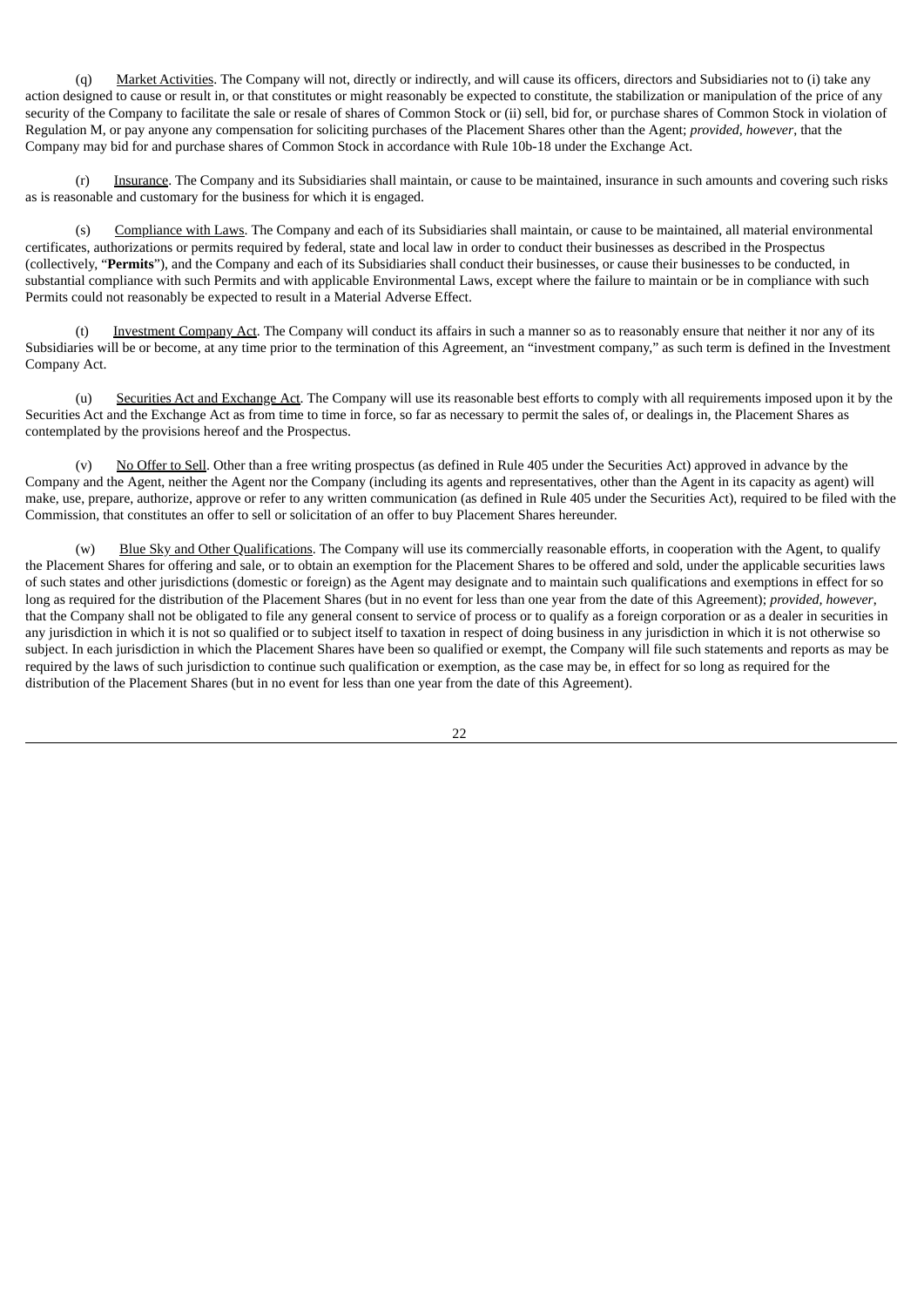(x) Sarbanes-Oxley Act. As applicable, the Company will comply with any provision of the Sarbanes-Oxley Act and the rules and regulations promulgated in connection therewith with which the Company is required to comply, including Section 402 related to loans.

(y) Emerging Growth Company. The Company will promptly notify the Agent if the company ceases to be an Emerging Growth Company at any time prior to the completion of the Agent's distribution of the Placement Shares pursuant to this Agreement.

(z) Renewal of Registration Statement. If, immediately prior to the third anniversary of the initial effective date of the Registration Statement (the "**Renewal Date**"), any of the Placement Shares remain unsold and this Agreement has not been terminated, the Company will, prior to the Renewal Date, file a new shelf registration statement or, if applicable, an automatic shelf registration statement relating to the Common Stock that may be offered and sold pursuant to this Agreement (which shall include a prospectus reflecting the number or amount of Placement Shares that may be offered and sold pursuant to this Agreement), in a form satisfactory to the Agent and its counsel, and, if such registration statement is not an automatic shelf registration statement, will use its best efforts to cause such registration statement to be declared effective within 180 days after the Renewal Date. The Company will take all other reasonable actions necessary or appropriate to permit the public offer and sale of the Placement Shares to continue as contemplated in the expired registration statement and this Agreement. From and after the effective date thereof, references herein to the "Registration Statement" shall include such new shelf registration statement or such new automatic shelf registration statement, as the case may be.

(aa) General Instruction I.B.6. of Form S-3. If, from and after the date of this Agreement, the Company is no longer eligible to use Form S-3 (including pursuant to General Instruction I.B.6.) at the time it files with the Commission an annual report on Form 10-K or any post-effective amendment to the Registration Statement, then it shall promptly notify the Agent and, within two Business Days after the date of filing of such annual report on Form 10-K or amendment to the Registration Statement, the Company shall file a new prospectus supplement with the Commission reflecting the number of shares of Common Stock available to be offered and sold by the Company under this Agreement pursuant to General Instruction I.B.6. of Form S-3; *provided*, *however*, that the Company may delay the filing of any such prospectus supplement for up to 30 days if, in the reasonable judgment of the Company, it is in the best interest of the Company to do so, provided that no Placement Notice is in effect or pending during such time. Until such time as the Company shall have corrected such misstatement or omission or effected such compliance, the Company shall not notify the Agent to resume the offering of Placement Shares.

(bb) Tax Indemnity. The Company will indemnify and hold harmless the Agent against any documentary, stamp or similar issue tax, including any interest and penalties, on the issue and sale of the Placement Shares.

(cc) Transfer Agent. The Company has engaged and will maintain, at its sole expense, a transfer agent and registrar for the Common Stock.

8. Conditions to the Agent's Obligations. The obligations of the Agent hereunder with respect to a Placement will be subject to the continuing accuracy and completeness of the representations and warranties made by the Company herein, to the due performance by the Company of its obligations hereunder, to the completion by the Agent of a due diligence review satisfactory to the Agent in its reasonable judgment, and to the continuing satisfaction (or waiver by the Agent in its sole discretion) of the following additional conditions: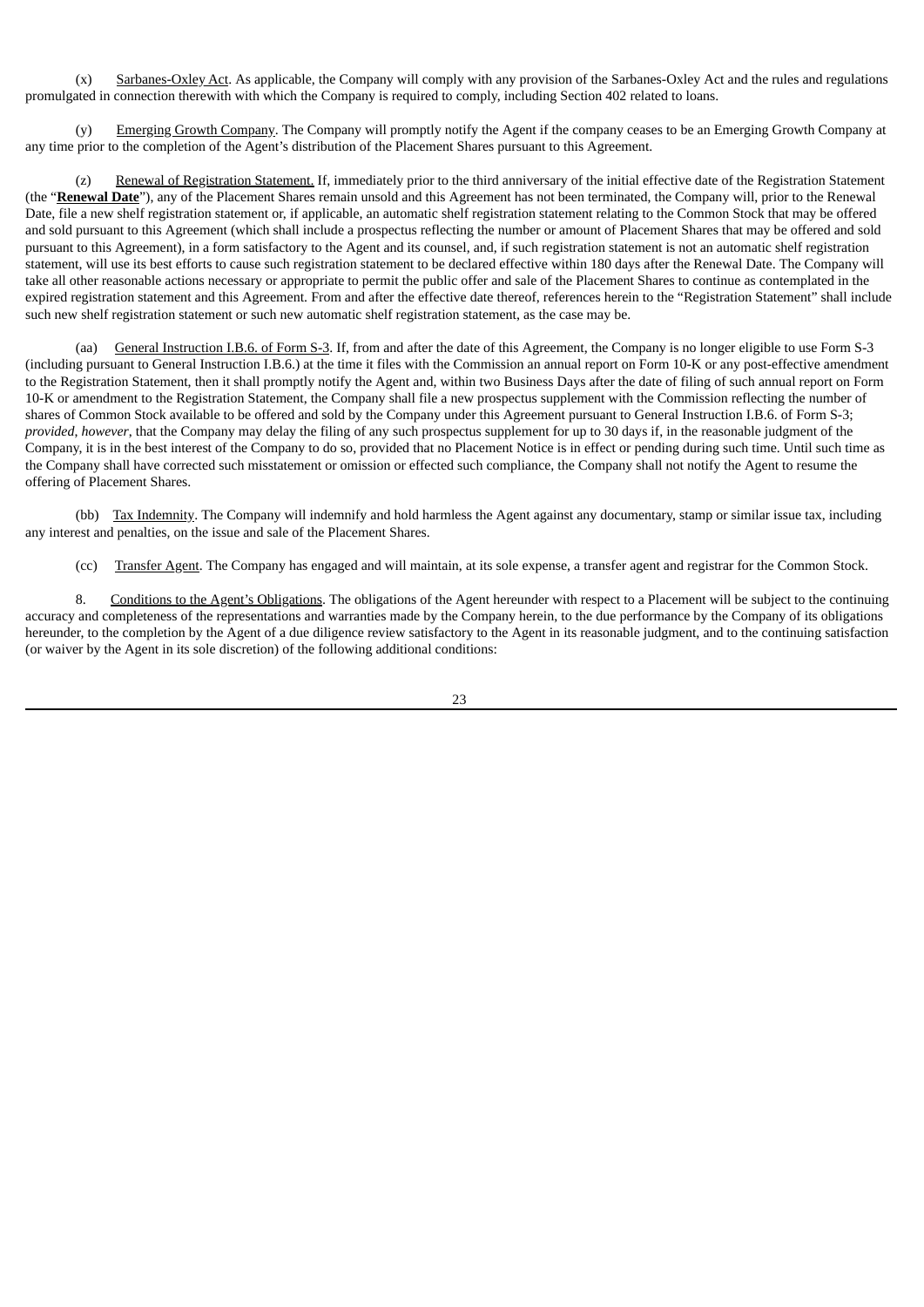(a) Registration Statement Effective. The Registration Statement shall be effective and shall be available for all offers and sales of Placement Shares (i) that have been issued pursuant to all prior Placement Notices and (ii) that will be issued pursuant to any Placement Notice.

# (b) [Reserved]

(c) No Material Notices. None of the following events shall have occurred and be continuing: (i) receipt by the Company or any of its Subsidiaries of any request for additional information from the Commission or any other federal or state governmental authority during the period of effectiveness of the Registration Statement, the response to which would require any post-effective amendments or supplements to the Registration Statement or the Prospectus; (ii) the issuance by the Commission or any other federal or state governmental authority of any stop order suspending the effectiveness of the Registration Statement or the initiation of any proceedings for that purpose; (iii) receipt by the Company or any of its Subsidiaries of any notification with respect to the suspension of the qualification or exemption from qualification of any of the Placement Shares for sale in any jurisdiction or the initiation or threatening of any proceeding for such purpose; or (iv) the occurrence of any event that makes any material statement made in the Registration Statement or the Prospectus or any material Incorporated Document untrue in any material respect or that requires the making of any changes in the Registration Statement, the Prospectus or Incorporated Documents so that, in the case of the Registration Statement, it will not contain any untrue statement of a material fact or omit to state any material fact required to be stated therein or necessary to make the statements therein not misleading and, in the case of the Prospectus, so that it will not contain any untrue statement of a material fact or omit to state any material fact required to be stated therein or necessary to make the statements therein, in the light of the circumstances under which they were made, not misleading.

No Misstatement or Material Omission. The Agent shall not have advised the Company that the Registration Statement or Prospectus, or any amendment or supplement thereto, contains an untrue statement of fact that in the Agent's opinion is material, or omits to state a fact that in the Agent's opinion is material and is required to be stated therein or is necessary to make the statements therein not misleading.

Material Changes. Except as contemplated in the Prospectus, or disclosed in the Company's reports filed with the Commission, there shall not have been any material adverse change, on a consolidated basis, in the authorized capital stock of the Company or any Material Adverse Effect or any development that could reasonably be expected to result in a Material Adverse Effect, or any downgrading in or withdrawal of the rating assigned to any of the Company's securities (other than asset backed securities), if any, by any rating organization or a public announcement by any rating organization that it has under surveillance or review its rating of any of the Company's securities (other than asset backed securities), if any, the effect of which, in the judgment of the Agent (without relieving the Company of any obligation or liability it may otherwise have), is so material as to make it impracticable or inadvisable to proceed with the offering of the Placement Shares on the terms and in the manner contemplated in the Prospectus.

Company Counsel Legal Opinions. The Agent shall have received the opinions and negative assurance letters, as applicable, of Company Counsel and Intellectual Property Counsel required to be delivered pursuant to Section 7(n) and Section 7(o), as applicable, on or before the date on which such delivery of such opinions and negative assurance letters are required pursuant to Section 7(n) and Section 7(o), as applicable.

(g) Agent's Counsel Legal Opinion. The Agent shall have received from Cooley LLP, counsel for the Agent, such opinion or opinions, on or before the date on which the delivery of the Company Counsel legal opinion is required pursuant to Section 7(n), with respect to such matters as the Agent may reasonably require, and the Company shall have furnished to such counsel such documents as they may request to enable them to pass upon such matters.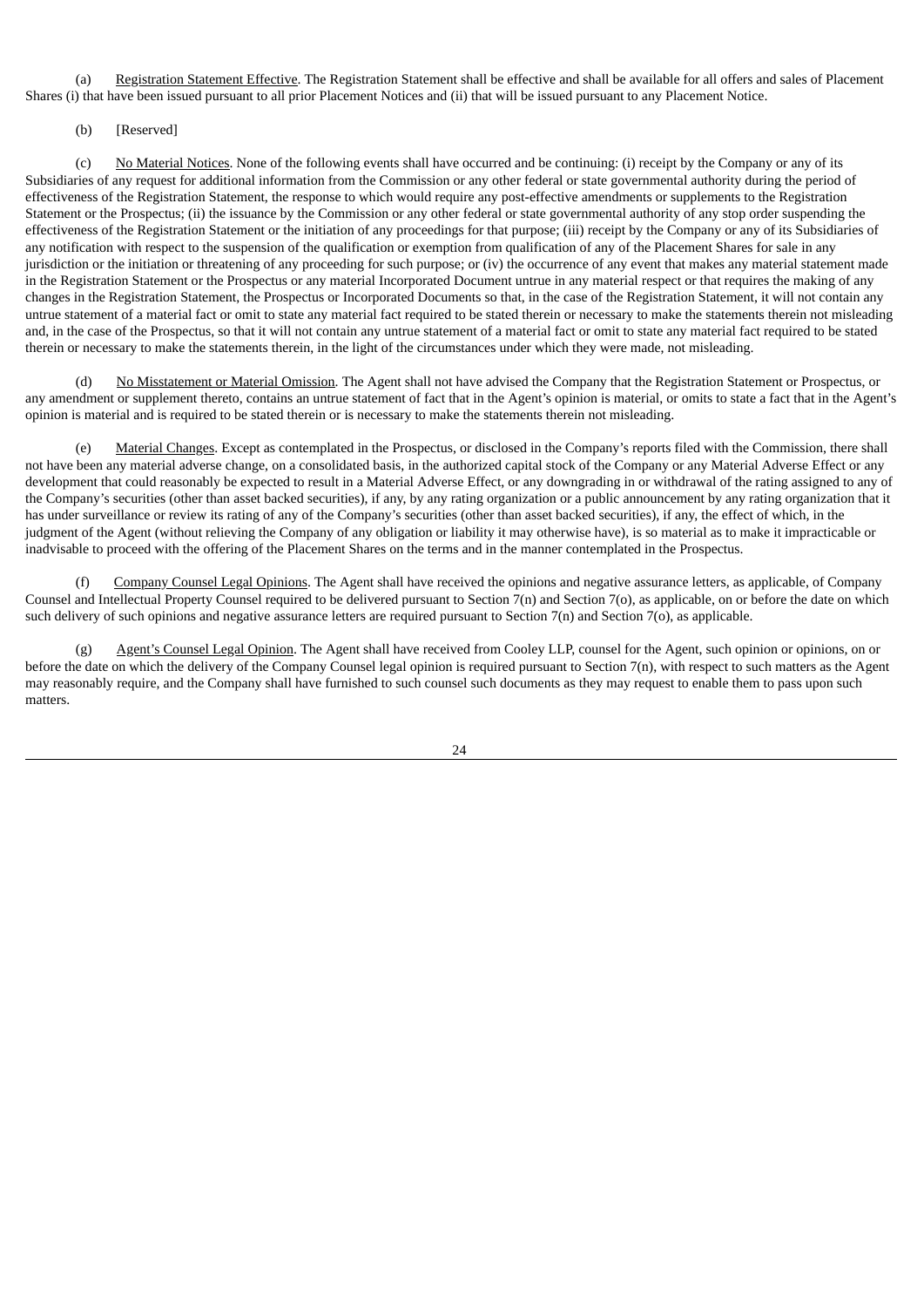(h) Comfort Letter. The Agent shall have received the Comfort Letter required to be delivered pursuant to Section 7(p) on or before the date on which such delivery of such Comfort Letter is required pursuant to Section 7(p).

(i) Representation Certificate. The Agent shall have received the certificate required to be delivered pursuant to Section 7(m) on or before the date on which delivery of such certificate is required pursuant to Section 7(m).

(j) Secretary's Certificate. On or prior to the First Placement Notice Date, the Agent shall have received a certificate, signed on behalf of the Company by the Secretary of the Company and attested to by an executive officer of the Company, dated as of such date and in form and substance satisfactory to the Agent and its counsel, certifying as to (i) the amended and restated certificate of incorporation of the Company, (ii) the amended and restated bylaws of the Company, (iii) the resolutions of the board of directors of the Company or duly authorized committee thereof authorizing the execution, delivery and performance of this Agreement and the issuance and sale of the Placement Shares and (iv) the incumbency of the officers of the Company duly authorized to execute this Agreement and the other documents contemplated by this Agreement (including each of the officers set forth on **Schedule 2**).

(k) No Suspension. The Common Stock shall be duly listed, and admitted and authorized for trading, subject to official notice of issuance, on Nasdaq. Trading in the Common Stock shall not have been suspended on, and the Common Stock shall not have been delisted from, Nasdaq.

(l) Other Materials. On each date on which the Company is required to deliver a certificate pursuant to Section 7(m), the Company shall have furnished to the Agent such appropriate further information, opinions, certificates, letters and other documents as the Agent may have reasonably requested. All such information, opinions, certificates, letters and other documents shall have been in compliance with the provisions hereof. The Company shall have furnished the Agent with conformed copies of such opinions, certificates, letters and other documents as the Agent may have reasonably requested.

Securities Act Filings Made. All filings with the Commission required by Rule 424(b) or Rule 433 under the Securities Act to have been filed prior to the issuance of any Placement Notice hereunder shall have been made within the applicable time period prescribed for such filing by Rule 424(b) (without reliance on Rule 424(b)(8) of the Securities Act) or Rule 433, as applicable.

(n) Approval for Listing. Either (i) the Placement Shares shall have been approved for listing on Nasdaq, subject only to notice of issuance, or (ii) the Company shall have filed an application for listing of the Placement Shares on Nasdaq at, or prior to, the First Placement Notice Date and Nasdaq shall have reviewed such application and not provided any objections thereto.

FINRA. FINRA shall have raised no objection to the terms of the offering contemplated hereby and the amount of compensation allowable or payable to the Agent as described in the Prospectus.

(p) No Termination Event. There shall not have occurred any event that would permit the Agent to terminate this Agreement pursuant to Section 11(a).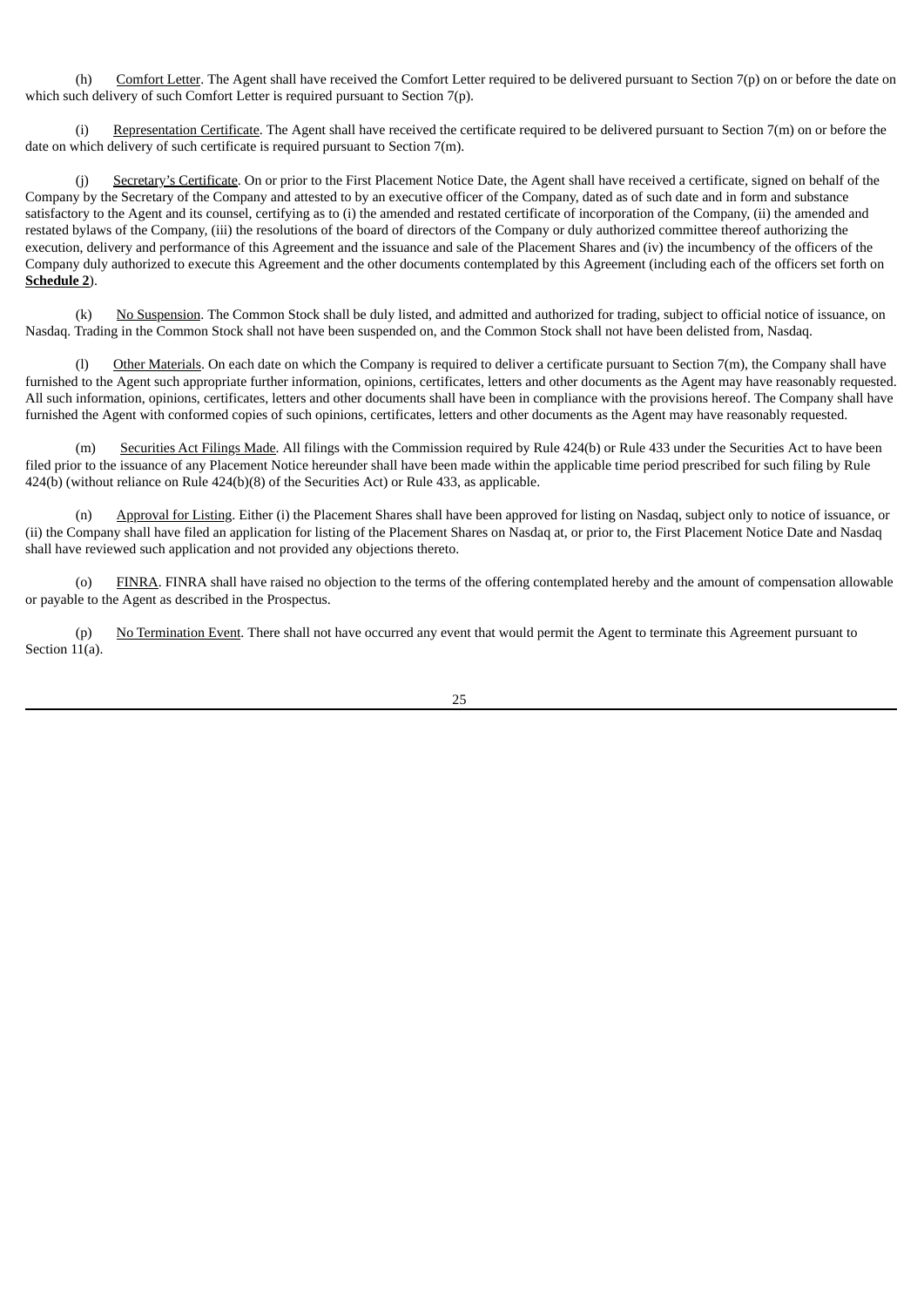#### 9. Indemnification and Contribution.

(a) Company Indemnification. The Company agrees to indemnify and hold harmless the Agent, its affiliates and their respective partners, members, directors, officers, employees and agents, and each person, if any, who (i) controls the Agent within the meaning of Section 15 of the Securities Act or Section 20 of the Exchange Act or (ii) is controlled by or is under common control with the Agent, in each case from and against any and all losses, claims, liabilities, expenses and damages (including any and all investigative, legal and other expenses reasonably incurred in connection with, and any and all amounts paid in settlement (in accordance with this Section 9) of any action, suit, investigation or proceeding between any of the indemnified parties and any indemnifying parties or between any indemnified party and any third party (including any governmental or self-regulatory authority, or otherwise, or any claim asserted or threatened), as and when incurred, to which the Agent, or any such other person may become subject under the Securities Act, the Exchange Act or other federal or state statutory law or regulation, at common law or otherwise, insofar as such losses, claims, liabilities, expenses or damages arise out of or are based, directly or indirectly, on (x) any untrue statement or alleged untrue statement of a material fact contained in the Registration Statement or the Prospectus (or any amendment or supplement to the Registration Statement or the Prospectus) or in any free writing prospectus or in any application or other document executed by or on behalf of the Company or based on written information furnished by or on behalf of the Company filed in any jurisdiction in order to qualify the Common Stock under the securities laws thereof or filed with the Commission, (y) the omission or alleged omission to state in any such document a material fact required to be stated therein or necessary to make the statements therein (solely with respect to the Prospectus, in light of the circumstances under which they were made) not misleading or (z) any breach by any of the indemnifying parties of any of their respective representations, warranties or agreements contained in this Agreement; *provided*, *however*, that this indemnity agreement shall not apply to the extent that such loss, claim, liability, expense or damage arises from the sale of the Placement Shares pursuant to this Agreement and is caused, directly or indirectly, by an untrue statement or omission, or alleged untrue statement or omission, made in reliance upon and in conformity with the Agent's Information. This indemnity agreement will be in addition to any liability that the Company might otherwise have.

(b) Agent Indemnification. The Agent agrees to indemnify and hold harmless the Company and its directors and each officer of the Company who signed the Registration Statement, and each person, if any, who (i) controls the Company within the meaning of Section 15 of the Securities Act or Section 20 of the Exchange Act or (ii) is controlled by or is under common control with the Company against any and all loss, liability, claim, damage and expense described in the indemnity contained in Section 9(a), as incurred, but only with respect to untrue statements or omissions, or alleged untrue statements or omissions, made in the Registration Statement (or any amendments thereto) or the Prospectus (or any amendment or supplement thereto) in reliance upon and in conformity with the Agent's Information.

(c) Procedure. Any party that proposes to assert the right to be indemnified under this Section 9 will, promptly after receipt of notice of commencement of any action against such party in respect of which a claim is to be made against an indemnifying party or parties under this Section 9, notify each such indemnifying party of the commencement of such action, enclosing a copy of all papers served, but the omission so to notify such indemnifying party will not relieve the indemnifying party from (i) any liability that it might have to any indemnified party otherwise than under this Section 9 and (ii) any liability that it may have to any indemnified party under the foregoing provision of this Section 9 unless, and only to the extent that, such omission results in the forfeiture of substantive rights or defenses by the indemnifying party. If any such action is brought against any indemnified party and it notifies the indemnifying party of its commencement, the indemnifying party will be entitled to participate in and, to the extent that it elects by delivering written notice to the indemnified party promptly after receiving notice of the commencement of the action from the indemnified party, jointly with any other indemnifying party similarly notified, to assume the defense of the action, with counsel reasonably satisfactory to the indemnified party, and after notice from the indemnifying party to the indemnified party of its election to assume the defense, the indemnifying party will not be liable to the indemnified party for any other legal expenses except as provided below and except for the reasonable costs of investigation subsequently incurred by the indemnified party in connection with the defense. The indemnified party will have the right to employ its own counsel in any such action, but the fees, expenses and other charges of such counsel will be at the expense of such indemnified party unless (1) the employment of counsel by the indemnified party has been authorized in writing by the indemnifying party, (2) the indemnified party has reasonably concluded (based on advice of counsel) that there may be legal defenses available to it or other indemnified parties that are different from or in addition to those available to the indemnifying party, (3) a conflict or potential conflict exists (based on advice of counsel to the indemnified party) between the indemnified party and the indemnifying party (in which case the indemnifying party will not have the right to direct the defense of such action on behalf of the indemnified party) or (4) the indemnifying party has not in fact employed counsel reasonably satisfactory to the indemnified party to assume the defense of such action within a reasonable time after receiving notice of the commencement of the action, in each of which cases the reasonable fees, disbursements and other charges of counsel will be at the expense of the indemnifying party or parties. It is understood that the indemnifying party or parties shall not, in connection with any proceeding or related proceedings in the same jurisdiction, be liable for the reasonable fees, disbursements and other charges of more than one separate firm (plus local counsel) admitted to practice in such jurisdiction at any one time for all such indemnified party or parties. All such fees, disbursements and other charges will be reimbursed by the indemnifying party promptly after the indemnifying party receives a written invoice relating to such fees, disbursements and other charges in reasonable detail. An indemnifying party will not, in any event, be liable for any settlement of any action or claim effected without its written consent. No indemnifying party shall, without the prior written consent of each indemnified party, settle or compromise or consent to the entry of any judgment in any pending or threatened claim, action or proceeding relating to the matters contemplated by this Section 9 (whether or not any indemnified party is a party thereto), unless such settlement, compromise or consent (1) includes an unconditional release of each indemnified party, in form and substance reasonably satisfactory to such indemnified party, from all liability arising out of such claim, action or proceeding and (2) does not include a statement as to or an admission of fault, culpability or a failure to act by or on behalf of any indemnified party.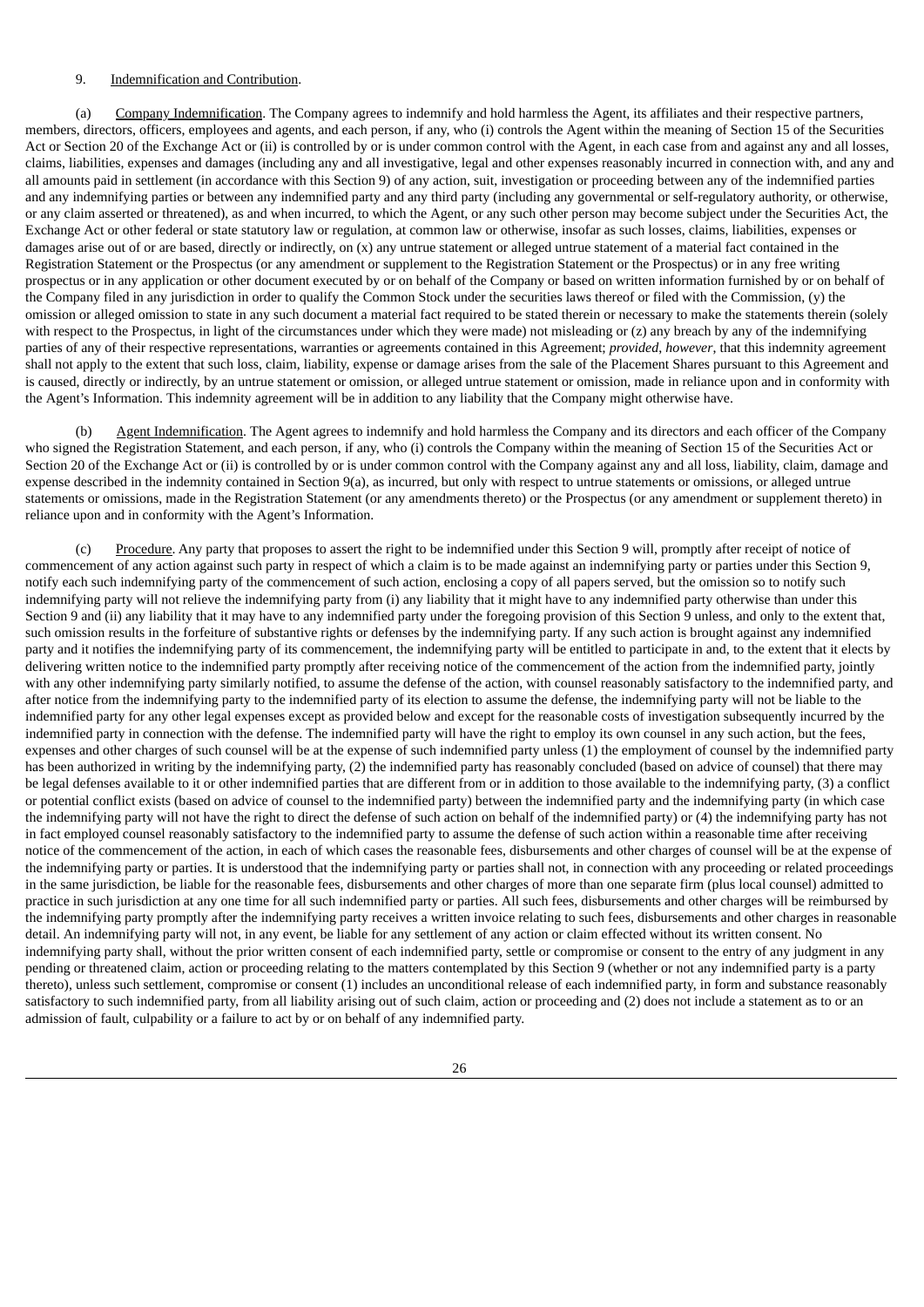(d) Settlement Without Consent if Failure to Reimburse*.* If an indemnified party shall have requested an indemnifying party to reimburse the indemnified party for reasonable fees and expenses of counsel for which it is entitled to be reimbursed under this Section 9, such indemnifying party agrees that it shall be liable for any settlement of the nature contemplated by Section 9(a) effected without its written consent if (i) such settlement is entered into more than 45 days after receipt by such indemnifying party of the aforesaid request, (ii) such indemnifying party shall have received notice of the terms of such settlement at least 30 days prior to such settlement being entered into and (iii) such indemnifying party shall not have reimbursed such indemnified party in accordance with such request prior to the date of such settlement.

(e) Contribution. In order to provide for just and equitable contribution in circumstances in which the indemnification provided for in the foregoing paragraphs of this Section 9 is applicable in accordance with its terms but for any reason is held to be unavailable or insufficient from the Company or the Agent, the Company and the Agent will contribute to the total losses, claims, liabilities, expenses and damages (including any investigative, legal and other expenses reasonably incurred in connection with, and any amount paid in settlement of, any action, suit, investigation or proceeding or any claim asserted, but after deducting any contribution received by the Company from persons other than the Agent, such as persons who control the Company within the meaning of the Securities Act, officers of the Company who signed the Registration Statement and directors of the Company, who also may be liable for contribution) to which the Company and the Agent may be subject in such proportion as shall be appropriate to reflect the relative benefits received by the Company on the one hand and the Agent on the other hand. The relative benefits received by the Company on the one hand and the Agent on the other hand shall be deemed to be in the same proportion as the total Net Proceeds from the sale of the Placement Shares (before deducting expenses) received by the Company bear to the total compensation received by the Agent from the sale of Placement Shares on behalf of the Company. If, but only if, the allocation provided by the foregoing sentence is not permitted by applicable law, the allocation of contribution shall be made in such proportion as is appropriate to reflect not only the relative benefits referred to in the foregoing sentence but also the relative fault of the Company, on the one hand, and the Agent, on the other hand, with respect to the statements or omission that resulted in such loss, claim, liability, expense or damage, or action, suit, investigation or proceeding in respect thereof, as well as any other relevant equitable considerations with respect to such offering. Such relative fault shall be determined by reference to, among other things, whether the untrue or alleged untrue statement of a material fact or omission or alleged omission to state a material fact relates to information supplied by the Company or the Agent, the intent of the parties and their relative knowledge, access to information and opportunity to correct or prevent such statement or omission. The Company and the Agent agree that it would not be just and equitable if contributions pursuant to this Section 9(e) were to be determined by *pro rata* allocation or by any other method of allocation that does not take into account the equitable considerations referred to herein. The amount paid or payable by an indemnified party as a result of the loss, claim, liability, expense or damage, or action, suit, investigation or proceeding in respect thereof, referred to above in this Section 9(e) shall be deemed to include, for the purpose of this Section 9(e), any legal or other expenses reasonably incurred by such indemnified party in connection with investigating or defending any such action, suit, investigation, proceeding or claim to the extent consistent with this Section 9. Notwithstanding the foregoing provisions of this Section 9(e), the Agent shall not be required to contribute any amount in excess of the commissions received by it under this Agreement and no person found guilty of fraudulent misrepresentation (within the meaning of Section 11(f) of the Securities Act) will be entitled to contribution from any person who was not guilty of such fraudulent misrepresentation. For purposes of this Section 9(e), any person who controls a party to this Agreement within the meaning of Section 15 of the Securities Act or Section 20 of the Exchange Act, any affiliates of the Agent, any partners, members, directors, officers, employees and agents of the Agent and each person that is controlled by or under common control with the Agent will have the same rights to contribution as that party, and each director of the Company and each officer of the Company who signed the Registration Statement will have the same rights to contribution as the Company, subject in each case to the provisions hereof. Any party entitled to contribution, promptly after receipt of notice of commencement of any action against such party in respect of which a claim for contribution may be made under this Section 9(e), will notify any such party or parties from whom contribution may be sought, but the omission to so notify will not relieve that party or parties from whom contribution may be sought from any other obligation it or they may have under this Section 9(e) except to the extent that the failure to so notify such other party materially prejudiced the substantive rights or defenses of the party from whom contribution is sought. Except for a settlement entered into pursuant to the last sentence of Section 9(c) hereof or pursuant to Section 9(d) hereof, no party will be liable for contribution with respect to any action or claim settled without its written consent if such consent is required pursuant to Section 9(c) hereof.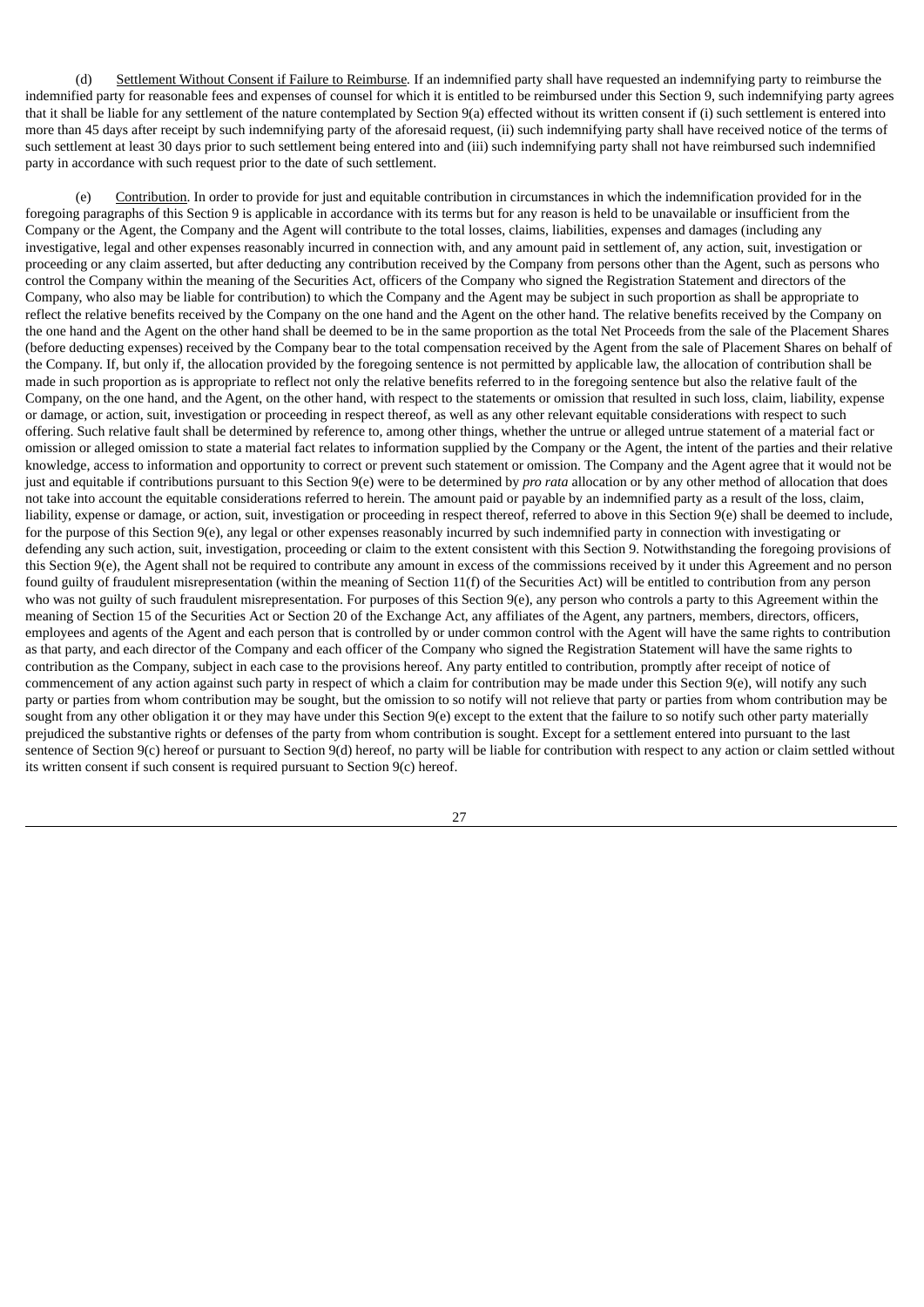10. Representations and Agreements to Survive Delivery. The indemnity and contribution agreements contained in Section 9 of this Agreement and all representations and warranties of the Company herein or in certificates delivered pursuant hereto shall survive, as of their respective dates, regardless of (i) any investigation made by or on behalf of the Agent, any controlling persons, or the Company (or any of their respective officers, directors, employees or controlling persons), (ii) delivery and acceptance of the Placement Shares and payment therefor or (iii) any termination of this Agreement.

# 11. Termination.

(a) The Agent shall have the right, by giving notice as hereinafter specified, at any time to terminate this Agreement if (i) any Material Adverse Effect, or any development that could reasonably be expected to result in a Material Adverse Effect, has occurred that, in the judgment of the Agent, may materially impair the ability of the Agent to sell the Placement Shares hereunder, (ii) the Company shall have failed, refused or been unable to perform any agreement on its part to be performed hereunder; *provided*, *however*, in the case of any failure of the Company to deliver (or cause another person to deliver) any certification, opinion or letter required under Section 7(m), Section 7(n), Section 7(p) or Section 7(p), the Agent's right to terminate shall not arise unless such failure to deliver (or cause to be delivered) continues for more than 15 calendar days from the date such delivery was required, (iii) any other condition of the Agent's obligations hereunder is not fulfilled, (iv) any suspension or limitation of trading in the Placement Shares or in securities generally on Nasdaq shall have occurred, (v) a general banking moratorium shall have been declared by any of United States federal or New York authorities, or (vi) there shall have occurred any outbreak or escalation of national or international hostilities or any crisis or calamity, or any adverse change in the United States or international financial markets, or any substantial change or development involving a prospective substantial change in United States or international political, financial or economic conditions that, in the judgment of the Agent, may materially impair the ability of the Agent to sell the Placement Shares hereunder or to enforce contracts for the sale of securities. Any such termination shall be without liability of any party to any other party except that the provisions of Section 7(g), Section 9, Section 10, Section 11(f), Section 16 and Section 17 hereof shall remain in full force and effect notwithstanding such termination. If the Agent elects to terminate this Agreement as provided in this Section 11(a), the Agent shall provide the required notice as specified in Section 12.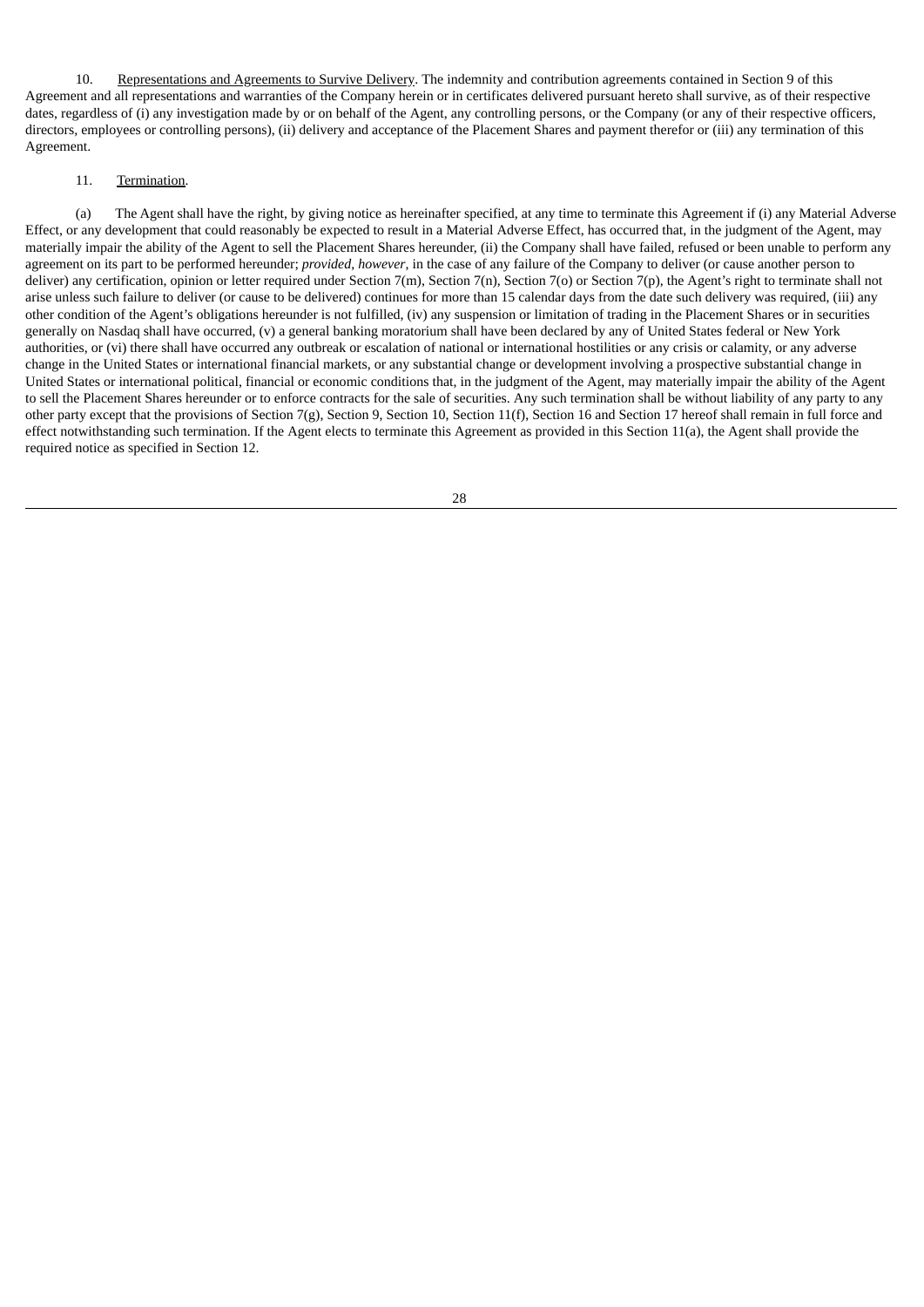(b) The Company shall have the right, by giving 5 days' prior notice as hereinafter specified, to terminate this Agreement in its sole discretion at any time after the date of this Agreement. Any such termination shall be without liability of any party to any other party except that the provisions of Section 7(g), Section 9, Section 10, Section 11(f), Section 16 and Section 17 hereof shall remain in full force and effect notwithstanding such termination.

(c) The Agent shall have the right, by giving 5 days' prior notice as hereinafter specified, to terminate this Agreement in its sole discretion at any time after the date of this Agreement. Any such termination shall be without liability of any party to any other party except that the provisions of Section 7(g), Section 9, Section 10, Section 11(f), Section 16 and Section 17 hereof shall remain in full force and effect notwithstanding such termination.

(d) Unless earlier terminated pursuant to this Section 11, this Agreement shall automatically terminate upon the issuance and sale of all of the Placement Shares through the Agent on the terms and subject to the conditions set forth herein; *provided* that the provisions of Section 7(g), Section 9, Section 10, Section 11(f), Section 16 and Section 17 hereof shall remain in full force and effect notwithstanding such termination.

(e) This Agreement shall remain in full force and effect unless terminated pursuant to Sections 11(a), (b), (c), or (d) above or otherwise by mutual agreement of the parties; *provided*, *however*, that any such termination by mutual agreement shall in all cases be deemed to provide that Section 7(g), Section 9, Section 10, Section 11(f), Section 16 and Section 17 shall remain in full force and effect.

(f) Any termination of this Agreement shall be effective on the date specified in such notice of termination; *provided, however*, that such termination shall not be effective until the close of business on the date of receipt of such notice by the Agent or the Company, as the case may be. If such termination shall occur prior to the Settlement Date for any sale of Placement Shares, such Placement Shares shall settle in accordance with the provisions of this Agreement. Upon termination of this Agreement, the Company shall not be required to pay to the Agent any discount or commission with respect to any Placement Shares not otherwise sold by the Agent under this Agreement; *provided*, *however*, that the Company shall remain obligated to reimburse the Agent's expenses pursuant to Section 7(g).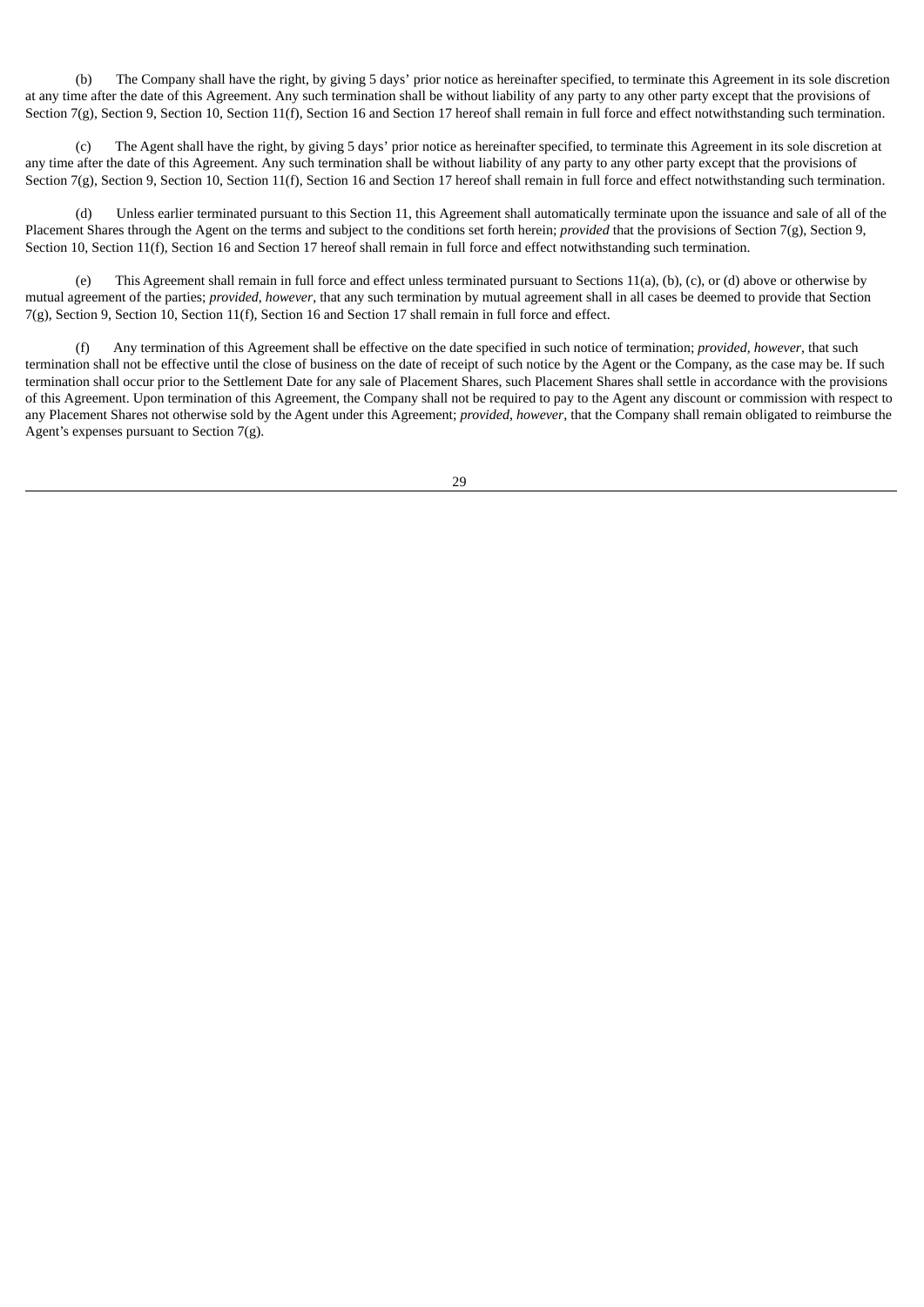12. Notices. All notices or other communications required or permitted to be given by any party to any other party pursuant to the terms of this Agreement shall be in writing, unless otherwise specified in this Agreement, and if sent to the Agent, shall be delivered to:

SVB Leerink LLC 1301 Avenue of the Americas, 12<sup>th</sup> Floor New York, New York 10019 Attention: Peter M. Fry E-mail: peter.fry@svbleerink.com

with a copy (which shall not constitute notice) to:

SVB Leerink LLC

1301 Avenue of the Americas, 12<sup>th</sup> Floor New York, New York 10019 Attention: Stuart R. Nayman, Esq. E-mail: stuart.nayman@svbleerink.com

and:

Cooley LLP 55 Hudson Yards New York, New York 10001-2157 Attention: Daniel I. Goldberg, Esq. E-mail: dgoldberg@cooley.com

and if to the Company, shall be delivered to:

NextCure, Inc. 9000 Virginia Manor Road, Suite 200 Beltsville, Maryland 20705 Attention: Chief Executive Officer

with copies (which shall not constitute notice) to:

Sidley Austin LLP 2850 Quarry Lake Drive, Suite 301 Baltimore, MD 21209 Attention: Asher Rubin E-mail: arubin@sidley.com

Each party to this Agreement may change such address for notices by sending to the parties to this Agreement written notice of a new address for such purpose. Each such notice or other communication shall be deemed given (i) when delivered personally on or before 4:30 P.M., New York City time, on a Business Day, or, if such day is not a Business Day, on the next succeeding Business Day, (ii) by Electronic Notice as set forth in the next paragraph, (iii) on the next Business Day after timely delivery to a nationally-recognized overnight courier or (iv) on the Business Day actually received if deposited in the U.S. mail (certified or registered mail, return receipt requested, postage prepaid). For purposes of this Agreement, "**Business Day**" shall mean any day on which the Nasdaq and commercial banks in the City of New York are open for business.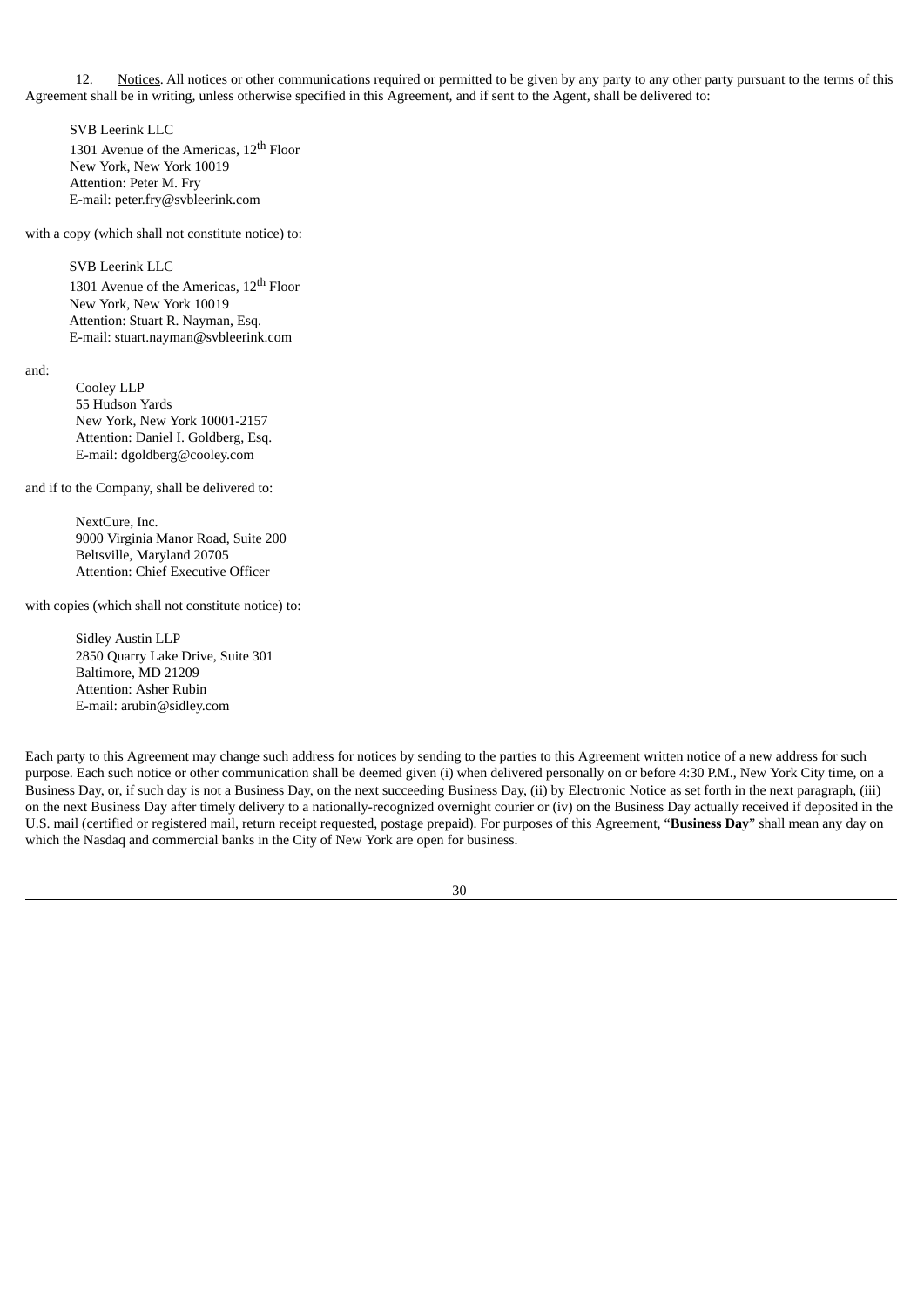An electronic communication ("**Electronic Notice**") shall be deemed written notice for purposes of this Section 12 if sent to the electronic mail address specified by the receiving party in Section 12. Electronic Notice shall be deemed received at the time the party sending Electronic Notice receives actual acknowledgment of receipt from the person to whom the notice is sent, other than via auto-reply. Any party receiving Electronic Notice may request and shall be entitled to receive the notice on paper, in a nonelectronic form ("**Nonelectronic Notice**"), which shall be sent to the requesting party within 10 days of receipt of the written request for Nonelectronic Notice.

13. Successors and Assigns. This Agreement shall inure to the benefit of and be binding upon the Company and the Agent and their respective successors and the affiliates, controlling persons, officers, directors and other persons referred to in Section 9 hereof. References to any of the parties contained in this Agreement shall be deemed to include the successors and permitted assigns of each such party. Nothing in this Agreement, express or implied, is intended to confer upon any party other than the parties hereto, the persons referred to in the preceding sentence and their respective successors and permitted assigns any rights, remedies, obligations or liabilities under or by reason of this Agreement, except as expressly provided in this Agreement. Neither party may assign its rights or obligations under this Agreement without the prior written consent of the other party; *provided, however*, that the Agent may assign its rights and obligations hereunder to an affiliate of the Agent without obtaining the Company's consent, so long as such affiliate is a registered broker-dealer.

Adjustments for Share Splits. The parties acknowledge and agree that all share-related numbers contained in this Agreement shall be adjusted to take into account any share split, share dividend or similar event effected with respect to the Common Stock.

15. Entire Agreement; Amendment; Severability; Waiver. This Agreement (including all schedules (as amended pursuant to this Agreement) and exhibits attached hereto and Placement Notices issued pursuant hereto) constitutes the entire agreement and supersedes all other prior and contemporaneous agreements and undertakings, both written and oral, among the parties hereto with regard to the subject matter hereof. Neither this Agreement nor any term hereof may be amended except pursuant to a written instrument executed by the Company and the Agent; *provided*, *however*, that **Schedule 2** of this Agreement may be amended by either party from time to time by sending a notice containing a revised **Schedule 2** to the other party in the manner provided in Section 12 and, upon such amendment, all references herein to **Schedule 2** shall automatically be deemed to refer to such amended **Schedule 2**. In the event that any one or more of the provisions contained herein, or the application thereof in any circumstance, is held invalid, illegal or unenforceable as written by a court of competent jurisdiction, then such provision shall be given full force and effect to the fullest possible extent that it is valid, legal and enforceable, and the remainder of the terms and provisions herein shall be construed as if such invalid, illegal or unenforceable term or provision was not contained herein, but only to the extent that giving effect to such provision and the remainder of the terms and provisions hereof shall be in accordance with the intent of the parties as reflected in this Agreement. No implied waiver by a party shall arise in the absence of a waiver in writing signed by such party. No failure or delay in exercising any right, power, or privilege hereunder shall operate as a waiver thereof, nor shall any single or partial exercise thereof preclude any other or further exercise thereof or the exercise of any right, power, or privilege hereunder.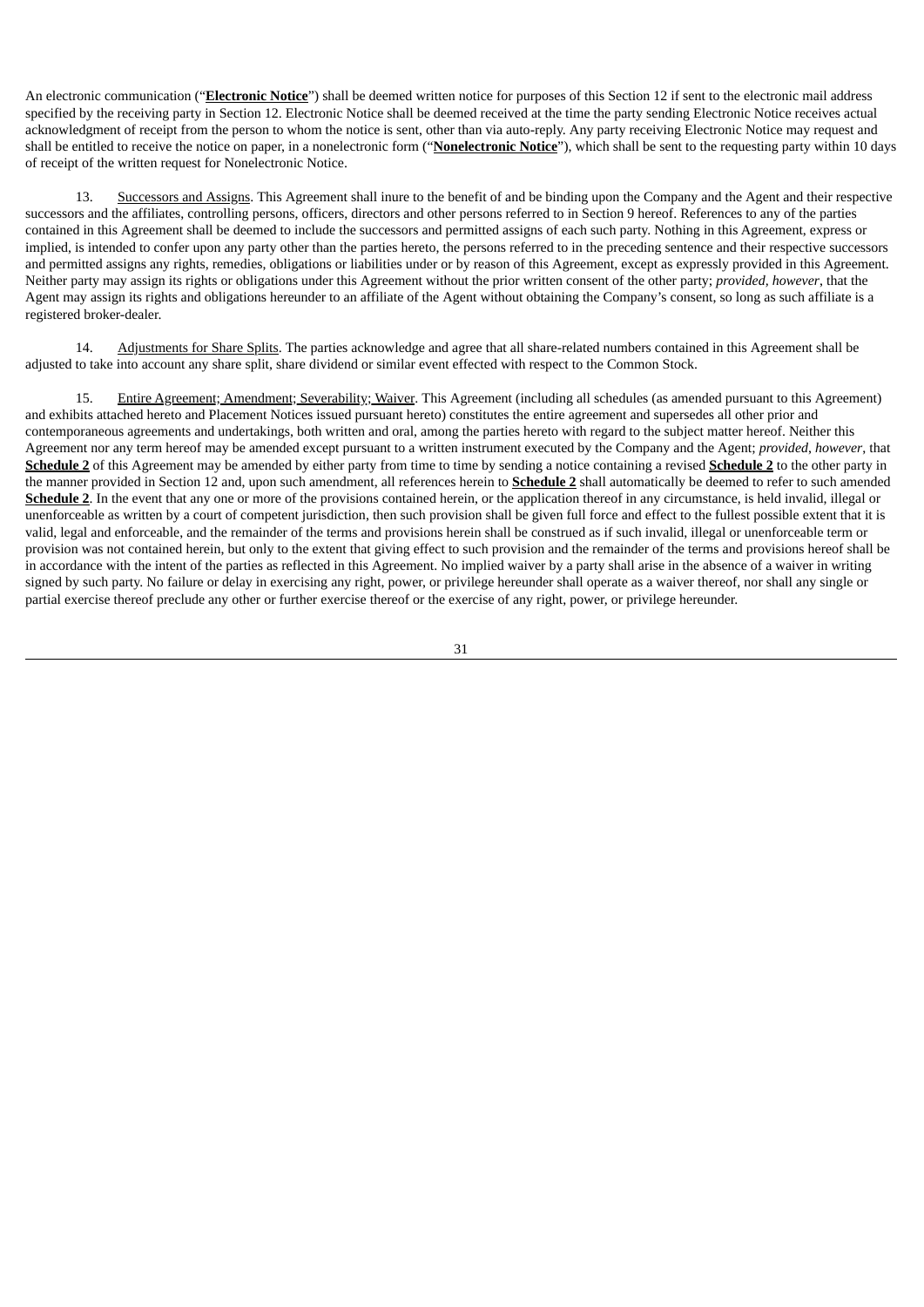## **16. GOVERNING LAW AND TIME; WAIVER OF JURY TRIAL. THIS AGREEMENT SHALL BE GOVERNED BY AND CONSTRUED IN ACCORDANCE WITH THE LAWS OF THE STATE OF NEW YORK WITHOUT REGARD TO THE PRINCIPLES OF CONFLICTS OF LAWS. SPECIFIED TIMES OF DAY REFER TO NEW YORK CITY TIME. EACH PARTY HEREBY IRREVOCABLY** WAIVES, TO THE FULLEST EXTENT PERMITTED BY APPLICABLE LAW, ANY AND ALL RIGHT TO TRIAL BY JURY IN ANY **LEGAL PROCEEDING ARISING OUT OF OR RELATING TO THIS AGREEMENT OR THE TRANSACTIONS CONTEMPLATED HEREBY.**

17. Consent to Jurisdiction. Each party hereby irrevocably submits to the exclusive jurisdiction of the state and federal courts sitting in the City of New York, Borough of Manhattan, for the adjudication of any dispute hereunder or in connection with any of the transactions contemplated hereby, and hereby irrevocably waives, and agrees not to assert in any suit, action or proceeding, any claim that it is not personally subject to the jurisdiction of any such court, that such suit, action or proceeding is brought in an inconvenient forum, or that the venue of such suit, action or proceeding is improper. Each party hereby irrevocably waives personal service of process and consents to process being served in any such suit, action or proceeding by mailing a copy (certified or registered mail, return receipt requested) to such party at the address in effect for notices under Section 12 of this Agreement and agrees that such service shall constitute good and sufficient notice of process and notice thereof. Nothing contained herein shall be deemed to limit in any way any right to serve process in any manner permitted by law.

### 18. Construction.

(a) The section and exhibit headings herein are for convenience only and shall not affect the construction hereof.

(b) Words defined in the singular shall have a comparable meaning when used in the plural, and vice versa.

(c) The words "hereof," "hereto," "herein" and "hereunder" and words of similar import, when used in this Agreement, shall refer to this Agreement as a whole and not to any particular provision of this Agreement.

(d) Wherever the word "include," "includes" or "including" is used in this Agreement, it shall be deemed to be followed by the words "without limitation.'

(e) References herein to any gender shall include each other gender.

(f) References herein to any law, statute, ordinance, code, regulation, rule or other requirement of any governmental authority shall be deemed to refer to such law, statute, ordinance, code, regulation, rule or other requirement of any governmental authority as amended, reenacted, supplemented or superseded in whole or in part and in effect from time to time and also to all rules and regulations promulgated thereunder.

19. Permitted Free Writing Prospectuses. Each of the Company and the Agent represents, warrants and agrees that, unless it obtains the prior written consent of the other party, which consent shall not be unreasonably withheld, conditioned or delayed, it has not made and will not make any offer relating to the Placement Shares that would constitute an issuer free writing prospectus, or that would otherwise constitute a free writing prospectus (as defined in Rule 405), required to be filed with the Commission. Any such free writing prospectus consented to by the Agent or by the Company, as the case may be, is hereinafter referred to as a "**Permitted Free Writing Prospectus**." The Company represents and warrants that it has treated and agrees that it will treat each Permitted Free Writing Prospectus as an issuer free writing prospectus, and that it has complied and will comply with the requirements of Rule 433 applicable to any Permitted Free Writing Prospectus, including timely filing with the Commission where required, legending and record keeping.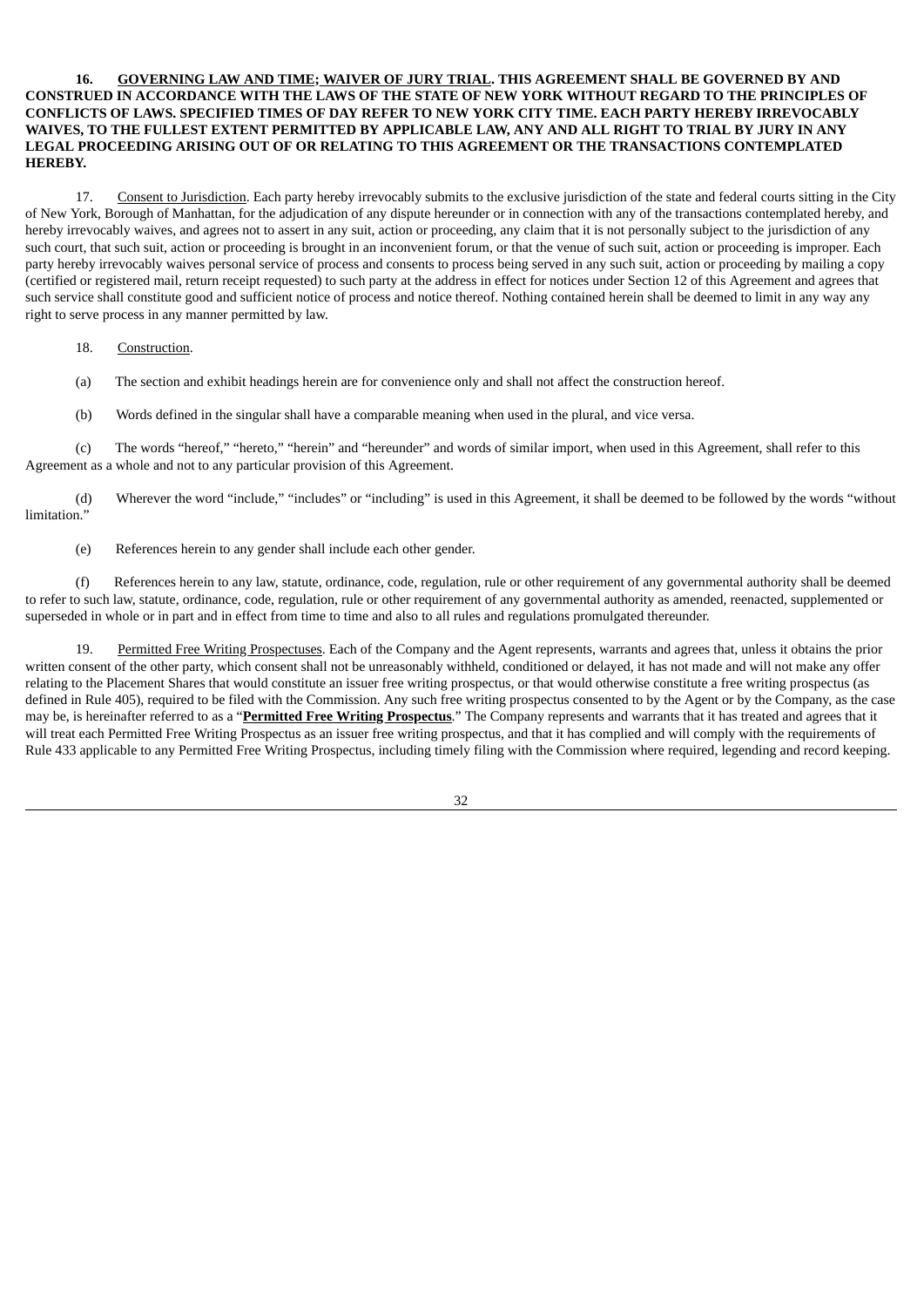# 20. Absence of Fiduciary Relationship. The Company acknowledges and agrees that:

(a) the Agent has been retained to act as sales agent in connection with the sale of the Placement Shares, the Agent has acted at arms' length and no fiduciary or advisory relationship between the Company or any of its respective affiliates, stockholders (or other equity holders), creditors or employees or any other party, on the one hand, and the Agent, on the other hand, has been or will be created in respect of any of the transactions contemplated by this Agreement, irrespective of whether the Agent has advised or is advising the Company on other matters and the Agent has no duties or obligations to the Company with respect to the transactions contemplated by this Agreement except the obligations expressly set forth herein;

(b) the Company is capable of evaluating, and understanding and understands and accepts, the terms, risks and conditions of the transactions contemplated by this Agreement;

(c) neither the Agent nor its affiliates have provided any legal, accounting, regulatory or tax advice with respect to the transactions contemplated by this Agreement and it has consulted its own legal, accounting, regulatory and tax advisors to the extent it has deemed appropriate;

the Company has been advised and is aware that the Agent and its affiliates are engaged in a broad range of transactions which may involve interests that differ from those of the Company and that the Agent and its affiliates have no obligation to disclose such interests and transactions to the Company by virtue of any fiduciary, advisory or agency relationship or otherwise, provided that the Agent hereby agrees not to engage in any such transaction which would be prohibited under Regulation M; and

(e) the Company waives, to the fullest extent permitted by law, any claims it may have against the Agent or its affiliates for breach of fiduciary duty or alleged breach of fiduciary duty in connection with the transactions contemplated by this Agreement and agrees that the Agent and its affiliates shall have no liability (whether direct or indirect) to the Company in respect of such a fiduciary claim or to any person asserting a fiduciary duty claim on behalf of or in right of the Company, including stockholders (or other equity holders), creditors or employees of the Company.

21. Recognition of the U.S. Special Resolution Regimes. In the event that the Agent is a Covered Entity and becomes subject to a proceeding under a U.S. Special Resolution Regime, the transfer from the Agent of this Agreement, and any interest and obligation in or under this Agreement, will be effective to the same extent as the transfer would be effective under the U.S. Special Resolution Regime if this Agreement, and any such interest and obligation, were governed by the laws of the United States or a state of the United States.

In the event that the Agent is a Covered Entity and the Agent or a BHC Act Affiliate of the Agent becomes subject to a proceeding under a U.S. Special Resolution Regime, Default Rights under this Agreement that may be exercised against the Agent are permitted to be exercised to no greater extent than such Default Rights could be exercised under the U.S. Special Resolution Regime if this Agreement were governed by the laws of the United States or a state of the United States.

For purposes of this Agreement, (A) "BHC Act Affiliate" has the meaning assigned to the term "affiliate" in, and shall be interpreted in accordance with, 12 U.S.C. § 1841(k); (B) "Covered Entity" means any of the following: (i) a "covered entity" as that term is defined in, and interpreted in accordance with, 12 C.F.R. § 252.82(b); (ii) a "covered bank" as that term is defined in, and interpreted in accordance with, 12 C.F.R. § 47.3(b); or (iii) a "covered FSI" as that term is defined in, and interpreted in accordance with, 12 C.F.R. § 382.2(b); (C) "Default Right" has the meaning assigned to that term in, and shall be interpreted in accordance with, 12 C.F.R. §§ 252.81, 47.2 or 382.1, as applicable; and (D) "U.S. Special Resolution Regime" means each of (i) the Federal Deposit Insurance Act and the regulations promulgated thereunder and (ii) Title II of the Dodd-Frank Wall Street Reform and Consumer Protection Act and the regulations promulgated thereunder.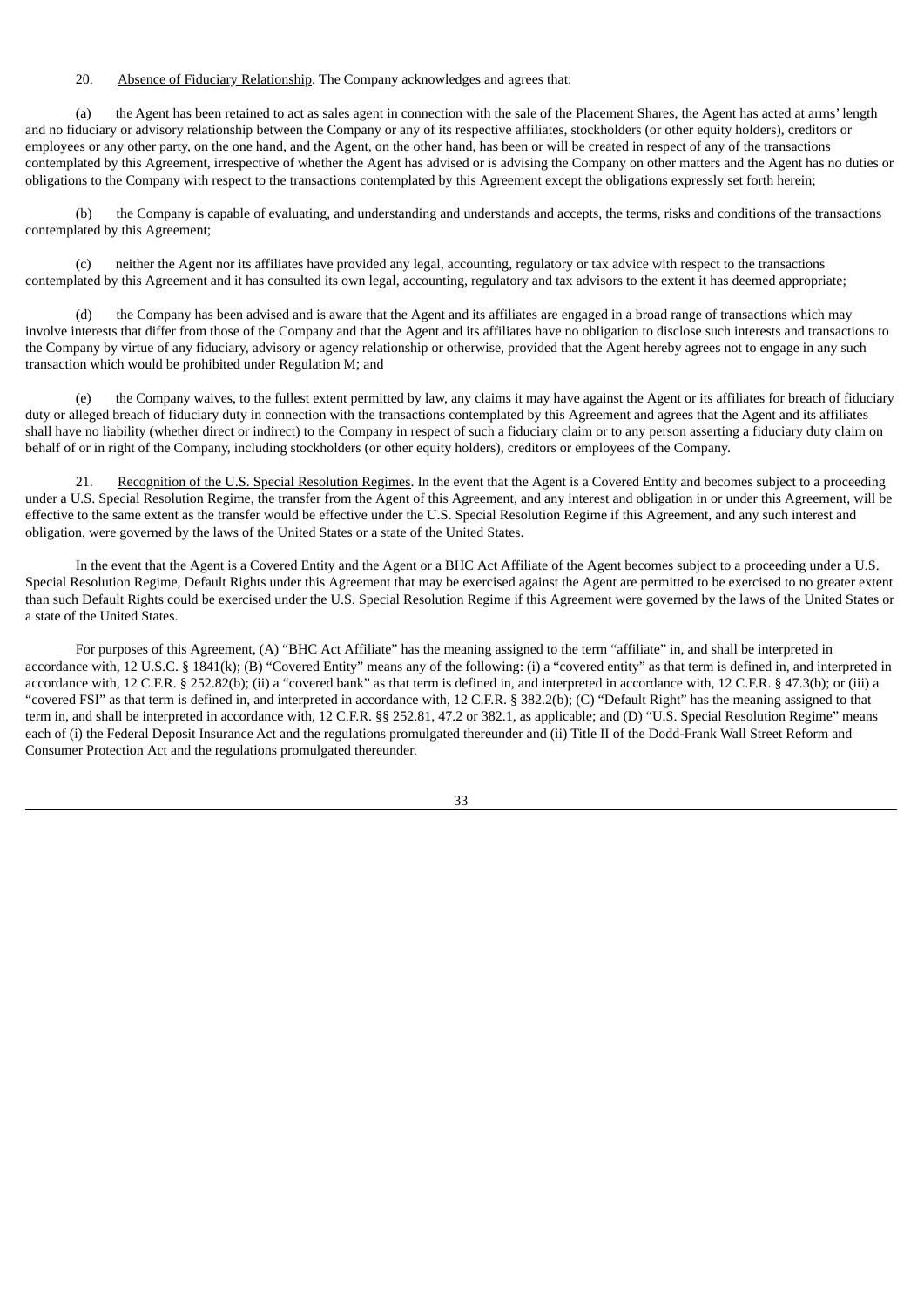22. Counterparts. This Agreement may be executed in two or more counterparts, each of which shall be deemed an original, but all of which together shall constitute one and the same instrument. Delivery of an executed Agreement by one party to the other may be made by facsimile or electronic transmission. Counterparts may be delivered via facsimile, electronic mail (including any electronic signature covered by the U.S. federal ESIGN Act of 2000, Uniform Electronic Transactions Act, the Electronic Signatures and Records Act or other applicable law, e.g., www.docusign.com) or other transmission method and any counterpart so delivered shall be deemed to have been duly and validly delivered and be valid and effective for all purposes.

23. Use of Information. The Agent may not provide any information gained in connection with this Agreement and the transactions contemplated by this Agreement, including due diligence, to any third party other than its legal counsel advising it on this Agreement and the transactions contemplated by this Agreement unless expressly approved by the Company in writing.

24. Agent's Information. As used in this Agreement, "**Agent's Information**" means solely the following information in the Registration Statement and the Prospectus: the 10th paragraph under the heading "Plan of Distribution" in the Prospectus Supplement.

All references in this Agreement to the Registration Statement, the Prospectus Supplement, the Prospectus or any amendment or supplement to any of the foregoing shall be deemed to include the copy filed with the Commission pursuant to EDGAR. All references in this Agreement to financial statements and schedules and other information that is "contained," "included" or "stated" in the Registration Statement or the Prospectus (and all other references of like import) shall be deemed to mean and include all such financial statements and schedules and other information that is incorporated by reference in the Registration Statement or the Prospectus, as the case may be.

All references in this Agreement to "supplements" to the Prospectus shall include any supplements, "wrappers" or similar materials prepared in connection with any offering, sale or private placement of any Placement Shares by the Agent outside of the United States.

## **[Remainder of Page Intentionally Blank]**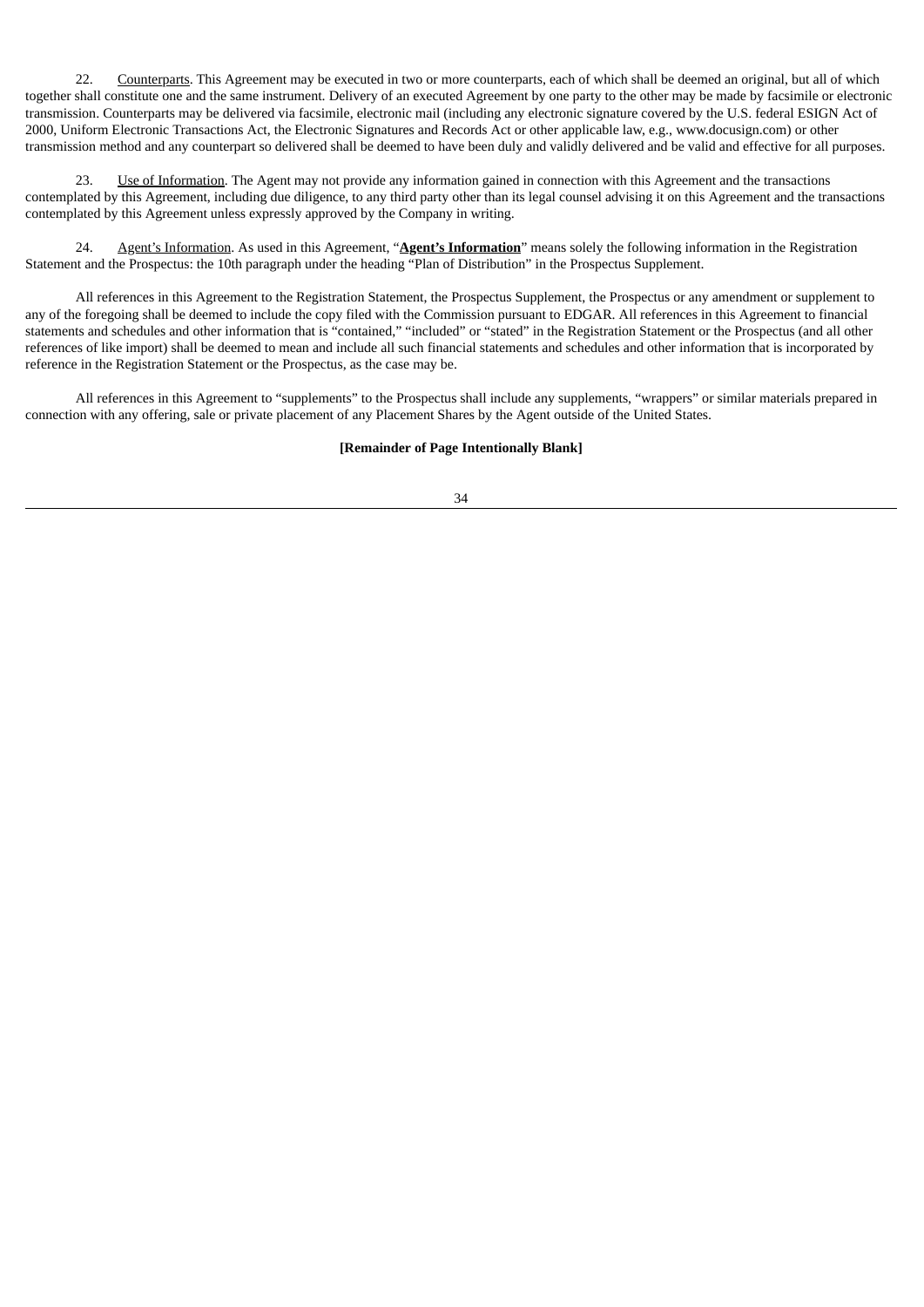If the foregoing correctly sets forth the understanding between the Company and the Agent, please so indicate in the space provided below for that purpose, whereupon this letter shall constitute a binding agreement between the Company and the Agent.

Very truly yours,

# **NEXTCURE, INC.**

By: /s/ Michael Richman

Name: Michael Richman Title: President and Chief Executive Officer

# **ACCEPTED as of the date first-above written:**

# **SVB LEERINK LLC**

By: /s/ Peter M. Fry

Name: Peter M. Fry Title: Head of Alternative Equities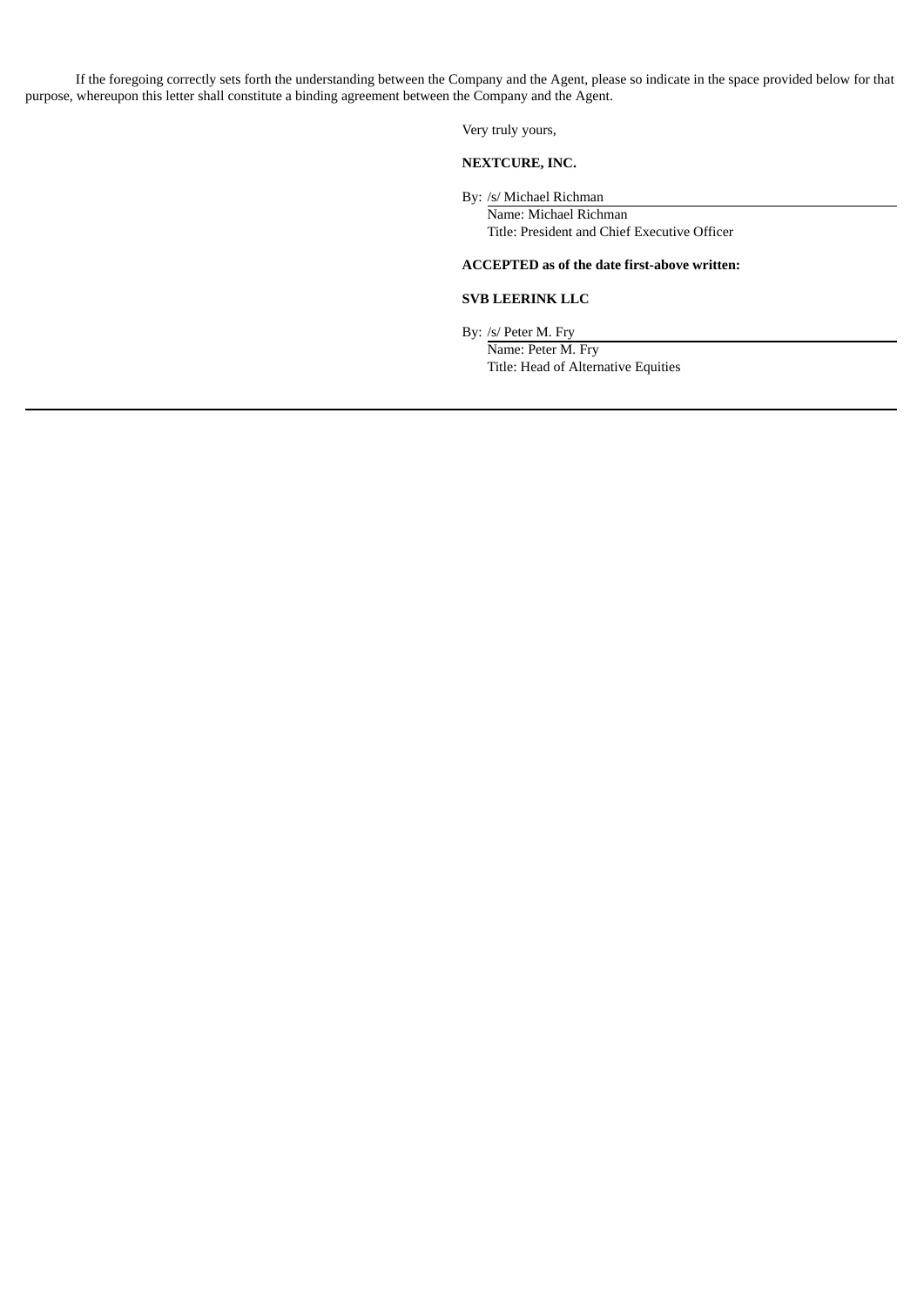## **FORM OF PLACEMENT NOTICE**

| From:    | [TITLE]                |                                                     |
|----------|------------------------|-----------------------------------------------------|
|          | NextCure, Inc.         |                                                     |
| Cc:      |                        |                                                     |
| To:      | <b>SVB Leerink LLC</b> |                                                     |
| Subject: |                        | SVB Leerink—At the Market Offering—Placement Notice |

#### Ladies and Gentlemen:

Pursuant to the terms and subject to the conditions contained in the Sales Agreement, dated May 6, 2021 (the "**Agreement**"), by and between NextCure, Inc., a Delaware corporation (the "**Company**"), and SVB Leerink LLC ("**SVB Leerink**"), I hereby request on behalf of the Company that SVB Leerink sell up to [ ] shares of common stock, \$0.001 par value per share, of the Company (the "**Shares**"), at a minimum market price of \$ per share[; *provided* that no more than [ ] Shares shall be sold in any one Trading Day (as such term is defined in Section 3 of the Agreement)]. Sales should begin [on the date of this Placement Notice] and end on [DATE] [until all Shares that are the subject of this Placement Notice are sold].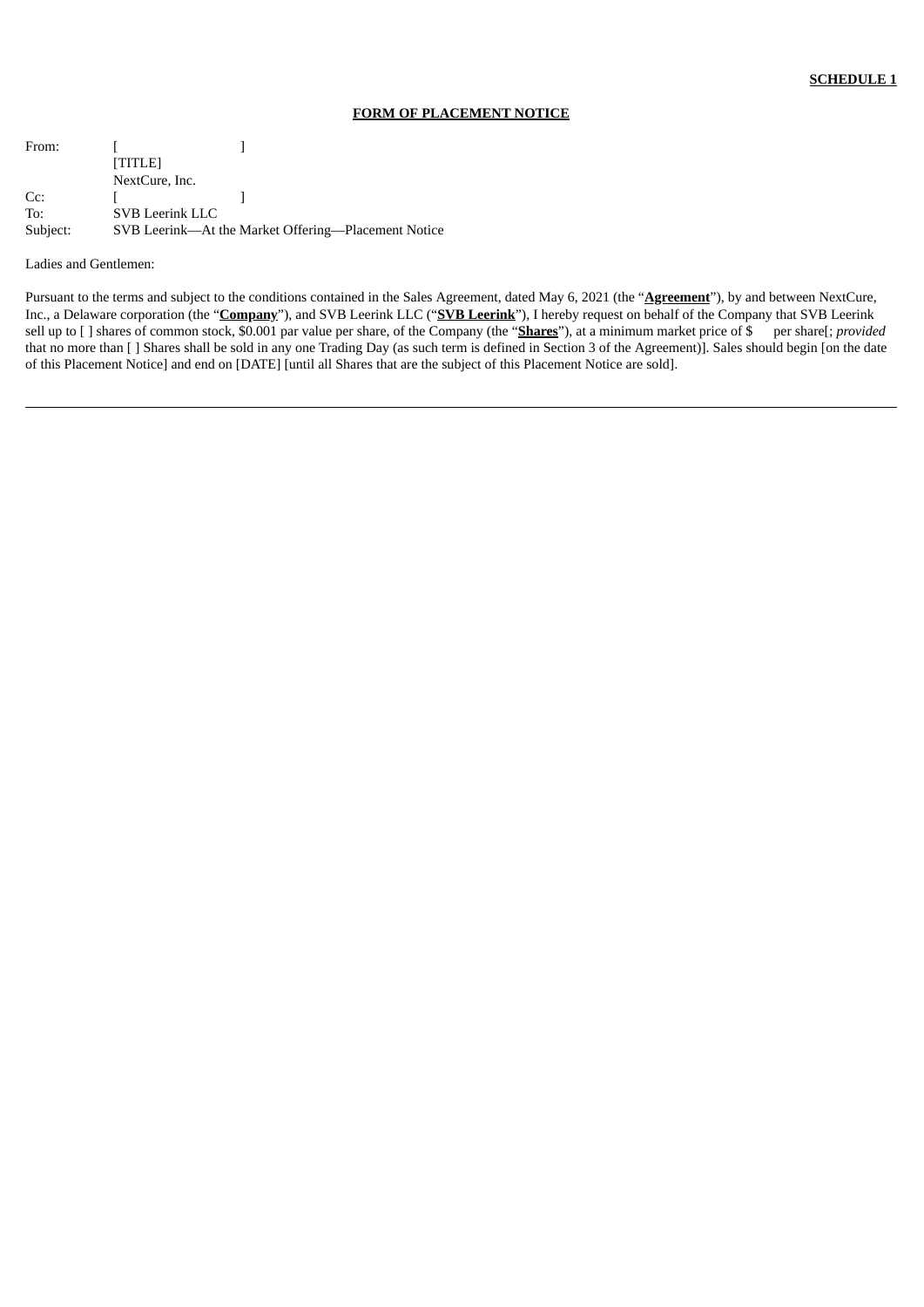**The Company** 

**<u>SVB</u>** Leerink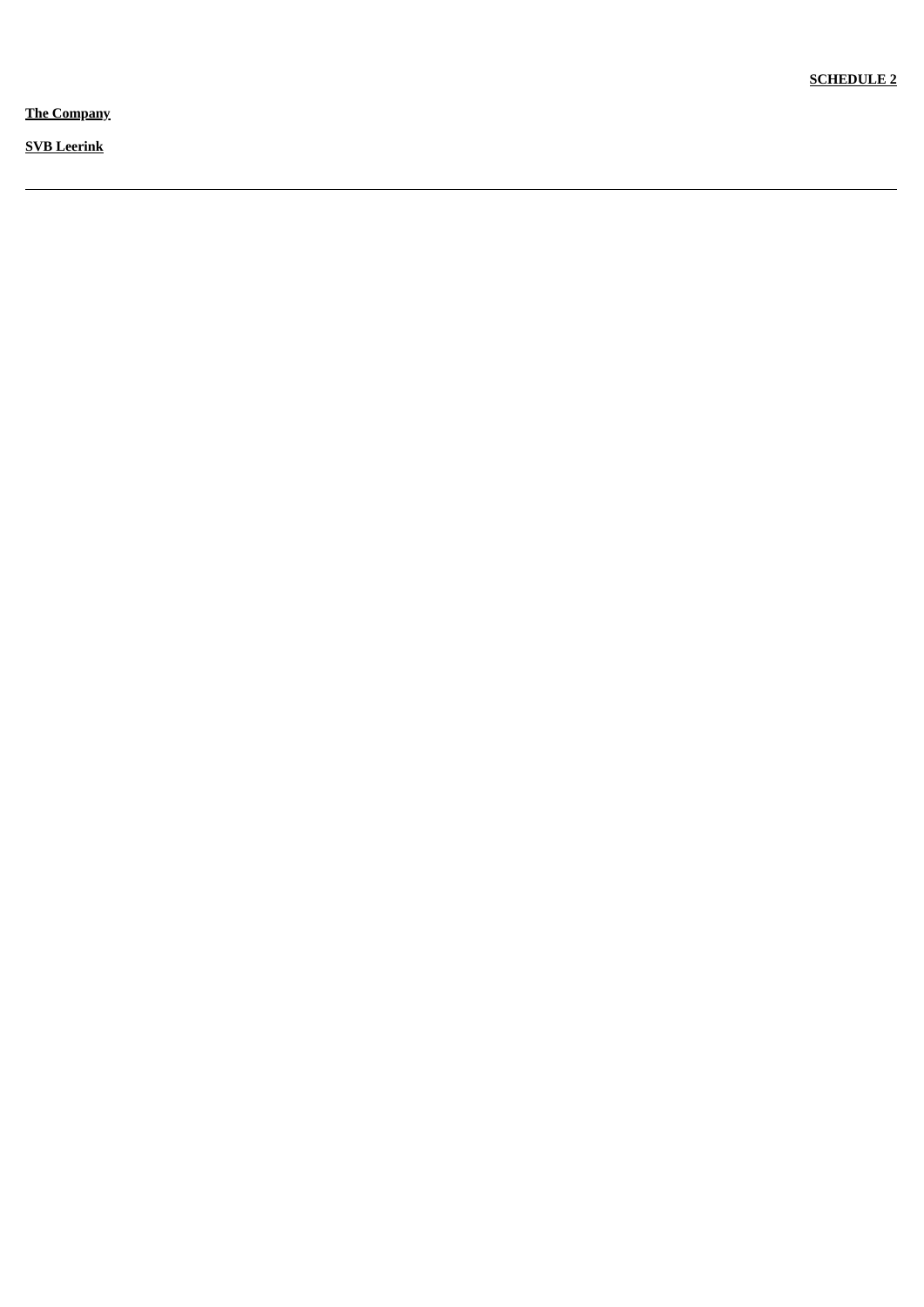# **Compensation**

The Company shall pay SVB Leerink compensation in cash equal to 3.0% of the gross proceeds from the sales of Placement Shares pursuant to the terms of the Sales Agreement of which this **Schedule 3** forms a part.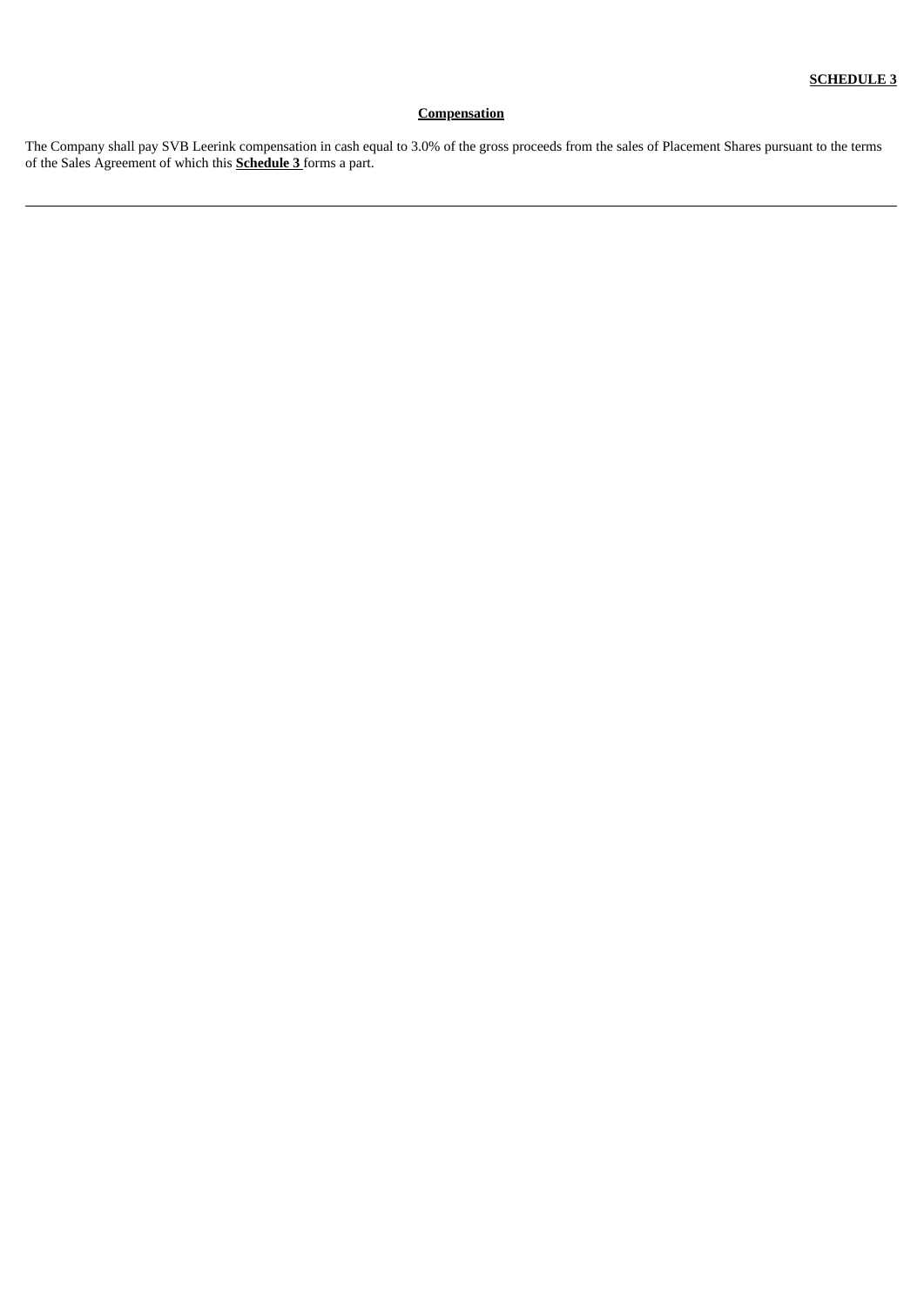### **OFFICERS' CERTIFICATE**

Each of [●], the duly qualified and elected Chief Executive Officer of NextCure, Inc., a Delaware corporation (the "**Company**"), and [●], the duly qualified and elected Chief Financial Officer of the Company, does hereby certify in his respective capacity and on behalf of the Company, pursuant to Section 7(m) of the Sales Agreement, dated May 6, 2021 (the "**Sales Agreement**"), by and between the Company and SVB Leerink LLC, that, after due inquiry, to the best of the knowledge of the undersigned:

The representations and warranties of the Company in Section 6 of the Sales Agreement (A) to the extent such representations and warranties are subject to qualifications and exceptions contained therein relating to materiality or Material Adverse Effect, are true and correct on and as of the date hereof with the same force and effect as if expressly made on and as of the date hereof, and (B) to the extent such representations and warranties are not subject to any qualifications or exceptions relating to materiality or Material Adverse Effect, are true and correct in all material respects as of the date hereof as if made on and as of the date hereof with the same force and effect as if expressly made on and as of the date hereof.

The Company has complied with all agreements and satisfied all conditions on its part to be performed or satisfied pursuant to the Sales Agreement at or prior to the date hereof.

(iii) As of the date hereof, (A) the Registration Statement complies in all material respects with the requirements of the Securities Act and does not contain any untrue statement of a material fact or omit to state a material fact required to be stated therein or necessary in order to make the statements therein not misleading, (B) the Prospectus complies in all material respects with the requirements of the Securities Act does not contain any untrue statement of a material fact or omit to state a material fact required to be stated therein or necessary in order to make the statements therein, in light of the circumstances under which they were made, not misleading and (C) no event has occurred as a result of which it is necessary to amend or supplement the Registration Statement or the Prospectus in order to make the statements therein not untrue or misleading or for clauses (A) and (B) above, to be true and correct.

(iv) There has been no material adverse change, or any development that could reasonably be expected to result in a material adverse change, in the condition (financial or otherwise), earnings, results of operations, business, properties, operations, assets, liabilities or prospects of the Company and its Subsidiaries, taken as a whole, whether or not arising from transactions in the ordinary course of business, since the date as of which information is given in the Prospectus, as amended or supplemented to the date hereof.

(v) The Company does not possess any material non-public information.

(vi) The maximum amount of Placement Shares that may be sold pursuant to each outstanding Placement Notice has been duly authorized by the Company's board of directors or a duly authorized committee thereof pursuant to a resolution or unanimous written consent in accordance with the Company's amended and restated articles of incorporation, amended and restated bylaws and applicable law.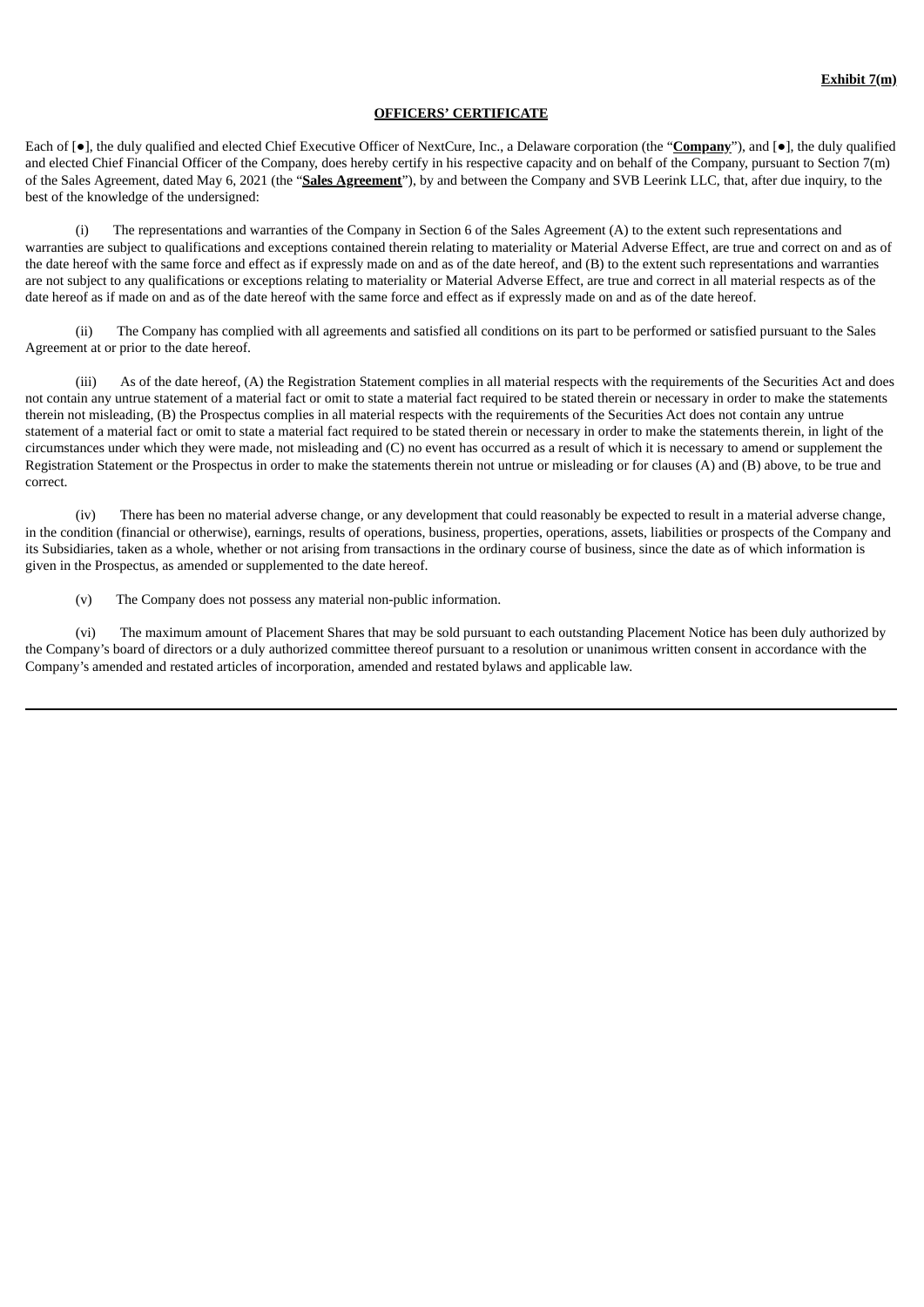Capitalized terms used but not defined herein shall have the meanings ascribed to them in the Sales Agreement.

IN WITNESS WHEREOF, each of the undersigned, in such individual's respective capacity as Chief Executive Officer or Chief Financial Officer of the Company, has executed this Officers' Certificate on behalf of the Company.

| By: |                                |
|-----|--------------------------------|
|     | Name:                          |
|     | Title: Chief Executive Officer |
|     | Date:                          |
| By: |                                |
|     | Name:                          |
|     | Title: Chief Financial Officer |

Date:

[*Company Signature Page to Officers' Certificat*e]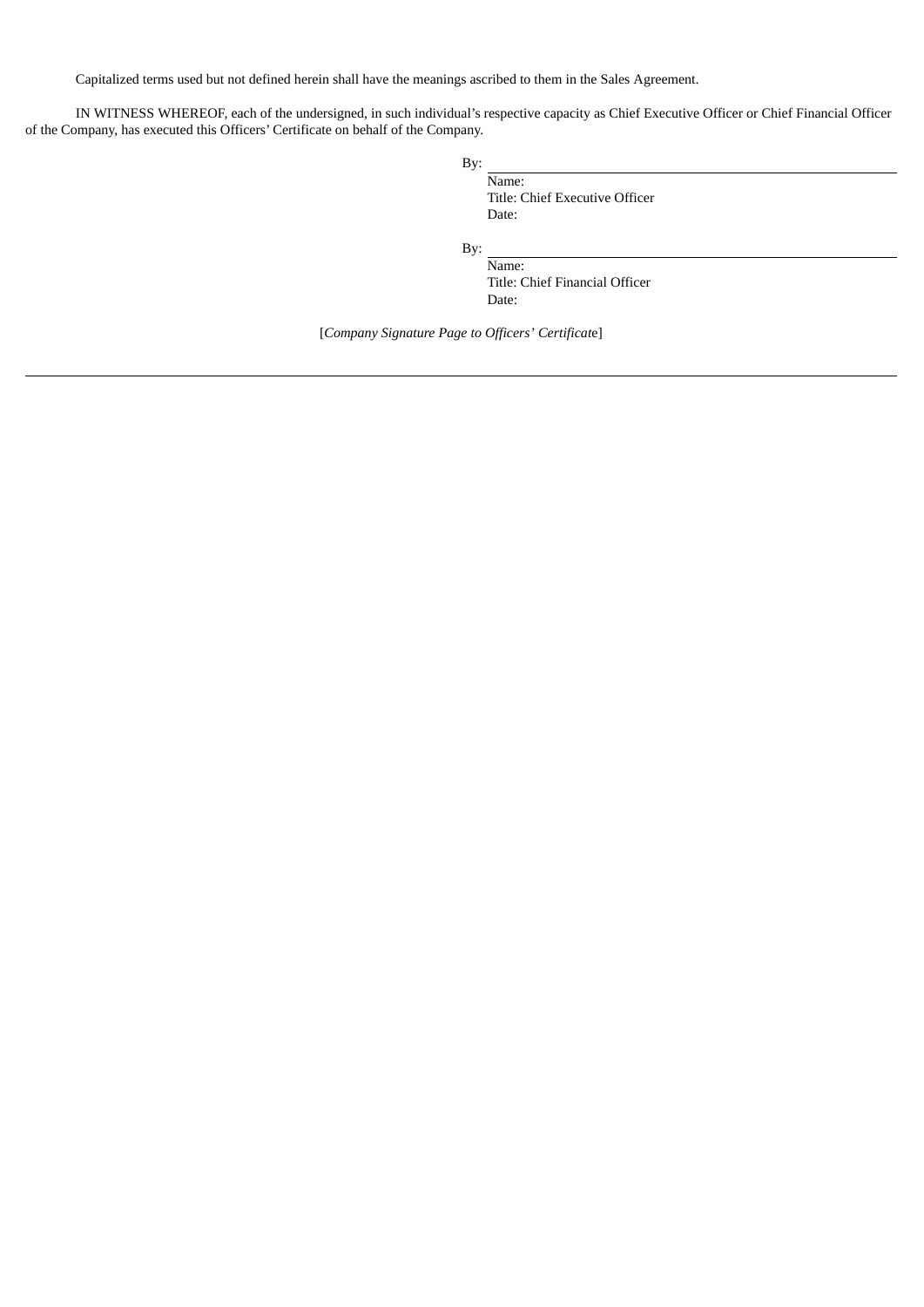<span id="page-44-0"></span>

SIDLEY AUSTIN LLP 2850 QUARRY LAKE DRIVE, SUITE 301 BALTIMORE, MD 21209 +1 410 559 2880 +1 202 736 8711 FAX

AMERICA · ASIA PACIFIC · EUROPE

Exhibit 5.1

May 6, 2021

NextCure, Inc. 9000 Virginia Manor Road Suite 200 Beltsville, Maryland 20705

#### Re: Registration Statement on Form S-3

#### Ladies and Gentlemen:

We refer to the Registration Statement on Form S-3, File No. 333-241706, as amended by Post-Effective Amendments Nos.1 and 2 to Form S-3 (as so amended, the "Registration Statement"), filed by NextCure, Inc., a Delaware corporation (the "Company"), with the Securities and Exchange Commission (the "Commission"), which Registration Statement became effective on March 12, 2021 under the Securities Act of 1933, as amended (the "Securities Act"). Pursuant to the Registration Statement, the Company may from time to time issue up to an aggregate offering price of \$75,000,000 of shares (the "Shares") of its Common Stock, \$0.001 par value per share (the "Common Stock"). The Shares are to be sold by the Company pursuant to a sales agreement, dated May 6, 2021 (the "Sales Agreement") between the Company and SVB Leerink LLC.

This opinion letter is being delivered in accordance with the requirements of Item 601(b)(5) of Regulation S-K under the Securities Act.

We have examined the Registration Statement, the Company's base prospectus dated March 12, 2021 (the "Base Prospectus"), the Company's prospectus supplement dated May 6, 2021 supplementing the Base Prospectus and relating to the Shares (the "Prospectus Supplement") the Sales Agreement, the Company's certificate of incorporation (as amended and restated, the "Certificate of Incorporation"), the Bylaws of the Company, as amended to the date hereof (the "Bylaws") and the resolutions (the "Resolutions") adopted by the board of directors of the Company (the "Board") and the Audit Committee of the Board, relating to the Registration Statement and the Sales Agreement. We have also examined originals, or copies of originals certified to our satisfaction, of such agreements, documents, certificates and statements of the Company and other corporate documents and instruments, and have examined such questions of law, as we have considered relevant and necessary as a basis for this opinion letter. We have assumed the authenticity of all documents submitted to us as originals, the genuineness of all signatures, the legal capacity of all persons and the conformity with the original documents of any copies thereof submitted to us for examination. As to facts relevant to the opinions expressed herein, we have relied without independent investigation or verification upon, and assumed the accuracy and completeness of, certificates, letters and oral and written statements and representations of public officials and officers and other representatives of the Company.

Sidley Austin (DC) LLP is a Delaware limited liability partnership doing business as Sidley Austin LLP and practicing in affiliation with other Sidley Austin partnerships.